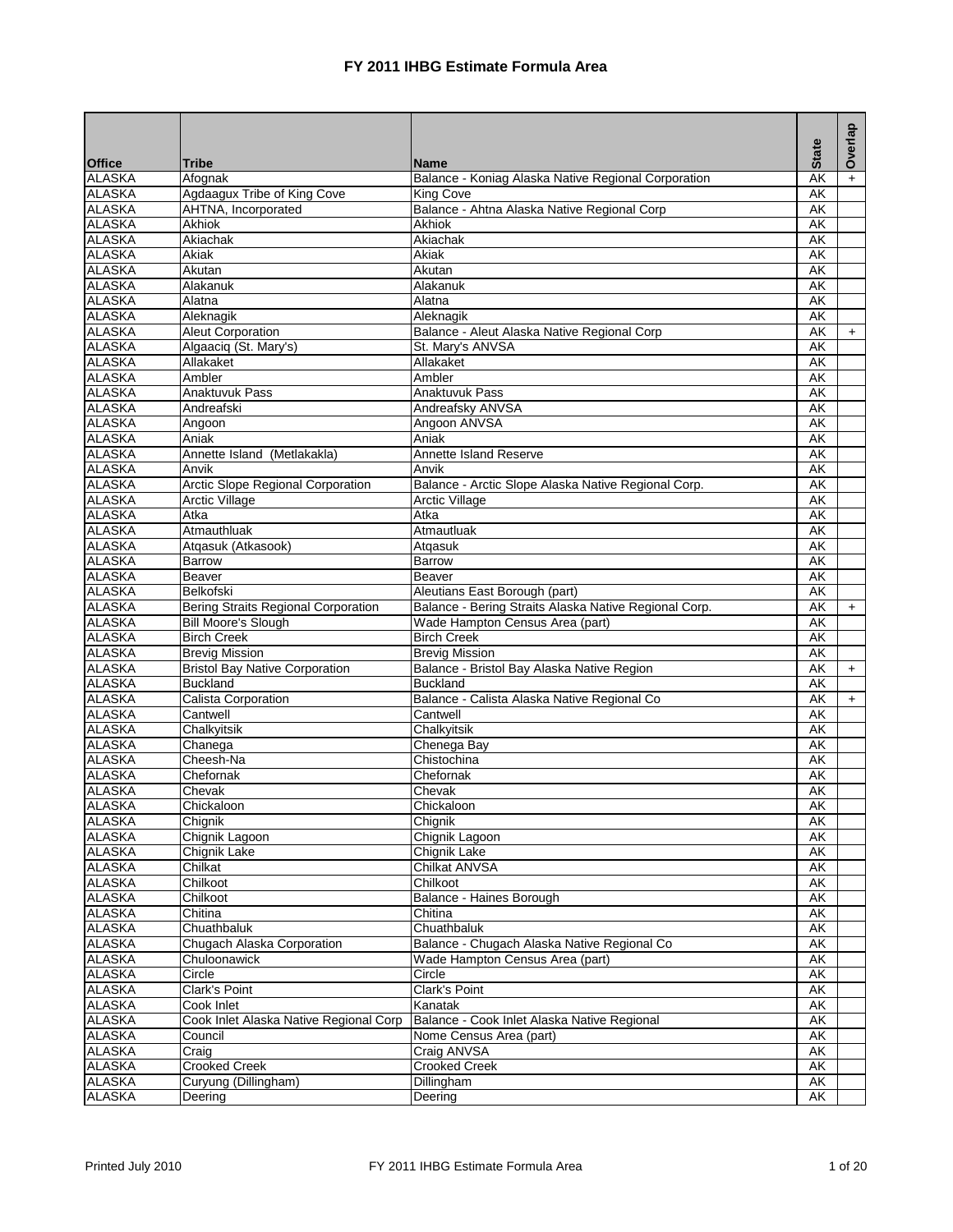|                                |                              |                                                          | <b>State</b>             | Overlap |
|--------------------------------|------------------------------|----------------------------------------------------------|--------------------------|---------|
| <b>Office</b>                  | Tribe                        | <b>Name</b>                                              |                          |         |
| <b>ALASKA</b>                  | Dot Lake                     | Dot Lake                                                 | AK                       |         |
| <b>ALASKA</b>                  | Douglas                      | Douglas City                                             | AK                       |         |
| <b>ALASKA</b>                  | Doyon, Ltd.                  | Balance - Doyon Alaska Native Regional Corp              | <b>AK</b>                | $+$     |
| <b>ALASKA</b>                  | Eagle                        | Eagle                                                    | <b>AK</b>                |         |
| <b>ALASKA</b>                  | Eek                          | Eek                                                      | AK                       |         |
| <b>ALASKA</b>                  | Egegik                       | Egegik                                                   | AK                       |         |
| <b>ALASKA</b>                  | Eklutna                      | Eklutna                                                  | AK                       |         |
| <b>ALASKA</b>                  | Ekuk                         | Dillingham Census Area (part)                            | <b>AK</b>                |         |
| <b>ALASKA</b>                  | Ekwok                        | Ekwok                                                    | AK                       |         |
| <b>ALASKA</b>                  | Elim                         | Balance - Nome Census Area                               | <b>AK</b>                | $+$     |
| <b>ALASKA</b>                  | Emmonak                      | Emmonak                                                  | AK                       |         |
| <b>ALASKA</b>                  | Evansville (Bettles Field)   | Evansville                                               | AK                       |         |
| <b>ALASKA</b>                  | Eyak                         | City of Cordova                                          | AK                       |         |
| <b>ALASKA</b>                  | Eyak                         | Eyak ANVSA                                               | AK                       |         |
| <b>ALASKA</b>                  | <b>False Pass</b>            | <b>False Pass</b>                                        | AK                       |         |
| <b>ALASKA</b>                  | Fort Yukon                   | Fort Yukon                                               | AK                       |         |
| <b>ALASKA</b>                  | Gakona                       | Gakona ANVSA                                             | AK                       |         |
| <b>ALASKA</b>                  | Galena                       | Galena                                                   | AK                       |         |
| <b>ALASKA</b>                  | Gambell                      | Gambell                                                  | AK                       |         |
| <b>ALASKA</b>                  | Georgetown                   | Georgetown                                               | AK                       |         |
| <b>ALASKA</b>                  | Golovin (Chinik)             | Golovin                                                  | <b>AK</b>                |         |
| <b>ALASKA</b>                  | Goodnews Bav                 | Goodnews Bay                                             | AK                       |         |
| <b>ALASKA</b>                  | Grayling                     | Grayling                                                 | AK                       |         |
| <b>ALASKA</b>                  | Gulkana                      | Gulkana                                                  | AK                       |         |
| <b>ALASKA</b>                  | Hamilton                     | Wade Hampton Census Area (part)                          | AK                       |         |
| <b>ALASKA</b>                  | Healy Lake                   | <b>Healv Lake</b>                                        | AK                       |         |
| <b>ALASKA</b>                  | <b>Holy Cross</b>            | <b>Holy Cross</b>                                        | AK                       |         |
| <b>ALASKA</b>                  | Hoonah                       | Hoonah                                                   | <b>AK</b>                |         |
| <b>ALASKA</b>                  | <b>Hooper Bay</b>            | Hooper Bay                                               | AK                       |         |
| <b>ALASKA</b>                  | <b>Hughes</b>                | Hughes                                                   | AK                       |         |
| <b>ALASKA</b>                  | <b>Huslia</b>                | <b>Huslia</b>                                            | <b>AK</b>                |         |
| <b>ALASKA</b>                  | Hydaburg                     | Hydaburg                                                 | AK                       |         |
| <b>ALASKA</b>                  | Igiugig                      | Igiugig                                                  | <b>AK</b>                |         |
| <b>ALASKA</b>                  | Iliamna                      | Iliamna                                                  | AK                       |         |
| <b>ALASKA</b><br><b>ALASKA</b> | Inalik (Diomede)<br>lgurmuit | Inalik<br><b>Russian Mission</b>                         | AK<br>AK                 |         |
| <b>ALASKA</b>                  | <b>Ivanof Bay</b>            | <b>Ivanof Bay</b>                                        | AK                       |         |
| <b>ALASKA</b>                  |                              | Balance - Koniag Alaska Native Regional Corporation      | AK                       | $+$     |
| <b>ALASKA</b>                  | Kaguyak<br>Kake              | <b>Kake ANVSA</b>                                        | AK                       |         |
| <b>ALASKA</b>                  | Kaktovik                     | Kaktovik                                                 | AK                       |         |
| <b>ALASKA</b>                  | Kalskag                      | Kalskag                                                  | $\overline{\mathsf{AK}}$ |         |
| <b>ALASKA</b>                  | Kaltag                       | Kaltag                                                   | $\overline{\mathsf{AK}}$ |         |
| <b>ALASKA</b>                  | Kanatak                      | Minimum Needs                                            | AK                       |         |
| <b>ALASKA</b>                  | Karluk                       | Karluk                                                   | AK                       |         |
| <b>ALASKA</b>                  | Kasigluk                     | Kasigluk                                                 | AK                       |         |
| <b>ALASKA</b>                  | Kassan                       | Kasaan ANVSA                                             | AK                       |         |
| <b>ALASKA</b>                  | Kenaitze                     | Kenaitze                                                 | AK                       |         |
| <b>ALASKA</b>                  | Ketchikan                    | Balance - Ketchikan Gateway Borough                      | AK                       |         |
| <b>ALASKA</b>                  | Kiana                        | Kiana                                                    | AK                       |         |
| <b>ALASKA</b>                  | <b>King Island</b>           | Balance - Nome Census Area                               | <b>AK</b>                | $+$     |
| <b>ALASKA</b>                  | King Salmon                  | Balance - Bristol Bay Alaska Native Regional Corporation | AK                       | $+$     |
| <b>ALASKA</b>                  | Kipnuk                       | Kipnuk                                                   | AK                       |         |
| <b>ALASKA</b>                  | Kivalina                     | Kivalina                                                 | AK                       |         |
| <b>ALASKA</b>                  | Klawock                      | Klawock ANVSA                                            | AK                       |         |
| <b>ALASKA</b>                  | Kluti Kaah (Copper Center)   | Copper Center                                            | AK                       |         |
| <b>ALASKA</b>                  | Knik                         | Knik ANVSA                                               | AK                       |         |
| <b>ALASKA</b>                  | Kobuk                        | Kobuk                                                    | AK                       |         |
| <b>ALASKA</b>                  | Kokhanok                     | Kokhanok                                                 | AK                       |         |
| <b>ALASKA</b>                  | Koliganek                    | New Koliganek                                            | AK                       |         |
| <b>ALASKA</b>                  | Kongiganak                   | Kongiganak                                               | AK                       |         |
| <b>ALASKA</b>                  | Koniag, Incorporated         | Balance - Koniag Alaska Native Regional Cor              | AK                       | $+$     |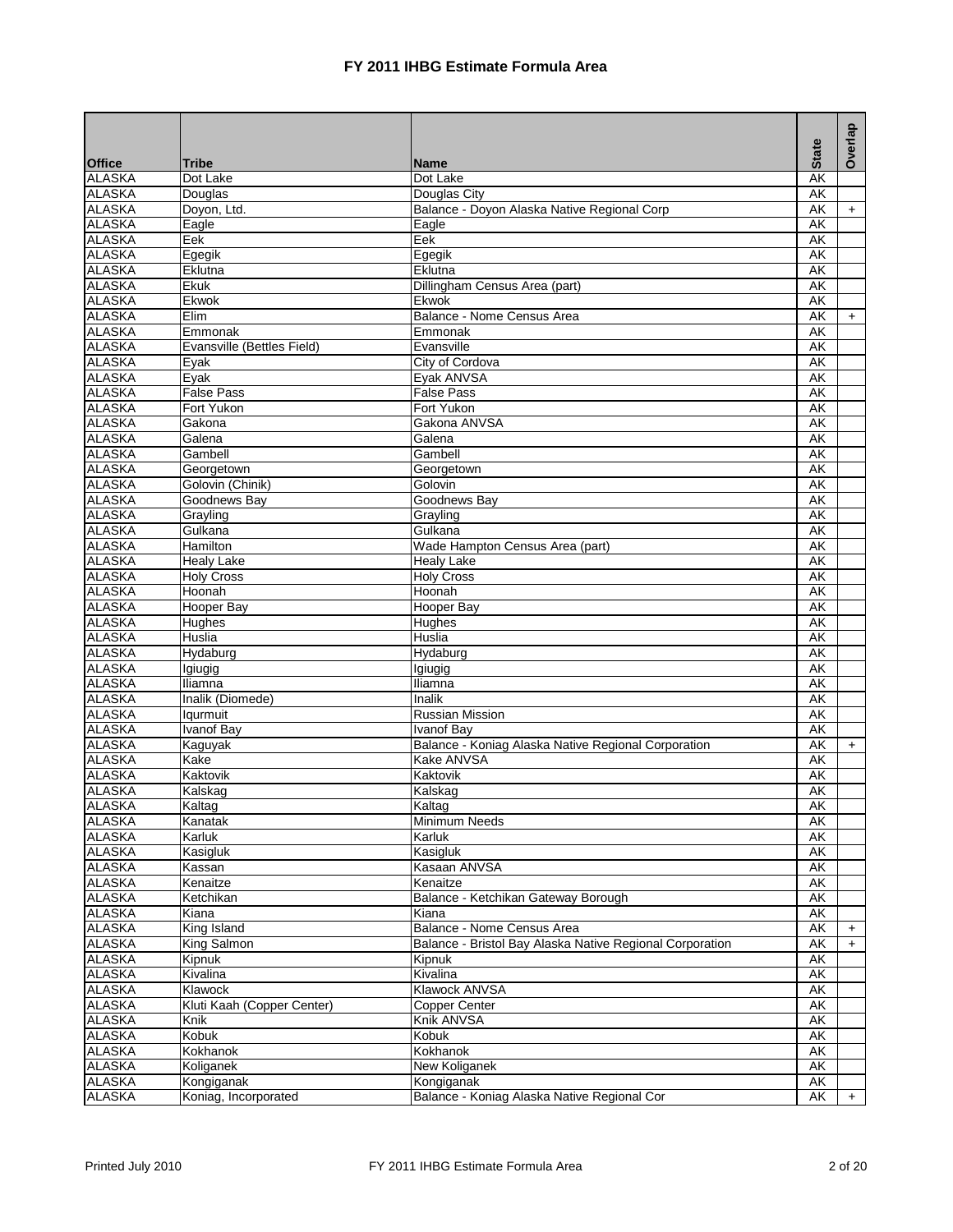|                                |                                   |                                                     | <b>State</b>             | Overlap   |
|--------------------------------|-----------------------------------|-----------------------------------------------------|--------------------------|-----------|
| <b>Office</b>                  | <b>Tribe</b>                      | <b>Name</b>                                         |                          |           |
| <b>ALASKA</b>                  | Kotlik                            | Kotlik                                              | AK                       |           |
| <b>ALASKA</b>                  | Kotzebue                          | Kotzebue                                            | AK                       |           |
| <b>ALASKA</b>                  | Koyuk                             | Koyuk                                               | AK                       |           |
| <b>ALASKA</b>                  | Kovukuk                           | Koyukuk                                             | AK                       |           |
| <b>ALASKA</b>                  | Kwethluk                          | Kwethluk                                            | AK                       |           |
| <b>ALASKA</b>                  | Kwigillingok                      | Kwigillingok                                        | <b>AK</b>                |           |
| <b>ALASKA</b>                  | Kwinhagak (Quinhagak)             | Kwinhagak                                           | AK                       |           |
| <b>ALASKA</b>                  | Larsen Bay                        | Larsen Bay                                          | $\overline{\mathsf{AK}}$ |           |
| <b>ALASKA</b>                  | Lesnoi (Woody Island)             | Balance - Koniag Alaska Native Regional Corporation | AK                       | $+$       |
| <b>ALASKA</b>                  | Levelock                          | Levelock                                            | $\overline{\mathsf{AK}}$ |           |
| <b>ALASKA</b>                  | Lime Village                      | Bethel Census Area (part)                           | AK                       |           |
| <b>ALASKA</b>                  | Lower.Kalskag                     | Lower Kalskag                                       | AK                       |           |
| <b>ALASKA</b>                  | Manley Hot Springs                | Manley Hot Springs                                  | AK                       |           |
| <b>ALASKA</b>                  | Manokotak                         | Manokotak                                           | $\overline{\mathsf{AK}}$ |           |
| <b>ALASKA</b>                  | Marshall                          | Marshall                                            | AK                       |           |
| <b>ALASKA</b>                  | Mary's Igloo                      | Nome Census Area (part)                             | AK                       |           |
| <b>ALASKA</b>                  | <b>McGrath</b>                    | <b>McGrath</b>                                      | <b>AK</b>                |           |
| <b>ALASKA</b>                  | Mekoryuk                          | Mekoryuk                                            | AK                       |           |
| <b>ALASKA</b>                  | Mentasta                          | Mentasta Lake                                       | $\overline{\mathsf{AK}}$ |           |
| <b>ALASKA</b>                  | Minto                             | Minto                                               | AK                       |           |
| <b>ALASKA</b>                  | Mountain Village (Asa'Carsarmiut) | <b>Mountain Village</b>                             | AK                       |           |
| <b>ALASKA</b>                  | <b>Naknek</b>                     | <b>Naknek</b>                                       | AK                       |           |
| <b>ALASKA</b>                  | <b>NANA Corporation</b>           | Balance - NANA Alaska Native Regional Corpo         | AK                       |           |
| <b>ALASKA</b>                  | Nanwelek (English Bay)            | Nanwalek                                            | AK                       |           |
| <b>ALASKA</b>                  | Napaimute                         | Bethel Census Area (part)                           | $\overline{\mathsf{AK}}$ |           |
| <b>ALASKA</b>                  | Napakiak                          | Napakiak                                            | AK                       |           |
| <b>ALASKA</b>                  | Napaskiak                         | Napaskiak                                           | AK                       |           |
| <b>ALASKA</b>                  | Nelson Lagoon                     | Nelson Lagoon                                       | $\overline{\mathsf{AK}}$ |           |
| <b>ALASKA</b>                  | Nenana                            | Nenana                                              | AK                       |           |
| <b>ALASKA</b>                  | <b>New Stuyahok</b>               | <b>New Stuyahok</b>                                 | AK                       |           |
| <b>ALASKA</b>                  | Newhalen                          | Newhalen                                            | <b>AK</b>                |           |
| <b>ALASKA</b><br><b>ALASKA</b> | Newtok                            | <b>Newtok</b>                                       | AK<br>AK                 |           |
|                                | Nightmute                         | Nightmute                                           |                          |           |
| <b>ALASKA</b><br><b>ALASKA</b> | Nikolai<br>Nikolski               | Nikolai<br>Nikolski                                 | AK<br>AK                 |           |
| <b>ALASKA</b>                  | Ninilchik                         | Ninilchik                                           | AK                       |           |
| <b>ALASKA</b>                  | <b>Noatak</b>                     | Noatak                                              | AK                       |           |
| <b>ALASKA</b>                  | Nome                              | Balance - Nome Census Area                          | AK                       | $+$       |
| <b>ALASKA</b>                  | Nondalton                         | Nondalton                                           | AK                       |           |
| <b>ALASKA</b>                  | Noorvik                           | Noorvik                                             | AK                       |           |
| <b>ALASKA</b>                  | Northway                          | Balance - Doyon Alaska Native Regional Corp         | AK                       | $\ddot{}$ |
| <b>ALASKA</b>                  | Northway                          | Northway                                            | $\overline{\mathsf{AK}}$ | $+$       |
| <b>ALASKA</b>                  | Nuiqsut                           | Nuigsut                                             | AK                       |           |
| <b>ALASKA</b>                  | Nulato                            | Nulato                                              | AK                       |           |
| <b>ALASKA</b>                  | Nunapitchuk                       | Nunapitchuk                                         | AK                       |           |
| <b>ALASKA</b>                  | Ohogamiut                         | Wade Hampton Census Area (part)                     | AK                       |           |
| <b>ALASKA</b>                  | Old Harbor                        | Old Harbor                                          | AK                       |           |
| <b>ALASKA</b>                  | Orutsararmuit (Bethel)            | Bethel                                              | AK                       |           |
| <b>ALASKA</b>                  | Oscarville                        | Oscarville                                          | AK                       |           |
| <b>ALASKA</b>                  | Ouzinkie                          | Ouzinkie                                            | <b>AK</b>                |           |
| <b>ALASKA</b>                  | Paimiut                           | Wade Hampton Census Area (part)                     | AK                       |           |
| <b>ALASKA</b>                  | Pauloff Harbor Village            | Balance - Aleut Alaska Native Regional Corporation  | AK                       | $\ddot{}$ |
| <b>ALASKA</b>                  | Pedro Bay                         | Pedro Bay                                           | AK                       |           |
| <b>ALASKA</b>                  | Perryville                        | Perryville                                          | AK                       |           |
| <b>ALASKA</b>                  | Petersburg                        | Petersburg Census Area                              | AK                       |           |
| <b>ALASKA</b>                  | <b>Pilot Point</b>                | <b>Pilot Point ANVSA</b>                            | AK                       |           |
| <b>ALASKA</b>                  | <b>Pilot Station</b>              | <b>Pilot Station</b>                                | AK                       |           |
| <b>ALASKA</b>                  | Pitka's Point                     | <b>Pitkas Point</b>                                 | AK                       |           |
| <b>ALASKA</b>                  | Platinum                          | Platinum                                            | AK                       |           |
| <b>ALASKA</b>                  | Point Hope                        | Point Hope                                          | AK                       |           |
| <b>ALASKA</b>                  | Point Lay                         | Point Lay                                           | AK                       |           |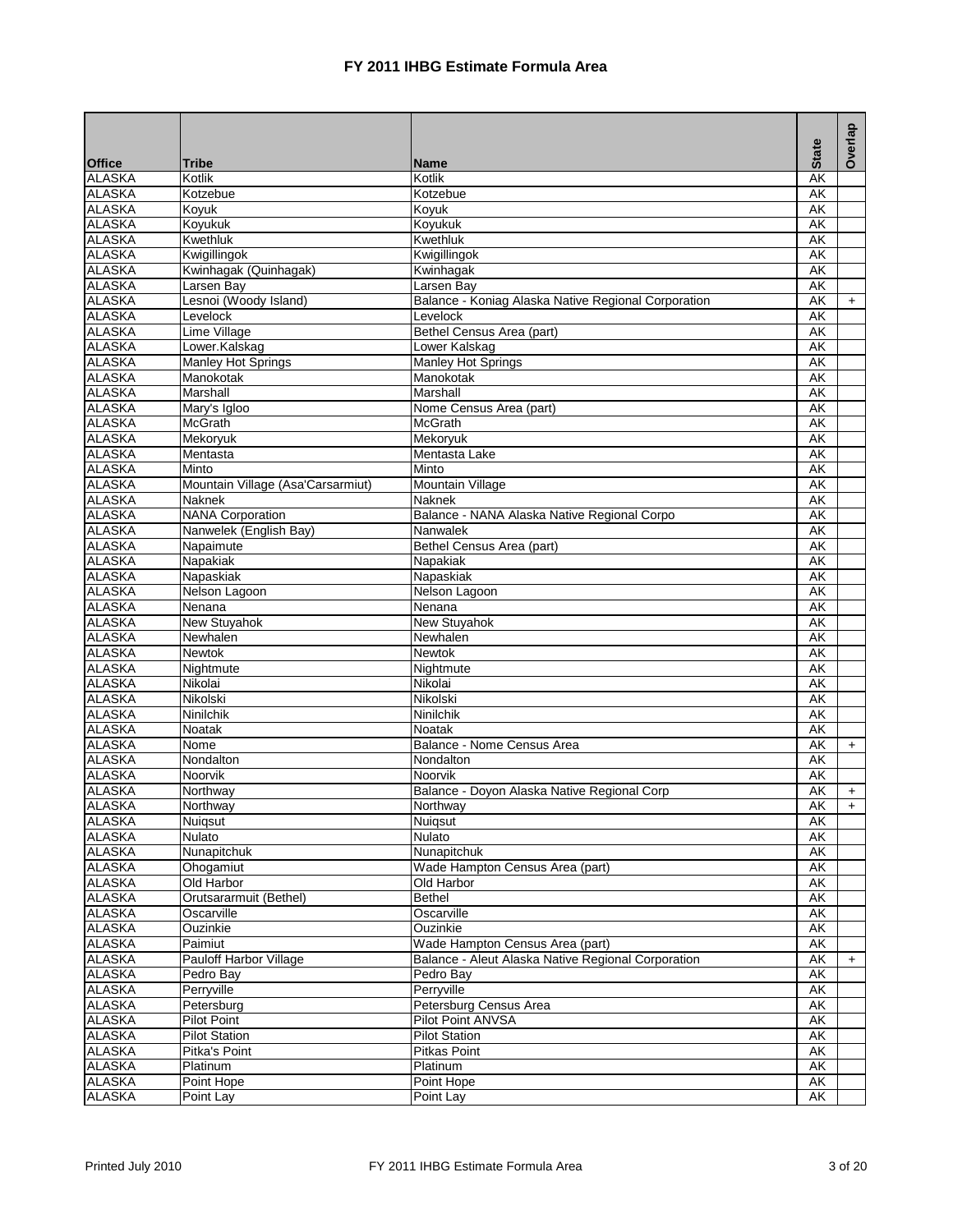|                                |                                             |                                                                                 | <b>State</b>                   | Overlap   |
|--------------------------------|---------------------------------------------|---------------------------------------------------------------------------------|--------------------------------|-----------|
| <b>Office</b>                  | Tribe                                       | <b>Name</b>                                                                     |                                |           |
| <b>ALASKA</b>                  | Port Graham                                 | Port Graham                                                                     | AK                             |           |
| <b>ALASKA</b>                  | Port Heiden                                 | Port Heiden                                                                     | AK                             |           |
| <b>ALASKA</b><br><b>ALASKA</b> | Port Lions<br>Portage Creek                 | Port Lions<br>Portage Creek                                                     | AK<br>AK                       |           |
| <b>ALASKA</b>                  | Qagan Tayagungin (Sand Point)               | Sand Point                                                                      | AK                             |           |
| <b>ALASKA</b>                  | Qawalangin (Unalaska)                       | Unalaska                                                                        | $\overline{\mathsf{AK}}$       |           |
| <b>ALASKA</b>                  | Rampart                                     | Rampart                                                                         | $\overline{\mathsf{AK}}$       |           |
| <b>ALASKA</b>                  | <b>Red Devil</b>                            | <b>Red Devil</b>                                                                | AK                             |           |
| <b>ALASKA</b>                  | Ruby                                        | Ruby                                                                            | AK                             |           |
| <b>ALASKA</b>                  | Saint George                                | St. George                                                                      | $\overline{\mathsf{AK}}$       |           |
| <b>ALASKA</b>                  | Saint Michael                               | St. Michael                                                                     | AK                             |           |
| <b>ALASKA</b>                  | Saint Paul                                  | St. Paul ANVSA                                                                  | $\overline{\mathsf{AK}}$       |           |
| <b>ALASKA</b>                  | Salamatoff                                  | Salamatof                                                                       | $\overline{\mathsf{AK}}$       |           |
| <b>ALASKA</b>                  | Savoonga                                    | Savoonga                                                                        | AK                             |           |
| <b>ALASKA</b>                  | Saxman                                      | Saxman                                                                          | AK                             |           |
| <b>ALASKA</b>                  | Scammon Bay                                 | Scammon Bay                                                                     | $\overline{\mathsf{AK}}$       |           |
| <b>ALASKA</b>                  | Selawik                                     | Selawik                                                                         | $\overline{\mathsf{AK}}$       |           |
| <b>ALASKA</b>                  | Seldovia                                    | Seldovia                                                                        | $\overline{\mathsf{AK}}$       |           |
| <b>ALASKA</b>                  | Shageluk                                    | Shageluk                                                                        | $\overline{\mathsf{AK}}$       |           |
| <b>ALASKA</b>                  | Shaktoolik                                  | Shaktoolik                                                                      | AK                             |           |
| <b>ALASKA</b>                  | Sheldon's Point                             | Nunam Iqua                                                                      | $\overline{\mathsf{AK}}$       |           |
| <b>ALASKA</b>                  | Shishmaref                                  | Shishmaref                                                                      | AK                             |           |
| <b>ALASKA</b>                  | Shungnak                                    | Shungnak                                                                        | AK                             |           |
| <b>ALASKA</b><br><b>ALASKA</b> | Sitka Tribe (was Baranof Island)<br>Skagway | Balance - Sitka City and Borough<br>Balance - Skagway-Hoonah-Angoon Census Area | $\overline{\mathsf{AK}}$<br>AK |           |
|                                | Sleetmute                                   | Sleetmute                                                                       | AK                             |           |
| <b>ALASKA</b><br><b>ALASKA</b> | Solomon                                     | Solomon                                                                         | AK                             |           |
| <b>ALASKA</b>                  | South Naknek                                | South Naknek                                                                    | AK                             |           |
| <b>ALASKA</b>                  | <b>Stebbins</b>                             | <b>Stebbins</b>                                                                 | AK                             |           |
| <b>ALASKA</b>                  | <b>Stevens Village</b>                      | <b>Stevens Village</b>                                                          | AK                             |           |
| <b>ALASKA</b>                  | <b>Stony River</b>                          | <b>Stony River</b>                                                              | $\overline{\mathsf{AK}}$       |           |
| <b>ALASKA</b>                  | Sun'aq Tribe of Kodiak                      | Balance - Koniag Alaska Native Regional Corporation                             | AK                             | $+$       |
| <b>ALASKA</b>                  | Takotna                                     | Takotna                                                                         | $\overline{\mathsf{AK}}$       |           |
| <b>ALASKA</b>                  | Tanacross                                   | Tanacross                                                                       | AK                             |           |
| <b>ALASKA</b>                  | Tanana                                      | Tanana                                                                          | $\overline{\mathsf{AK}}$       |           |
| <b>ALASKA</b>                  | Tatitlek                                    | <b>Tatitlek</b>                                                                 | $\overline{\mathsf{AK}}$       |           |
| <b>ALASKA</b>                  | <b>Tazlina</b>                              | <b>Tazlina</b>                                                                  | $\overline{\mathsf{AK}}$       |           |
| <b>ALASKA</b>                  | Telida                                      | Telida                                                                          | $\overline{\mathsf{AK}}$       |           |
| <b>ALASKA</b>                  | Teller                                      | Teller                                                                          | AK                             |           |
| <b>ALASKA</b>                  | Tetlin                                      | Tetlin                                                                          | AK                             |           |
| <b>ALASKA</b>                  | <b>Tlingit-Haida Central Council</b>        | Balance - Sealaska Alaska Native Regional C                                     | $\overline{\mathsf{AK}}$       |           |
| <b>ALASKA</b>                  | Togiak                                      | Togiak                                                                          | $\overline{\mathsf{AK}}$       |           |
| <b>ALASKA</b>                  | Toksook Bay-Nunakauyarmuit Tribe            | <b>Toksook Bay</b>                                                              | AK                             |           |
| <b>ALASKA</b>                  | Tuluksak                                    | Tuluksak<br>Tuntutuliak                                                         | AΚ                             |           |
| <b>ALASKA</b><br><b>ALASKA</b> | Tuntutuliak<br>Tununak                      | Tununak                                                                         | AK<br>AK                       |           |
| <b>ALASKA</b>                  | Twin Hills                                  | <b>Twin Hills</b>                                                               | AK                             |           |
| <b>ALASKA</b>                  | Tyonek                                      | <b>Tyonek</b>                                                                   | AK                             |           |
| <b>ALASKA</b>                  | Ugashik                                     | Ugashik                                                                         | AK                             |           |
| <b>ALASKA</b>                  | Umkumiute                                   | Balance - Calista Alaska Native Regional Corporation                            | AK                             | $+$       |
| <b>ALASKA</b>                  | Unalakleet                                  | Unalakleet                                                                      | AΚ                             |           |
| <b>ALASKA</b>                  | Unga                                        | Balance - Aleut Alaska Native Regional Corporation                              | AK                             | +         |
| <b>ALASKA</b>                  | Venetie                                     | Balance Doyon Alaska Native Regional Corporation                                | AK                             | $+$       |
| <b>ALASKA</b>                  | Wainwright                                  | Wainwright                                                                      | AK                             |           |
| <b>ALASKA</b>                  | Wales                                       | Wales                                                                           | AK                             |           |
| <b>ALASKA</b>                  | White Mountain                              | <b>White Mountain</b>                                                           | AK                             |           |
| <b>ALASKA</b>                  | Wrangell                                    | <b>Wrangell Census Area</b>                                                     | AK                             |           |
| <b>ALASKA</b>                  | Yakutat                                     | Yakutat ANVSA                                                                   | AΚ                             |           |
| <b>CHICAGO</b>                 | Aroostook Band of Micmac                    | Aroostook Band of Micmac                                                        | ME                             | $+$       |
| <b>CHICAGO</b>                 | Aroostook Band of Micmac                    | Balance - Aroostook County                                                      | ME                             | $\ddot{}$ |
| <b>CHICAGO</b>                 | <b>Bad River Band</b>                       | <b>Bad River Reservation</b>                                                    | $\overline{\mathsf{W}}$        |           |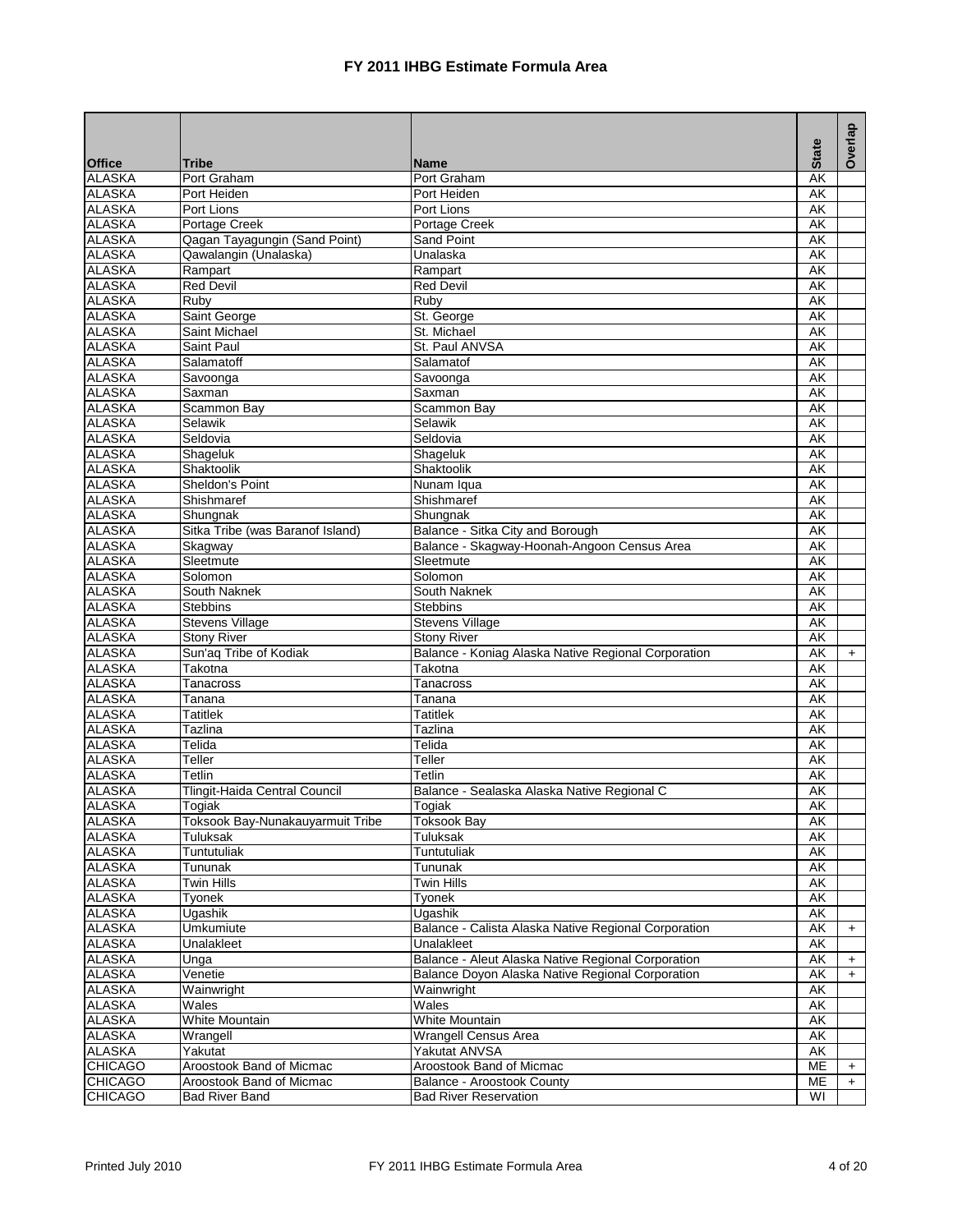| <b>State</b><br>Tribe<br><b>Name</b><br><b>Bad River Band</b><br><b>Balance - Ashland County</b><br>WI<br>$\overline{\mathsf{W}}$<br><b>CHICAGO</b><br><b>Bad River Band</b><br>Balance - Iron County<br>Bay Mills Indian Community<br>Bay Mills Reservation and Off-Reservation Trust Land<br>MI<br>$+$<br>Balance - Chippewa County<br>MI<br><b>Bay Mills Indian Community</b><br>$+$<br><b>CHICAGO</b><br>Boise Forte Band of Minnesota Chippewa Bois Forte Reservation<br><b>MN</b><br>Catawba Indian Tribe<br>Balance - Cabarrus County<br><b>NC</b><br><b>CHICAGO</b><br><b>NC</b><br>Catawba Indian Tribe<br><b>Balance - Cleveland County</b><br>$\overline{NC}$<br><b>CHICAGO</b><br>Catawba Indian Tribe<br><b>Balance - Gaston County</b><br><b>CHICAGO</b><br><b>NC</b><br>Catawba Indian Tribe<br>Balance - Mecklenburg County<br>$\overline{NC}$<br><b>CHICAGO</b><br>Catawba Indian Tribe<br>Balance - Rutherford County<br>$\overline{NC}$<br><b>CHICAGO</b><br><b>Balance - Union County</b><br>Catawba Indian Tribe<br><b>CHICAGO</b><br>Balance - Abbeville County<br>SC<br>Catawba Indian Tribe<br>$\overline{SC}$<br><b>CHICAGO</b><br>Catawba Indian Tribe<br>Balance - Aiken County<br>$\overline{SC}$<br><b>CHICAGO</b><br>Catawba Indian Tribe<br>Balance - Allendale County<br>$\overline{SC}$<br><b>CHICAGO</b><br>Catawba Indian Tribe<br>Balance - Anderson County<br>$\overline{SC}$<br><b>CHICAGO</b><br>Catawba Indian Tribe<br>Balance - Bamberg County<br>$\overline{SC}$<br><b>CHICAGO</b><br>Catawba Indian Tribe<br><b>Balance - Barnwell County</b><br>$\overline{SC}$<br><b>CHICAGO</b><br>Catawba Indian Tribe<br><b>Balance - Beaufort County</b><br>$\overline{SC}$<br><b>CHICAGO</b><br><b>Balance - Berkeley County</b><br>Catawba Indian Tribe<br>$\overline{SC}$<br><b>CHICAGO</b><br>Balance - Calhoun County<br>Catawba Indian Tribe<br>$\overline{SC}$<br><b>CHICAGO</b><br>Catawba Indian Tribe<br><b>Balance - Charleston County</b><br><b>CHICAGO</b><br><b>SC</b><br>Balance - Cherokee County<br>Catawba Indian Tribe<br><b>CHICAGO</b><br>SC<br>Catawba Indian Tribe<br><b>Balance - Chester County</b><br>$\overline{SC}$<br><b>CHICAGO</b><br>Catawba Indian Tribe<br>Balance - Chesterfield County<br>$\overline{SC}$<br><b>CHICAGO</b><br>Catawba Indian Tribe<br>Balance - Clarendon County<br><b>CHICAGO</b><br><b>Balance - Colleton County</b><br>Catawba Indian Tribe<br>SC<br>$\overline{SC}$<br><b>CHICAGO</b><br>Balance - Darlington County<br>Catawba Indian Tribe<br>$\overline{SC}$<br><b>CHICAGO</b><br>Catawba Indian Tribe<br>Balance - Dillon County<br>$\overline{SC}$<br><b>Balance - Dorchester County</b><br><b>CHICAGO</b><br>Catawba Indian Tribe<br>SC<br><b>CHICAGO</b><br>Balance - Edgefield County<br>Catawba Indian Tribe<br>$\overline{SC}$<br><b>CHICAGO</b><br><b>Balance - Fairfield County</b><br>Catawba Indian Tribe<br>$\overline{SC}$<br><b>CHICAGO</b><br>Catawba Indian Tribe<br><b>Balance - Florence County</b><br>SC<br><b>CHICAGO</b><br>Catawba Indian Tribe<br>Balance - Georgetown County<br>SC<br><b>CHICAGO</b><br>Catawba Indian Tribe<br>Balance - Greenville County<br>$\overline{SC}$<br><b>CHICAGO</b><br>Balance - Greenwood County<br>Catawba Indian Tribe<br>$\overline{SC}$<br><b>CHICAGO</b><br>Catawba Indian Tribe<br>Balance - Hampton County<br><b>CHICAGO</b><br>SC<br>Catawba Indian Tribe<br><b>Balance - Horry County</b><br>$\overline{SC}$<br><b>CHICAGO</b><br>Catawba Indian Tribe<br><b>Balance - Jasper County</b><br>$\overline{SC}$<br><b>CHICAGO</b><br>Catawba Indian Tribe<br>Balance - Kershaw County<br>$\overline{SC}$<br><b>CHICAGO</b><br>Catawba Indian Tribe<br>Balance - Lancaster County<br>$\overline{SC}$<br><b>CHICAGO</b><br>Catawba Indian Tribe<br>Balance - Laurens County<br>SC<br><b>CHICAGO</b><br>Catawba Indian Tribe<br>Balance - Lee County<br><b>CHICAGO</b><br>SC<br><b>Balance - Lexington County</b><br>Catawba Indian Tribe<br>SC<br><b>CHICAGO</b><br>Catawba Indian Tribe<br><b>Balance - McCormick County</b><br><b>CHICAGO</b><br>SC<br>Catawba Indian Tribe<br><b>Balance - Marion County</b><br>SC<br><b>CHICAGO</b><br>Catawba Indian Tribe<br>Balance - Marlboro County<br><b>CHICAGO</b><br><b>SC</b><br>Catawba Indian Tribe<br><b>Balance - Newberry County</b><br><b>CHICAGO</b><br>SC<br>Catawba Indian Tribe<br><b>Balance - Oconee County</b><br>SC<br><b>CHICAGO</b><br>Catawba Indian Tribe<br>Balance - Orangeburg County<br>SC<br><b>CHICAGO</b><br><b>Balance - Pickens County</b><br>Catawba Indian Tribe<br><b>CHICAGO</b><br>Catawba Indian Tribe<br><b>Balance - Richland County</b><br>SC<br>SC<br><b>CHICAGO</b><br>Catawba Indian Tribe<br>Balance - Saluda County<br>SC<br><b>CHICAGO</b><br>Catawba Indian Tribe<br><b>Balance - Spartanburg County</b><br>$\overline{SC}$<br><b>CHICAGO</b><br>Catawba Indian Tribe<br><b>Balance - Sumter County</b><br>SC<br><b>CHICAGO</b><br>Catawba Indian Tribe<br><b>Balance - Union County</b><br>SC<br><b>CHICAGO</b><br>Catawba Indian Tribe<br>Balance - Williamsburg County<br>SC<br><b>CHICAGO</b><br>Catawba Indian Tribe<br>Catawba Reservation<br><b>SC</b><br><b>CHICAGO</b><br>Catawba Indian Tribe<br>Balance - York County<br>CHICAGO<br>Cayuga Nation<br>Cayuga Nation<br>NY<br><b>CHICAGO</b><br><b>NY</b><br>Cayuga Nation<br>Balance - Erie County<br><b>Coharie State Tribe</b><br><b>NC</b><br>Coharie |                |  | Overlap |
|--------------------------------------------------------------------------------------------------------------------------------------------------------------------------------------------------------------------------------------------------------------------------------------------------------------------------------------------------------------------------------------------------------------------------------------------------------------------------------------------------------------------------------------------------------------------------------------------------------------------------------------------------------------------------------------------------------------------------------------------------------------------------------------------------------------------------------------------------------------------------------------------------------------------------------------------------------------------------------------------------------------------------------------------------------------------------------------------------------------------------------------------------------------------------------------------------------------------------------------------------------------------------------------------------------------------------------------------------------------------------------------------------------------------------------------------------------------------------------------------------------------------------------------------------------------------------------------------------------------------------------------------------------------------------------------------------------------------------------------------------------------------------------------------------------------------------------------------------------------------------------------------------------------------------------------------------------------------------------------------------------------------------------------------------------------------------------------------------------------------------------------------------------------------------------------------------------------------------------------------------------------------------------------------------------------------------------------------------------------------------------------------------------------------------------------------------------------------------------------------------------------------------------------------------------------------------------------------------------------------------------------------------------------------------------------------------------------------------------------------------------------------------------------------------------------------------------------------------------------------------------------------------------------------------------------------------------------------------------------------------------------------------------------------------------------------------------------------------------------------------------------------------------------------------------------------------------------------------------------------------------------------------------------------------------------------------------------------------------------------------------------------------------------------------------------------------------------------------------------------------------------------------------------------------------------------------------------------------------------------------------------------------------------------------------------------------------------------------------------------------------------------------------------------------------------------------------------------------------------------------------------------------------------------------------------------------------------------------------------------------------------------------------------------------------------------------------------------------------------------------------------------------------------------------------------------------------------------------------------------------------------------------------------------------------------------------------------------------------------------------------------------------------------------------------------------------------------------------------------------------------------------------------------------------------------------------------------------------------------------------------------------------------------------------------------------------------------------------------------------------------------------------------------------------------------------------------------------------------------------------------------------------------------------------------------------------------------------------------------------------------------------------------------------------------------------------------------------------------------------------------------------------------------------------------------------------------------------------------------------------------------------------------------------------------------------------------------------------------------------------------------------------------------------------------------------------------------------|----------------|--|---------|
|                                                                                                                                                                                                                                                                                                                                                                                                                                                                                                                                                                                                                                                                                                                                                                                                                                                                                                                                                                                                                                                                                                                                                                                                                                                                                                                                                                                                                                                                                                                                                                                                                                                                                                                                                                                                                                                                                                                                                                                                                                                                                                                                                                                                                                                                                                                                                                                                                                                                                                                                                                                                                                                                                                                                                                                                                                                                                                                                                                                                                                                                                                                                                                                                                                                                                                                                                                                                                                                                                                                                                                                                                                                                                                                                                                                                                                                                                                                                                                                                                                                                                                                                                                                                                                                                                                                                                                                                                                                                                                                                                                                                                                                                                                                                                                                                                                                                                                                                                                                                                                                                                                                                                                                                                                                                                                                                                                                                                                                                    | <b>Office</b>  |  |         |
|                                                                                                                                                                                                                                                                                                                                                                                                                                                                                                                                                                                                                                                                                                                                                                                                                                                                                                                                                                                                                                                                                                                                                                                                                                                                                                                                                                                                                                                                                                                                                                                                                                                                                                                                                                                                                                                                                                                                                                                                                                                                                                                                                                                                                                                                                                                                                                                                                                                                                                                                                                                                                                                                                                                                                                                                                                                                                                                                                                                                                                                                                                                                                                                                                                                                                                                                                                                                                                                                                                                                                                                                                                                                                                                                                                                                                                                                                                                                                                                                                                                                                                                                                                                                                                                                                                                                                                                                                                                                                                                                                                                                                                                                                                                                                                                                                                                                                                                                                                                                                                                                                                                                                                                                                                                                                                                                                                                                                                                                    | <b>CHICAGO</b> |  |         |
|                                                                                                                                                                                                                                                                                                                                                                                                                                                                                                                                                                                                                                                                                                                                                                                                                                                                                                                                                                                                                                                                                                                                                                                                                                                                                                                                                                                                                                                                                                                                                                                                                                                                                                                                                                                                                                                                                                                                                                                                                                                                                                                                                                                                                                                                                                                                                                                                                                                                                                                                                                                                                                                                                                                                                                                                                                                                                                                                                                                                                                                                                                                                                                                                                                                                                                                                                                                                                                                                                                                                                                                                                                                                                                                                                                                                                                                                                                                                                                                                                                                                                                                                                                                                                                                                                                                                                                                                                                                                                                                                                                                                                                                                                                                                                                                                                                                                                                                                                                                                                                                                                                                                                                                                                                                                                                                                                                                                                                                                    |                |  |         |
|                                                                                                                                                                                                                                                                                                                                                                                                                                                                                                                                                                                                                                                                                                                                                                                                                                                                                                                                                                                                                                                                                                                                                                                                                                                                                                                                                                                                                                                                                                                                                                                                                                                                                                                                                                                                                                                                                                                                                                                                                                                                                                                                                                                                                                                                                                                                                                                                                                                                                                                                                                                                                                                                                                                                                                                                                                                                                                                                                                                                                                                                                                                                                                                                                                                                                                                                                                                                                                                                                                                                                                                                                                                                                                                                                                                                                                                                                                                                                                                                                                                                                                                                                                                                                                                                                                                                                                                                                                                                                                                                                                                                                                                                                                                                                                                                                                                                                                                                                                                                                                                                                                                                                                                                                                                                                                                                                                                                                                                                    | <b>CHICAGO</b> |  |         |
|                                                                                                                                                                                                                                                                                                                                                                                                                                                                                                                                                                                                                                                                                                                                                                                                                                                                                                                                                                                                                                                                                                                                                                                                                                                                                                                                                                                                                                                                                                                                                                                                                                                                                                                                                                                                                                                                                                                                                                                                                                                                                                                                                                                                                                                                                                                                                                                                                                                                                                                                                                                                                                                                                                                                                                                                                                                                                                                                                                                                                                                                                                                                                                                                                                                                                                                                                                                                                                                                                                                                                                                                                                                                                                                                                                                                                                                                                                                                                                                                                                                                                                                                                                                                                                                                                                                                                                                                                                                                                                                                                                                                                                                                                                                                                                                                                                                                                                                                                                                                                                                                                                                                                                                                                                                                                                                                                                                                                                                                    | <b>CHICAGO</b> |  |         |
|                                                                                                                                                                                                                                                                                                                                                                                                                                                                                                                                                                                                                                                                                                                                                                                                                                                                                                                                                                                                                                                                                                                                                                                                                                                                                                                                                                                                                                                                                                                                                                                                                                                                                                                                                                                                                                                                                                                                                                                                                                                                                                                                                                                                                                                                                                                                                                                                                                                                                                                                                                                                                                                                                                                                                                                                                                                                                                                                                                                                                                                                                                                                                                                                                                                                                                                                                                                                                                                                                                                                                                                                                                                                                                                                                                                                                                                                                                                                                                                                                                                                                                                                                                                                                                                                                                                                                                                                                                                                                                                                                                                                                                                                                                                                                                                                                                                                                                                                                                                                                                                                                                                                                                                                                                                                                                                                                                                                                                                                    |                |  |         |
|                                                                                                                                                                                                                                                                                                                                                                                                                                                                                                                                                                                                                                                                                                                                                                                                                                                                                                                                                                                                                                                                                                                                                                                                                                                                                                                                                                                                                                                                                                                                                                                                                                                                                                                                                                                                                                                                                                                                                                                                                                                                                                                                                                                                                                                                                                                                                                                                                                                                                                                                                                                                                                                                                                                                                                                                                                                                                                                                                                                                                                                                                                                                                                                                                                                                                                                                                                                                                                                                                                                                                                                                                                                                                                                                                                                                                                                                                                                                                                                                                                                                                                                                                                                                                                                                                                                                                                                                                                                                                                                                                                                                                                                                                                                                                                                                                                                                                                                                                                                                                                                                                                                                                                                                                                                                                                                                                                                                                                                                    | <b>CHICAGO</b> |  |         |
|                                                                                                                                                                                                                                                                                                                                                                                                                                                                                                                                                                                                                                                                                                                                                                                                                                                                                                                                                                                                                                                                                                                                                                                                                                                                                                                                                                                                                                                                                                                                                                                                                                                                                                                                                                                                                                                                                                                                                                                                                                                                                                                                                                                                                                                                                                                                                                                                                                                                                                                                                                                                                                                                                                                                                                                                                                                                                                                                                                                                                                                                                                                                                                                                                                                                                                                                                                                                                                                                                                                                                                                                                                                                                                                                                                                                                                                                                                                                                                                                                                                                                                                                                                                                                                                                                                                                                                                                                                                                                                                                                                                                                                                                                                                                                                                                                                                                                                                                                                                                                                                                                                                                                                                                                                                                                                                                                                                                                                                                    |                |  |         |
|                                                                                                                                                                                                                                                                                                                                                                                                                                                                                                                                                                                                                                                                                                                                                                                                                                                                                                                                                                                                                                                                                                                                                                                                                                                                                                                                                                                                                                                                                                                                                                                                                                                                                                                                                                                                                                                                                                                                                                                                                                                                                                                                                                                                                                                                                                                                                                                                                                                                                                                                                                                                                                                                                                                                                                                                                                                                                                                                                                                                                                                                                                                                                                                                                                                                                                                                                                                                                                                                                                                                                                                                                                                                                                                                                                                                                                                                                                                                                                                                                                                                                                                                                                                                                                                                                                                                                                                                                                                                                                                                                                                                                                                                                                                                                                                                                                                                                                                                                                                                                                                                                                                                                                                                                                                                                                                                                                                                                                                                    |                |  |         |
|                                                                                                                                                                                                                                                                                                                                                                                                                                                                                                                                                                                                                                                                                                                                                                                                                                                                                                                                                                                                                                                                                                                                                                                                                                                                                                                                                                                                                                                                                                                                                                                                                                                                                                                                                                                                                                                                                                                                                                                                                                                                                                                                                                                                                                                                                                                                                                                                                                                                                                                                                                                                                                                                                                                                                                                                                                                                                                                                                                                                                                                                                                                                                                                                                                                                                                                                                                                                                                                                                                                                                                                                                                                                                                                                                                                                                                                                                                                                                                                                                                                                                                                                                                                                                                                                                                                                                                                                                                                                                                                                                                                                                                                                                                                                                                                                                                                                                                                                                                                                                                                                                                                                                                                                                                                                                                                                                                                                                                                                    |                |  |         |
|                                                                                                                                                                                                                                                                                                                                                                                                                                                                                                                                                                                                                                                                                                                                                                                                                                                                                                                                                                                                                                                                                                                                                                                                                                                                                                                                                                                                                                                                                                                                                                                                                                                                                                                                                                                                                                                                                                                                                                                                                                                                                                                                                                                                                                                                                                                                                                                                                                                                                                                                                                                                                                                                                                                                                                                                                                                                                                                                                                                                                                                                                                                                                                                                                                                                                                                                                                                                                                                                                                                                                                                                                                                                                                                                                                                                                                                                                                                                                                                                                                                                                                                                                                                                                                                                                                                                                                                                                                                                                                                                                                                                                                                                                                                                                                                                                                                                                                                                                                                                                                                                                                                                                                                                                                                                                                                                                                                                                                                                    |                |  |         |
|                                                                                                                                                                                                                                                                                                                                                                                                                                                                                                                                                                                                                                                                                                                                                                                                                                                                                                                                                                                                                                                                                                                                                                                                                                                                                                                                                                                                                                                                                                                                                                                                                                                                                                                                                                                                                                                                                                                                                                                                                                                                                                                                                                                                                                                                                                                                                                                                                                                                                                                                                                                                                                                                                                                                                                                                                                                                                                                                                                                                                                                                                                                                                                                                                                                                                                                                                                                                                                                                                                                                                                                                                                                                                                                                                                                                                                                                                                                                                                                                                                                                                                                                                                                                                                                                                                                                                                                                                                                                                                                                                                                                                                                                                                                                                                                                                                                                                                                                                                                                                                                                                                                                                                                                                                                                                                                                                                                                                                                                    |                |  |         |
|                                                                                                                                                                                                                                                                                                                                                                                                                                                                                                                                                                                                                                                                                                                                                                                                                                                                                                                                                                                                                                                                                                                                                                                                                                                                                                                                                                                                                                                                                                                                                                                                                                                                                                                                                                                                                                                                                                                                                                                                                                                                                                                                                                                                                                                                                                                                                                                                                                                                                                                                                                                                                                                                                                                                                                                                                                                                                                                                                                                                                                                                                                                                                                                                                                                                                                                                                                                                                                                                                                                                                                                                                                                                                                                                                                                                                                                                                                                                                                                                                                                                                                                                                                                                                                                                                                                                                                                                                                                                                                                                                                                                                                                                                                                                                                                                                                                                                                                                                                                                                                                                                                                                                                                                                                                                                                                                                                                                                                                                    |                |  |         |
|                                                                                                                                                                                                                                                                                                                                                                                                                                                                                                                                                                                                                                                                                                                                                                                                                                                                                                                                                                                                                                                                                                                                                                                                                                                                                                                                                                                                                                                                                                                                                                                                                                                                                                                                                                                                                                                                                                                                                                                                                                                                                                                                                                                                                                                                                                                                                                                                                                                                                                                                                                                                                                                                                                                                                                                                                                                                                                                                                                                                                                                                                                                                                                                                                                                                                                                                                                                                                                                                                                                                                                                                                                                                                                                                                                                                                                                                                                                                                                                                                                                                                                                                                                                                                                                                                                                                                                                                                                                                                                                                                                                                                                                                                                                                                                                                                                                                                                                                                                                                                                                                                                                                                                                                                                                                                                                                                                                                                                                                    |                |  |         |
|                                                                                                                                                                                                                                                                                                                                                                                                                                                                                                                                                                                                                                                                                                                                                                                                                                                                                                                                                                                                                                                                                                                                                                                                                                                                                                                                                                                                                                                                                                                                                                                                                                                                                                                                                                                                                                                                                                                                                                                                                                                                                                                                                                                                                                                                                                                                                                                                                                                                                                                                                                                                                                                                                                                                                                                                                                                                                                                                                                                                                                                                                                                                                                                                                                                                                                                                                                                                                                                                                                                                                                                                                                                                                                                                                                                                                                                                                                                                                                                                                                                                                                                                                                                                                                                                                                                                                                                                                                                                                                                                                                                                                                                                                                                                                                                                                                                                                                                                                                                                                                                                                                                                                                                                                                                                                                                                                                                                                                                                    |                |  |         |
|                                                                                                                                                                                                                                                                                                                                                                                                                                                                                                                                                                                                                                                                                                                                                                                                                                                                                                                                                                                                                                                                                                                                                                                                                                                                                                                                                                                                                                                                                                                                                                                                                                                                                                                                                                                                                                                                                                                                                                                                                                                                                                                                                                                                                                                                                                                                                                                                                                                                                                                                                                                                                                                                                                                                                                                                                                                                                                                                                                                                                                                                                                                                                                                                                                                                                                                                                                                                                                                                                                                                                                                                                                                                                                                                                                                                                                                                                                                                                                                                                                                                                                                                                                                                                                                                                                                                                                                                                                                                                                                                                                                                                                                                                                                                                                                                                                                                                                                                                                                                                                                                                                                                                                                                                                                                                                                                                                                                                                                                    |                |  |         |
|                                                                                                                                                                                                                                                                                                                                                                                                                                                                                                                                                                                                                                                                                                                                                                                                                                                                                                                                                                                                                                                                                                                                                                                                                                                                                                                                                                                                                                                                                                                                                                                                                                                                                                                                                                                                                                                                                                                                                                                                                                                                                                                                                                                                                                                                                                                                                                                                                                                                                                                                                                                                                                                                                                                                                                                                                                                                                                                                                                                                                                                                                                                                                                                                                                                                                                                                                                                                                                                                                                                                                                                                                                                                                                                                                                                                                                                                                                                                                                                                                                                                                                                                                                                                                                                                                                                                                                                                                                                                                                                                                                                                                                                                                                                                                                                                                                                                                                                                                                                                                                                                                                                                                                                                                                                                                                                                                                                                                                                                    |                |  |         |
|                                                                                                                                                                                                                                                                                                                                                                                                                                                                                                                                                                                                                                                                                                                                                                                                                                                                                                                                                                                                                                                                                                                                                                                                                                                                                                                                                                                                                                                                                                                                                                                                                                                                                                                                                                                                                                                                                                                                                                                                                                                                                                                                                                                                                                                                                                                                                                                                                                                                                                                                                                                                                                                                                                                                                                                                                                                                                                                                                                                                                                                                                                                                                                                                                                                                                                                                                                                                                                                                                                                                                                                                                                                                                                                                                                                                                                                                                                                                                                                                                                                                                                                                                                                                                                                                                                                                                                                                                                                                                                                                                                                                                                                                                                                                                                                                                                                                                                                                                                                                                                                                                                                                                                                                                                                                                                                                                                                                                                                                    |                |  |         |
|                                                                                                                                                                                                                                                                                                                                                                                                                                                                                                                                                                                                                                                                                                                                                                                                                                                                                                                                                                                                                                                                                                                                                                                                                                                                                                                                                                                                                                                                                                                                                                                                                                                                                                                                                                                                                                                                                                                                                                                                                                                                                                                                                                                                                                                                                                                                                                                                                                                                                                                                                                                                                                                                                                                                                                                                                                                                                                                                                                                                                                                                                                                                                                                                                                                                                                                                                                                                                                                                                                                                                                                                                                                                                                                                                                                                                                                                                                                                                                                                                                                                                                                                                                                                                                                                                                                                                                                                                                                                                                                                                                                                                                                                                                                                                                                                                                                                                                                                                                                                                                                                                                                                                                                                                                                                                                                                                                                                                                                                    |                |  |         |
|                                                                                                                                                                                                                                                                                                                                                                                                                                                                                                                                                                                                                                                                                                                                                                                                                                                                                                                                                                                                                                                                                                                                                                                                                                                                                                                                                                                                                                                                                                                                                                                                                                                                                                                                                                                                                                                                                                                                                                                                                                                                                                                                                                                                                                                                                                                                                                                                                                                                                                                                                                                                                                                                                                                                                                                                                                                                                                                                                                                                                                                                                                                                                                                                                                                                                                                                                                                                                                                                                                                                                                                                                                                                                                                                                                                                                                                                                                                                                                                                                                                                                                                                                                                                                                                                                                                                                                                                                                                                                                                                                                                                                                                                                                                                                                                                                                                                                                                                                                                                                                                                                                                                                                                                                                                                                                                                                                                                                                                                    |                |  |         |
|                                                                                                                                                                                                                                                                                                                                                                                                                                                                                                                                                                                                                                                                                                                                                                                                                                                                                                                                                                                                                                                                                                                                                                                                                                                                                                                                                                                                                                                                                                                                                                                                                                                                                                                                                                                                                                                                                                                                                                                                                                                                                                                                                                                                                                                                                                                                                                                                                                                                                                                                                                                                                                                                                                                                                                                                                                                                                                                                                                                                                                                                                                                                                                                                                                                                                                                                                                                                                                                                                                                                                                                                                                                                                                                                                                                                                                                                                                                                                                                                                                                                                                                                                                                                                                                                                                                                                                                                                                                                                                                                                                                                                                                                                                                                                                                                                                                                                                                                                                                                                                                                                                                                                                                                                                                                                                                                                                                                                                                                    |                |  |         |
|                                                                                                                                                                                                                                                                                                                                                                                                                                                                                                                                                                                                                                                                                                                                                                                                                                                                                                                                                                                                                                                                                                                                                                                                                                                                                                                                                                                                                                                                                                                                                                                                                                                                                                                                                                                                                                                                                                                                                                                                                                                                                                                                                                                                                                                                                                                                                                                                                                                                                                                                                                                                                                                                                                                                                                                                                                                                                                                                                                                                                                                                                                                                                                                                                                                                                                                                                                                                                                                                                                                                                                                                                                                                                                                                                                                                                                                                                                                                                                                                                                                                                                                                                                                                                                                                                                                                                                                                                                                                                                                                                                                                                                                                                                                                                                                                                                                                                                                                                                                                                                                                                                                                                                                                                                                                                                                                                                                                                                                                    |                |  |         |
|                                                                                                                                                                                                                                                                                                                                                                                                                                                                                                                                                                                                                                                                                                                                                                                                                                                                                                                                                                                                                                                                                                                                                                                                                                                                                                                                                                                                                                                                                                                                                                                                                                                                                                                                                                                                                                                                                                                                                                                                                                                                                                                                                                                                                                                                                                                                                                                                                                                                                                                                                                                                                                                                                                                                                                                                                                                                                                                                                                                                                                                                                                                                                                                                                                                                                                                                                                                                                                                                                                                                                                                                                                                                                                                                                                                                                                                                                                                                                                                                                                                                                                                                                                                                                                                                                                                                                                                                                                                                                                                                                                                                                                                                                                                                                                                                                                                                                                                                                                                                                                                                                                                                                                                                                                                                                                                                                                                                                                                                    |                |  |         |
|                                                                                                                                                                                                                                                                                                                                                                                                                                                                                                                                                                                                                                                                                                                                                                                                                                                                                                                                                                                                                                                                                                                                                                                                                                                                                                                                                                                                                                                                                                                                                                                                                                                                                                                                                                                                                                                                                                                                                                                                                                                                                                                                                                                                                                                                                                                                                                                                                                                                                                                                                                                                                                                                                                                                                                                                                                                                                                                                                                                                                                                                                                                                                                                                                                                                                                                                                                                                                                                                                                                                                                                                                                                                                                                                                                                                                                                                                                                                                                                                                                                                                                                                                                                                                                                                                                                                                                                                                                                                                                                                                                                                                                                                                                                                                                                                                                                                                                                                                                                                                                                                                                                                                                                                                                                                                                                                                                                                                                                                    |                |  |         |
|                                                                                                                                                                                                                                                                                                                                                                                                                                                                                                                                                                                                                                                                                                                                                                                                                                                                                                                                                                                                                                                                                                                                                                                                                                                                                                                                                                                                                                                                                                                                                                                                                                                                                                                                                                                                                                                                                                                                                                                                                                                                                                                                                                                                                                                                                                                                                                                                                                                                                                                                                                                                                                                                                                                                                                                                                                                                                                                                                                                                                                                                                                                                                                                                                                                                                                                                                                                                                                                                                                                                                                                                                                                                                                                                                                                                                                                                                                                                                                                                                                                                                                                                                                                                                                                                                                                                                                                                                                                                                                                                                                                                                                                                                                                                                                                                                                                                                                                                                                                                                                                                                                                                                                                                                                                                                                                                                                                                                                                                    |                |  |         |
|                                                                                                                                                                                                                                                                                                                                                                                                                                                                                                                                                                                                                                                                                                                                                                                                                                                                                                                                                                                                                                                                                                                                                                                                                                                                                                                                                                                                                                                                                                                                                                                                                                                                                                                                                                                                                                                                                                                                                                                                                                                                                                                                                                                                                                                                                                                                                                                                                                                                                                                                                                                                                                                                                                                                                                                                                                                                                                                                                                                                                                                                                                                                                                                                                                                                                                                                                                                                                                                                                                                                                                                                                                                                                                                                                                                                                                                                                                                                                                                                                                                                                                                                                                                                                                                                                                                                                                                                                                                                                                                                                                                                                                                                                                                                                                                                                                                                                                                                                                                                                                                                                                                                                                                                                                                                                                                                                                                                                                                                    |                |  |         |
|                                                                                                                                                                                                                                                                                                                                                                                                                                                                                                                                                                                                                                                                                                                                                                                                                                                                                                                                                                                                                                                                                                                                                                                                                                                                                                                                                                                                                                                                                                                                                                                                                                                                                                                                                                                                                                                                                                                                                                                                                                                                                                                                                                                                                                                                                                                                                                                                                                                                                                                                                                                                                                                                                                                                                                                                                                                                                                                                                                                                                                                                                                                                                                                                                                                                                                                                                                                                                                                                                                                                                                                                                                                                                                                                                                                                                                                                                                                                                                                                                                                                                                                                                                                                                                                                                                                                                                                                                                                                                                                                                                                                                                                                                                                                                                                                                                                                                                                                                                                                                                                                                                                                                                                                                                                                                                                                                                                                                                                                    |                |  |         |
|                                                                                                                                                                                                                                                                                                                                                                                                                                                                                                                                                                                                                                                                                                                                                                                                                                                                                                                                                                                                                                                                                                                                                                                                                                                                                                                                                                                                                                                                                                                                                                                                                                                                                                                                                                                                                                                                                                                                                                                                                                                                                                                                                                                                                                                                                                                                                                                                                                                                                                                                                                                                                                                                                                                                                                                                                                                                                                                                                                                                                                                                                                                                                                                                                                                                                                                                                                                                                                                                                                                                                                                                                                                                                                                                                                                                                                                                                                                                                                                                                                                                                                                                                                                                                                                                                                                                                                                                                                                                                                                                                                                                                                                                                                                                                                                                                                                                                                                                                                                                                                                                                                                                                                                                                                                                                                                                                                                                                                                                    |                |  |         |
|                                                                                                                                                                                                                                                                                                                                                                                                                                                                                                                                                                                                                                                                                                                                                                                                                                                                                                                                                                                                                                                                                                                                                                                                                                                                                                                                                                                                                                                                                                                                                                                                                                                                                                                                                                                                                                                                                                                                                                                                                                                                                                                                                                                                                                                                                                                                                                                                                                                                                                                                                                                                                                                                                                                                                                                                                                                                                                                                                                                                                                                                                                                                                                                                                                                                                                                                                                                                                                                                                                                                                                                                                                                                                                                                                                                                                                                                                                                                                                                                                                                                                                                                                                                                                                                                                                                                                                                                                                                                                                                                                                                                                                                                                                                                                                                                                                                                                                                                                                                                                                                                                                                                                                                                                                                                                                                                                                                                                                                                    |                |  |         |
|                                                                                                                                                                                                                                                                                                                                                                                                                                                                                                                                                                                                                                                                                                                                                                                                                                                                                                                                                                                                                                                                                                                                                                                                                                                                                                                                                                                                                                                                                                                                                                                                                                                                                                                                                                                                                                                                                                                                                                                                                                                                                                                                                                                                                                                                                                                                                                                                                                                                                                                                                                                                                                                                                                                                                                                                                                                                                                                                                                                                                                                                                                                                                                                                                                                                                                                                                                                                                                                                                                                                                                                                                                                                                                                                                                                                                                                                                                                                                                                                                                                                                                                                                                                                                                                                                                                                                                                                                                                                                                                                                                                                                                                                                                                                                                                                                                                                                                                                                                                                                                                                                                                                                                                                                                                                                                                                                                                                                                                                    |                |  |         |
|                                                                                                                                                                                                                                                                                                                                                                                                                                                                                                                                                                                                                                                                                                                                                                                                                                                                                                                                                                                                                                                                                                                                                                                                                                                                                                                                                                                                                                                                                                                                                                                                                                                                                                                                                                                                                                                                                                                                                                                                                                                                                                                                                                                                                                                                                                                                                                                                                                                                                                                                                                                                                                                                                                                                                                                                                                                                                                                                                                                                                                                                                                                                                                                                                                                                                                                                                                                                                                                                                                                                                                                                                                                                                                                                                                                                                                                                                                                                                                                                                                                                                                                                                                                                                                                                                                                                                                                                                                                                                                                                                                                                                                                                                                                                                                                                                                                                                                                                                                                                                                                                                                                                                                                                                                                                                                                                                                                                                                                                    |                |  |         |
|                                                                                                                                                                                                                                                                                                                                                                                                                                                                                                                                                                                                                                                                                                                                                                                                                                                                                                                                                                                                                                                                                                                                                                                                                                                                                                                                                                                                                                                                                                                                                                                                                                                                                                                                                                                                                                                                                                                                                                                                                                                                                                                                                                                                                                                                                                                                                                                                                                                                                                                                                                                                                                                                                                                                                                                                                                                                                                                                                                                                                                                                                                                                                                                                                                                                                                                                                                                                                                                                                                                                                                                                                                                                                                                                                                                                                                                                                                                                                                                                                                                                                                                                                                                                                                                                                                                                                                                                                                                                                                                                                                                                                                                                                                                                                                                                                                                                                                                                                                                                                                                                                                                                                                                                                                                                                                                                                                                                                                                                    |                |  |         |
|                                                                                                                                                                                                                                                                                                                                                                                                                                                                                                                                                                                                                                                                                                                                                                                                                                                                                                                                                                                                                                                                                                                                                                                                                                                                                                                                                                                                                                                                                                                                                                                                                                                                                                                                                                                                                                                                                                                                                                                                                                                                                                                                                                                                                                                                                                                                                                                                                                                                                                                                                                                                                                                                                                                                                                                                                                                                                                                                                                                                                                                                                                                                                                                                                                                                                                                                                                                                                                                                                                                                                                                                                                                                                                                                                                                                                                                                                                                                                                                                                                                                                                                                                                                                                                                                                                                                                                                                                                                                                                                                                                                                                                                                                                                                                                                                                                                                                                                                                                                                                                                                                                                                                                                                                                                                                                                                                                                                                                                                    |                |  |         |
|                                                                                                                                                                                                                                                                                                                                                                                                                                                                                                                                                                                                                                                                                                                                                                                                                                                                                                                                                                                                                                                                                                                                                                                                                                                                                                                                                                                                                                                                                                                                                                                                                                                                                                                                                                                                                                                                                                                                                                                                                                                                                                                                                                                                                                                                                                                                                                                                                                                                                                                                                                                                                                                                                                                                                                                                                                                                                                                                                                                                                                                                                                                                                                                                                                                                                                                                                                                                                                                                                                                                                                                                                                                                                                                                                                                                                                                                                                                                                                                                                                                                                                                                                                                                                                                                                                                                                                                                                                                                                                                                                                                                                                                                                                                                                                                                                                                                                                                                                                                                                                                                                                                                                                                                                                                                                                                                                                                                                                                                    |                |  |         |
|                                                                                                                                                                                                                                                                                                                                                                                                                                                                                                                                                                                                                                                                                                                                                                                                                                                                                                                                                                                                                                                                                                                                                                                                                                                                                                                                                                                                                                                                                                                                                                                                                                                                                                                                                                                                                                                                                                                                                                                                                                                                                                                                                                                                                                                                                                                                                                                                                                                                                                                                                                                                                                                                                                                                                                                                                                                                                                                                                                                                                                                                                                                                                                                                                                                                                                                                                                                                                                                                                                                                                                                                                                                                                                                                                                                                                                                                                                                                                                                                                                                                                                                                                                                                                                                                                                                                                                                                                                                                                                                                                                                                                                                                                                                                                                                                                                                                                                                                                                                                                                                                                                                                                                                                                                                                                                                                                                                                                                                                    |                |  |         |
|                                                                                                                                                                                                                                                                                                                                                                                                                                                                                                                                                                                                                                                                                                                                                                                                                                                                                                                                                                                                                                                                                                                                                                                                                                                                                                                                                                                                                                                                                                                                                                                                                                                                                                                                                                                                                                                                                                                                                                                                                                                                                                                                                                                                                                                                                                                                                                                                                                                                                                                                                                                                                                                                                                                                                                                                                                                                                                                                                                                                                                                                                                                                                                                                                                                                                                                                                                                                                                                                                                                                                                                                                                                                                                                                                                                                                                                                                                                                                                                                                                                                                                                                                                                                                                                                                                                                                                                                                                                                                                                                                                                                                                                                                                                                                                                                                                                                                                                                                                                                                                                                                                                                                                                                                                                                                                                                                                                                                                                                    |                |  |         |
|                                                                                                                                                                                                                                                                                                                                                                                                                                                                                                                                                                                                                                                                                                                                                                                                                                                                                                                                                                                                                                                                                                                                                                                                                                                                                                                                                                                                                                                                                                                                                                                                                                                                                                                                                                                                                                                                                                                                                                                                                                                                                                                                                                                                                                                                                                                                                                                                                                                                                                                                                                                                                                                                                                                                                                                                                                                                                                                                                                                                                                                                                                                                                                                                                                                                                                                                                                                                                                                                                                                                                                                                                                                                                                                                                                                                                                                                                                                                                                                                                                                                                                                                                                                                                                                                                                                                                                                                                                                                                                                                                                                                                                                                                                                                                                                                                                                                                                                                                                                                                                                                                                                                                                                                                                                                                                                                                                                                                                                                    |                |  |         |
|                                                                                                                                                                                                                                                                                                                                                                                                                                                                                                                                                                                                                                                                                                                                                                                                                                                                                                                                                                                                                                                                                                                                                                                                                                                                                                                                                                                                                                                                                                                                                                                                                                                                                                                                                                                                                                                                                                                                                                                                                                                                                                                                                                                                                                                                                                                                                                                                                                                                                                                                                                                                                                                                                                                                                                                                                                                                                                                                                                                                                                                                                                                                                                                                                                                                                                                                                                                                                                                                                                                                                                                                                                                                                                                                                                                                                                                                                                                                                                                                                                                                                                                                                                                                                                                                                                                                                                                                                                                                                                                                                                                                                                                                                                                                                                                                                                                                                                                                                                                                                                                                                                                                                                                                                                                                                                                                                                                                                                                                    |                |  |         |
|                                                                                                                                                                                                                                                                                                                                                                                                                                                                                                                                                                                                                                                                                                                                                                                                                                                                                                                                                                                                                                                                                                                                                                                                                                                                                                                                                                                                                                                                                                                                                                                                                                                                                                                                                                                                                                                                                                                                                                                                                                                                                                                                                                                                                                                                                                                                                                                                                                                                                                                                                                                                                                                                                                                                                                                                                                                                                                                                                                                                                                                                                                                                                                                                                                                                                                                                                                                                                                                                                                                                                                                                                                                                                                                                                                                                                                                                                                                                                                                                                                                                                                                                                                                                                                                                                                                                                                                                                                                                                                                                                                                                                                                                                                                                                                                                                                                                                                                                                                                                                                                                                                                                                                                                                                                                                                                                                                                                                                                                    |                |  |         |
|                                                                                                                                                                                                                                                                                                                                                                                                                                                                                                                                                                                                                                                                                                                                                                                                                                                                                                                                                                                                                                                                                                                                                                                                                                                                                                                                                                                                                                                                                                                                                                                                                                                                                                                                                                                                                                                                                                                                                                                                                                                                                                                                                                                                                                                                                                                                                                                                                                                                                                                                                                                                                                                                                                                                                                                                                                                                                                                                                                                                                                                                                                                                                                                                                                                                                                                                                                                                                                                                                                                                                                                                                                                                                                                                                                                                                                                                                                                                                                                                                                                                                                                                                                                                                                                                                                                                                                                                                                                                                                                                                                                                                                                                                                                                                                                                                                                                                                                                                                                                                                                                                                                                                                                                                                                                                                                                                                                                                                                                    |                |  |         |
|                                                                                                                                                                                                                                                                                                                                                                                                                                                                                                                                                                                                                                                                                                                                                                                                                                                                                                                                                                                                                                                                                                                                                                                                                                                                                                                                                                                                                                                                                                                                                                                                                                                                                                                                                                                                                                                                                                                                                                                                                                                                                                                                                                                                                                                                                                                                                                                                                                                                                                                                                                                                                                                                                                                                                                                                                                                                                                                                                                                                                                                                                                                                                                                                                                                                                                                                                                                                                                                                                                                                                                                                                                                                                                                                                                                                                                                                                                                                                                                                                                                                                                                                                                                                                                                                                                                                                                                                                                                                                                                                                                                                                                                                                                                                                                                                                                                                                                                                                                                                                                                                                                                                                                                                                                                                                                                                                                                                                                                                    |                |  |         |
|                                                                                                                                                                                                                                                                                                                                                                                                                                                                                                                                                                                                                                                                                                                                                                                                                                                                                                                                                                                                                                                                                                                                                                                                                                                                                                                                                                                                                                                                                                                                                                                                                                                                                                                                                                                                                                                                                                                                                                                                                                                                                                                                                                                                                                                                                                                                                                                                                                                                                                                                                                                                                                                                                                                                                                                                                                                                                                                                                                                                                                                                                                                                                                                                                                                                                                                                                                                                                                                                                                                                                                                                                                                                                                                                                                                                                                                                                                                                                                                                                                                                                                                                                                                                                                                                                                                                                                                                                                                                                                                                                                                                                                                                                                                                                                                                                                                                                                                                                                                                                                                                                                                                                                                                                                                                                                                                                                                                                                                                    |                |  |         |
|                                                                                                                                                                                                                                                                                                                                                                                                                                                                                                                                                                                                                                                                                                                                                                                                                                                                                                                                                                                                                                                                                                                                                                                                                                                                                                                                                                                                                                                                                                                                                                                                                                                                                                                                                                                                                                                                                                                                                                                                                                                                                                                                                                                                                                                                                                                                                                                                                                                                                                                                                                                                                                                                                                                                                                                                                                                                                                                                                                                                                                                                                                                                                                                                                                                                                                                                                                                                                                                                                                                                                                                                                                                                                                                                                                                                                                                                                                                                                                                                                                                                                                                                                                                                                                                                                                                                                                                                                                                                                                                                                                                                                                                                                                                                                                                                                                                                                                                                                                                                                                                                                                                                                                                                                                                                                                                                                                                                                                                                    |                |  |         |
|                                                                                                                                                                                                                                                                                                                                                                                                                                                                                                                                                                                                                                                                                                                                                                                                                                                                                                                                                                                                                                                                                                                                                                                                                                                                                                                                                                                                                                                                                                                                                                                                                                                                                                                                                                                                                                                                                                                                                                                                                                                                                                                                                                                                                                                                                                                                                                                                                                                                                                                                                                                                                                                                                                                                                                                                                                                                                                                                                                                                                                                                                                                                                                                                                                                                                                                                                                                                                                                                                                                                                                                                                                                                                                                                                                                                                                                                                                                                                                                                                                                                                                                                                                                                                                                                                                                                                                                                                                                                                                                                                                                                                                                                                                                                                                                                                                                                                                                                                                                                                                                                                                                                                                                                                                                                                                                                                                                                                                                                    |                |  |         |
|                                                                                                                                                                                                                                                                                                                                                                                                                                                                                                                                                                                                                                                                                                                                                                                                                                                                                                                                                                                                                                                                                                                                                                                                                                                                                                                                                                                                                                                                                                                                                                                                                                                                                                                                                                                                                                                                                                                                                                                                                                                                                                                                                                                                                                                                                                                                                                                                                                                                                                                                                                                                                                                                                                                                                                                                                                                                                                                                                                                                                                                                                                                                                                                                                                                                                                                                                                                                                                                                                                                                                                                                                                                                                                                                                                                                                                                                                                                                                                                                                                                                                                                                                                                                                                                                                                                                                                                                                                                                                                                                                                                                                                                                                                                                                                                                                                                                                                                                                                                                                                                                                                                                                                                                                                                                                                                                                                                                                                                                    |                |  |         |
|                                                                                                                                                                                                                                                                                                                                                                                                                                                                                                                                                                                                                                                                                                                                                                                                                                                                                                                                                                                                                                                                                                                                                                                                                                                                                                                                                                                                                                                                                                                                                                                                                                                                                                                                                                                                                                                                                                                                                                                                                                                                                                                                                                                                                                                                                                                                                                                                                                                                                                                                                                                                                                                                                                                                                                                                                                                                                                                                                                                                                                                                                                                                                                                                                                                                                                                                                                                                                                                                                                                                                                                                                                                                                                                                                                                                                                                                                                                                                                                                                                                                                                                                                                                                                                                                                                                                                                                                                                                                                                                                                                                                                                                                                                                                                                                                                                                                                                                                                                                                                                                                                                                                                                                                                                                                                                                                                                                                                                                                    |                |  |         |
|                                                                                                                                                                                                                                                                                                                                                                                                                                                                                                                                                                                                                                                                                                                                                                                                                                                                                                                                                                                                                                                                                                                                                                                                                                                                                                                                                                                                                                                                                                                                                                                                                                                                                                                                                                                                                                                                                                                                                                                                                                                                                                                                                                                                                                                                                                                                                                                                                                                                                                                                                                                                                                                                                                                                                                                                                                                                                                                                                                                                                                                                                                                                                                                                                                                                                                                                                                                                                                                                                                                                                                                                                                                                                                                                                                                                                                                                                                                                                                                                                                                                                                                                                                                                                                                                                                                                                                                                                                                                                                                                                                                                                                                                                                                                                                                                                                                                                                                                                                                                                                                                                                                                                                                                                                                                                                                                                                                                                                                                    |                |  |         |
|                                                                                                                                                                                                                                                                                                                                                                                                                                                                                                                                                                                                                                                                                                                                                                                                                                                                                                                                                                                                                                                                                                                                                                                                                                                                                                                                                                                                                                                                                                                                                                                                                                                                                                                                                                                                                                                                                                                                                                                                                                                                                                                                                                                                                                                                                                                                                                                                                                                                                                                                                                                                                                                                                                                                                                                                                                                                                                                                                                                                                                                                                                                                                                                                                                                                                                                                                                                                                                                                                                                                                                                                                                                                                                                                                                                                                                                                                                                                                                                                                                                                                                                                                                                                                                                                                                                                                                                                                                                                                                                                                                                                                                                                                                                                                                                                                                                                                                                                                                                                                                                                                                                                                                                                                                                                                                                                                                                                                                                                    |                |  |         |
|                                                                                                                                                                                                                                                                                                                                                                                                                                                                                                                                                                                                                                                                                                                                                                                                                                                                                                                                                                                                                                                                                                                                                                                                                                                                                                                                                                                                                                                                                                                                                                                                                                                                                                                                                                                                                                                                                                                                                                                                                                                                                                                                                                                                                                                                                                                                                                                                                                                                                                                                                                                                                                                                                                                                                                                                                                                                                                                                                                                                                                                                                                                                                                                                                                                                                                                                                                                                                                                                                                                                                                                                                                                                                                                                                                                                                                                                                                                                                                                                                                                                                                                                                                                                                                                                                                                                                                                                                                                                                                                                                                                                                                                                                                                                                                                                                                                                                                                                                                                                                                                                                                                                                                                                                                                                                                                                                                                                                                                                    |                |  |         |
|                                                                                                                                                                                                                                                                                                                                                                                                                                                                                                                                                                                                                                                                                                                                                                                                                                                                                                                                                                                                                                                                                                                                                                                                                                                                                                                                                                                                                                                                                                                                                                                                                                                                                                                                                                                                                                                                                                                                                                                                                                                                                                                                                                                                                                                                                                                                                                                                                                                                                                                                                                                                                                                                                                                                                                                                                                                                                                                                                                                                                                                                                                                                                                                                                                                                                                                                                                                                                                                                                                                                                                                                                                                                                                                                                                                                                                                                                                                                                                                                                                                                                                                                                                                                                                                                                                                                                                                                                                                                                                                                                                                                                                                                                                                                                                                                                                                                                                                                                                                                                                                                                                                                                                                                                                                                                                                                                                                                                                                                    |                |  |         |
|                                                                                                                                                                                                                                                                                                                                                                                                                                                                                                                                                                                                                                                                                                                                                                                                                                                                                                                                                                                                                                                                                                                                                                                                                                                                                                                                                                                                                                                                                                                                                                                                                                                                                                                                                                                                                                                                                                                                                                                                                                                                                                                                                                                                                                                                                                                                                                                                                                                                                                                                                                                                                                                                                                                                                                                                                                                                                                                                                                                                                                                                                                                                                                                                                                                                                                                                                                                                                                                                                                                                                                                                                                                                                                                                                                                                                                                                                                                                                                                                                                                                                                                                                                                                                                                                                                                                                                                                                                                                                                                                                                                                                                                                                                                                                                                                                                                                                                                                                                                                                                                                                                                                                                                                                                                                                                                                                                                                                                                                    |                |  |         |
|                                                                                                                                                                                                                                                                                                                                                                                                                                                                                                                                                                                                                                                                                                                                                                                                                                                                                                                                                                                                                                                                                                                                                                                                                                                                                                                                                                                                                                                                                                                                                                                                                                                                                                                                                                                                                                                                                                                                                                                                                                                                                                                                                                                                                                                                                                                                                                                                                                                                                                                                                                                                                                                                                                                                                                                                                                                                                                                                                                                                                                                                                                                                                                                                                                                                                                                                                                                                                                                                                                                                                                                                                                                                                                                                                                                                                                                                                                                                                                                                                                                                                                                                                                                                                                                                                                                                                                                                                                                                                                                                                                                                                                                                                                                                                                                                                                                                                                                                                                                                                                                                                                                                                                                                                                                                                                                                                                                                                                                                    |                |  |         |
|                                                                                                                                                                                                                                                                                                                                                                                                                                                                                                                                                                                                                                                                                                                                                                                                                                                                                                                                                                                                                                                                                                                                                                                                                                                                                                                                                                                                                                                                                                                                                                                                                                                                                                                                                                                                                                                                                                                                                                                                                                                                                                                                                                                                                                                                                                                                                                                                                                                                                                                                                                                                                                                                                                                                                                                                                                                                                                                                                                                                                                                                                                                                                                                                                                                                                                                                                                                                                                                                                                                                                                                                                                                                                                                                                                                                                                                                                                                                                                                                                                                                                                                                                                                                                                                                                                                                                                                                                                                                                                                                                                                                                                                                                                                                                                                                                                                                                                                                                                                                                                                                                                                                                                                                                                                                                                                                                                                                                                                                    |                |  |         |
|                                                                                                                                                                                                                                                                                                                                                                                                                                                                                                                                                                                                                                                                                                                                                                                                                                                                                                                                                                                                                                                                                                                                                                                                                                                                                                                                                                                                                                                                                                                                                                                                                                                                                                                                                                                                                                                                                                                                                                                                                                                                                                                                                                                                                                                                                                                                                                                                                                                                                                                                                                                                                                                                                                                                                                                                                                                                                                                                                                                                                                                                                                                                                                                                                                                                                                                                                                                                                                                                                                                                                                                                                                                                                                                                                                                                                                                                                                                                                                                                                                                                                                                                                                                                                                                                                                                                                                                                                                                                                                                                                                                                                                                                                                                                                                                                                                                                                                                                                                                                                                                                                                                                                                                                                                                                                                                                                                                                                                                                    |                |  |         |
|                                                                                                                                                                                                                                                                                                                                                                                                                                                                                                                                                                                                                                                                                                                                                                                                                                                                                                                                                                                                                                                                                                                                                                                                                                                                                                                                                                                                                                                                                                                                                                                                                                                                                                                                                                                                                                                                                                                                                                                                                                                                                                                                                                                                                                                                                                                                                                                                                                                                                                                                                                                                                                                                                                                                                                                                                                                                                                                                                                                                                                                                                                                                                                                                                                                                                                                                                                                                                                                                                                                                                                                                                                                                                                                                                                                                                                                                                                                                                                                                                                                                                                                                                                                                                                                                                                                                                                                                                                                                                                                                                                                                                                                                                                                                                                                                                                                                                                                                                                                                                                                                                                                                                                                                                                                                                                                                                                                                                                                                    |                |  |         |
|                                                                                                                                                                                                                                                                                                                                                                                                                                                                                                                                                                                                                                                                                                                                                                                                                                                                                                                                                                                                                                                                                                                                                                                                                                                                                                                                                                                                                                                                                                                                                                                                                                                                                                                                                                                                                                                                                                                                                                                                                                                                                                                                                                                                                                                                                                                                                                                                                                                                                                                                                                                                                                                                                                                                                                                                                                                                                                                                                                                                                                                                                                                                                                                                                                                                                                                                                                                                                                                                                                                                                                                                                                                                                                                                                                                                                                                                                                                                                                                                                                                                                                                                                                                                                                                                                                                                                                                                                                                                                                                                                                                                                                                                                                                                                                                                                                                                                                                                                                                                                                                                                                                                                                                                                                                                                                                                                                                                                                                                    |                |  |         |
|                                                                                                                                                                                                                                                                                                                                                                                                                                                                                                                                                                                                                                                                                                                                                                                                                                                                                                                                                                                                                                                                                                                                                                                                                                                                                                                                                                                                                                                                                                                                                                                                                                                                                                                                                                                                                                                                                                                                                                                                                                                                                                                                                                                                                                                                                                                                                                                                                                                                                                                                                                                                                                                                                                                                                                                                                                                                                                                                                                                                                                                                                                                                                                                                                                                                                                                                                                                                                                                                                                                                                                                                                                                                                                                                                                                                                                                                                                                                                                                                                                                                                                                                                                                                                                                                                                                                                                                                                                                                                                                                                                                                                                                                                                                                                                                                                                                                                                                                                                                                                                                                                                                                                                                                                                                                                                                                                                                                                                                                    |                |  |         |
|                                                                                                                                                                                                                                                                                                                                                                                                                                                                                                                                                                                                                                                                                                                                                                                                                                                                                                                                                                                                                                                                                                                                                                                                                                                                                                                                                                                                                                                                                                                                                                                                                                                                                                                                                                                                                                                                                                                                                                                                                                                                                                                                                                                                                                                                                                                                                                                                                                                                                                                                                                                                                                                                                                                                                                                                                                                                                                                                                                                                                                                                                                                                                                                                                                                                                                                                                                                                                                                                                                                                                                                                                                                                                                                                                                                                                                                                                                                                                                                                                                                                                                                                                                                                                                                                                                                                                                                                                                                                                                                                                                                                                                                                                                                                                                                                                                                                                                                                                                                                                                                                                                                                                                                                                                                                                                                                                                                                                                                                    |                |  |         |
|                                                                                                                                                                                                                                                                                                                                                                                                                                                                                                                                                                                                                                                                                                                                                                                                                                                                                                                                                                                                                                                                                                                                                                                                                                                                                                                                                                                                                                                                                                                                                                                                                                                                                                                                                                                                                                                                                                                                                                                                                                                                                                                                                                                                                                                                                                                                                                                                                                                                                                                                                                                                                                                                                                                                                                                                                                                                                                                                                                                                                                                                                                                                                                                                                                                                                                                                                                                                                                                                                                                                                                                                                                                                                                                                                                                                                                                                                                                                                                                                                                                                                                                                                                                                                                                                                                                                                                                                                                                                                                                                                                                                                                                                                                                                                                                                                                                                                                                                                                                                                                                                                                                                                                                                                                                                                                                                                                                                                                                                    |                |  |         |
|                                                                                                                                                                                                                                                                                                                                                                                                                                                                                                                                                                                                                                                                                                                                                                                                                                                                                                                                                                                                                                                                                                                                                                                                                                                                                                                                                                                                                                                                                                                                                                                                                                                                                                                                                                                                                                                                                                                                                                                                                                                                                                                                                                                                                                                                                                                                                                                                                                                                                                                                                                                                                                                                                                                                                                                                                                                                                                                                                                                                                                                                                                                                                                                                                                                                                                                                                                                                                                                                                                                                                                                                                                                                                                                                                                                                                                                                                                                                                                                                                                                                                                                                                                                                                                                                                                                                                                                                                                                                                                                                                                                                                                                                                                                                                                                                                                                                                                                                                                                                                                                                                                                                                                                                                                                                                                                                                                                                                                                                    |                |  |         |
|                                                                                                                                                                                                                                                                                                                                                                                                                                                                                                                                                                                                                                                                                                                                                                                                                                                                                                                                                                                                                                                                                                                                                                                                                                                                                                                                                                                                                                                                                                                                                                                                                                                                                                                                                                                                                                                                                                                                                                                                                                                                                                                                                                                                                                                                                                                                                                                                                                                                                                                                                                                                                                                                                                                                                                                                                                                                                                                                                                                                                                                                                                                                                                                                                                                                                                                                                                                                                                                                                                                                                                                                                                                                                                                                                                                                                                                                                                                                                                                                                                                                                                                                                                                                                                                                                                                                                                                                                                                                                                                                                                                                                                                                                                                                                                                                                                                                                                                                                                                                                                                                                                                                                                                                                                                                                                                                                                                                                                                                    | <b>CHICAGO</b> |  |         |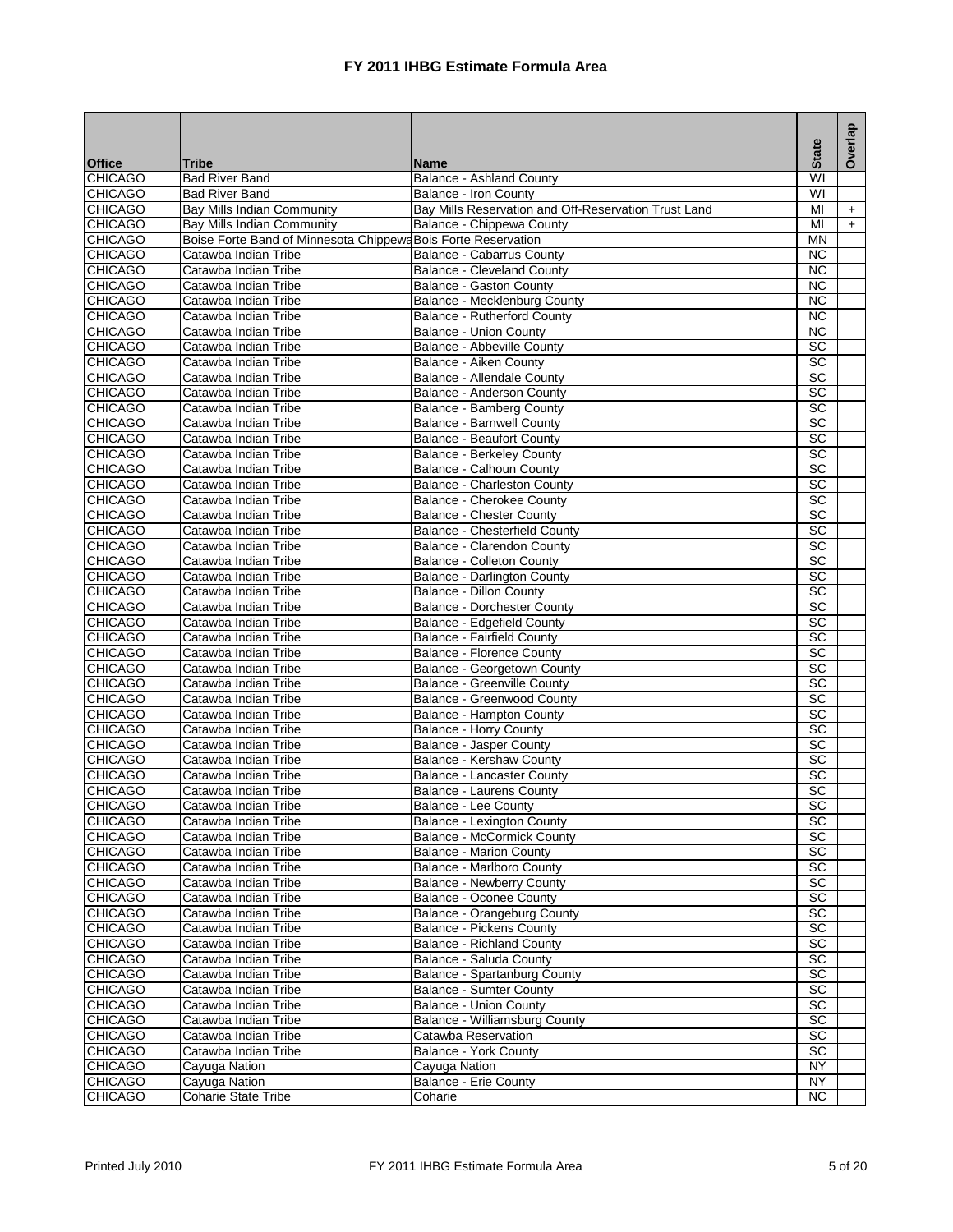|                                  |                                                                  |                                                                                               | <b>State</b>                  | Overlap   |
|----------------------------------|------------------------------------------------------------------|-----------------------------------------------------------------------------------------------|-------------------------------|-----------|
| <b>Office</b>                    | <b>Tribe</b>                                                     | lName                                                                                         |                               |           |
| <b>CHICAGO</b>                   | Eastern Cherokee                                                 | Eastern Cherokee Reservation                                                                  | <b>NC</b>                     |           |
| <b>CHICAGO</b>                   |                                                                  | Fond Du Lac Band of Minnesota Chippew Fond du Lac Reservation and Off-Reservation Trust Land  | <b>MN</b>                     |           |
| <b>CHICAGO</b>                   | Fond Du Lac Band of Minnesota Chippew Balance - Carlton County   |                                                                                               | MN                            |           |
| <b>CHICAGO</b>                   | Fond Du Lac Band of Minnesota Chippew Balance - St. Louis County |                                                                                               | ΜN                            |           |
| <b>CHICAGO</b>                   |                                                                  | Fond Du Lac Band of Minnesota Chippew Fond du Lac Reservation and Off-Reservation Trust Land  | WI                            |           |
| <b>CHICAGO</b>                   | Forest County Potawatami                                         | Forest County Potawatomi Community and Off-Reservation Trust Lar                              | $\overline{\mathsf{W}}$       | $+$       |
| <b>CHICAGO</b>                   | Forest County Potawatami                                         | Balance - Forest County                                                                       | WI                            | $+$       |
| <b>CHICAGO</b>                   |                                                                  | Grand Portage Band of Minn. Chippewa Grand Portage Reservation and Off-Reservation Trust Land | <b>MN</b>                     |           |
| <b>CHICAGO</b>                   | Grand Portage Band of Minn. Chippewa                             | Balance - Cook County                                                                         | <b>MN</b>                     |           |
| <b>CHICAGO</b>                   | <b>Grand Traverse Band</b>                                       | Grand Traverse Reservation and Off-Reservation Trust Land                                     | MI                            | $+$       |
| <b>CHICAGO</b>                   | <b>Grand Traverse Band</b>                                       | Balance - Antrim County                                                                       | MI                            | $+$       |
| <b>CHICAGO</b>                   | <b>Grand Traverse Band</b>                                       | <b>Balance - Benzie County</b>                                                                | MI                            | $\ddot{}$ |
| <b>CHICAGO</b>                   | <b>Grand Traverse Band</b>                                       | Balance - Charlevoix County                                                                   | MI                            | $\ddot{}$ |
| <b>CHICAGO</b>                   | <b>Grand Traverse Band</b>                                       | Balance - Grand Traverse County                                                               | MI                            | $+$       |
| <b>CHICAGO</b>                   | <b>Grand Traverse Band</b>                                       | Balance - Leelanau County                                                                     | MI                            | $\ddot{}$ |
| <b>CHICAGO</b>                   | <b>Grand Traverse Band</b>                                       | <b>Balance - Manistee County</b>                                                              | MI                            | $+$       |
| <b>CHICAGO</b>                   | Haliwa-Saponi State Tribe                                        | Haliwa-Saponi                                                                                 | $\overline{NC}$               |           |
| <b>CHICAGO</b>                   | Hannahville Community                                            | Hannahville Community and Off-Reservation Trust Land                                          | MI                            |           |
| <b>CHICAGO</b>                   | Ho-Chunk Nation                                                  | <b>Houston County Trust Lands</b>                                                             | <b>MN</b>                     |           |
| <b>CHICAGO</b>                   | Ho-Chunk Nation                                                  | Ho-Chunk Reservation and Off-Reservation Trust Land                                           | WI                            |           |
| <b>CHICAGO</b>                   | <b>Ho-Chunk Nation</b>                                           | Balance - Adams County                                                                        | WI                            |           |
| <b>CHICAGO</b>                   | <b>Ho-Chunk Nation</b>                                           | Balance - Clark County                                                                        | WI                            |           |
| <b>CHICAGO</b>                   | Ho-Chunk Nation                                                  | Balance - Columbia County                                                                     | WI                            |           |
| <b>CHICAGO</b>                   | <b>Ho-Chunk Nation</b>                                           | <b>Balance - Crawford County</b>                                                              | $\overline{\mathsf{W}}$       |           |
| <b>CHICAGO</b>                   | <b>Ho-Chunk Nation</b>                                           | Balance - Dane County                                                                         | $\overline{\mathsf{W}}$       |           |
| <b>CHICAGO</b>                   | <b>Ho-Chunk Nation</b>                                           | Balance - Eau Claire County                                                                   | WI                            |           |
| <b>CHICAGO</b>                   | Ho-Chunk Nation                                                  | Balance - Jackson County                                                                      | WI                            |           |
| <b>CHICAGO</b>                   | <b>Ho-Chunk Nation</b>                                           | Balance - Juneau County                                                                       | $\overline{\mathsf{W}}$       |           |
| <b>CHICAGO</b>                   | <b>Ho-Chunk Nation</b>                                           | Balance - La Crosse County                                                                    | WI                            |           |
| <b>CHICAGO</b>                   | <b>Ho-Chunk Nation</b>                                           | Balance - Monroe County                                                                       | WI<br>$\overline{\mathsf{W}}$ |           |
| <b>CHICAGO</b>                   | <b>Ho-Chunk Nation</b>                                           | Balance - Sauk County                                                                         | $\overline{\mathsf{W}}$       |           |
| <b>CHICAGO</b><br><b>CHICAGO</b> | Ho-Chunk Nation<br><b>Ho-Chunk Nation</b>                        | Balance - Shawano County<br>Balance - Trempealeau County                                      | $\overline{\mathsf{W}}$       |           |
| <b>CHICAGO</b>                   | Ho-Chunk Nation                                                  | Balance - Vernon County                                                                       | WI                            |           |
| <b>CHICAGO</b>                   | <b>Ho-Chunk Nation</b>                                           | <b>Balance - Wood County</b>                                                                  | WI                            |           |
| <b>CHICAGO</b>                   | <b>Houlton Band of Maliseets</b>                                 | <b>Houlton Maliseets Trust Land</b>                                                           | ME                            | $+$       |
| <b>CHICAGO</b>                   | <b>Houlton Band of Maliseets</b>                                 | Balance - Aroostook County                                                                    | ME                            | $+$       |
| <b>CHICAGO</b>                   | Huron Band of Potawatomi                                         | Huron Potawatomi Reservation                                                                  | MI                            |           |
| <b>CHICAGO</b>                   | Huron Band of Potawatomi                                         | Balance - Calhoun County                                                                      | MI                            |           |
| <b>CHICAGO</b>                   | Keweenaw Bay Indian Community                                    | L'Anse Reservation and Off-Reservation Trust Land                                             | MI                            | $+$       |
| <b>CHICAGO</b>                   | Keweenaw Bay Indian Community                                    | Balance - Baraga County                                                                       | MI                            | $+$       |
| <b>CHICAGO</b>                   | Keweenaw Bay Indian Community                                    | Balance - Marquette County                                                                    | MI                            | $\ddot{}$ |
| <b>CHICAGO</b>                   | Keweenaw Bay Indian Community                                    | Ontonagon County (part)                                                                       | MI                            | $+$       |
| <b>CHICAGO</b>                   | Lac Courte Oreilles                                              | Lac Courte Oreilles Reservation and Off-Reservation Trust Land                                | W١                            |           |
| <b>CHICAGO</b>                   | Lac Courte Oreilles                                              | Balance - Sawyer County                                                                       | WI                            |           |
| <b>CHICAGO</b>                   | Lac Du Flambeau Band                                             | Lac du Flambeau Reservation                                                                   | WI                            |           |
| <b>CHICAGO</b>                   | Lac Du Flambeau Band                                             | Balance -- Vilas County                                                                       | WI                            |           |
| <b>CHICAGO</b>                   | Lac Vieux Desert Band                                            | Lac Vieux Desert Reservation                                                                  | MI                            |           |
| <b>CHICAGO</b>                   | Leech Lake Band of Minnesota Chippewa Balance - Beltrami County  |                                                                                               | <b>MN</b>                     |           |
| <b>CHICAGO</b>                   |                                                                  | Leech Lake Band of Minnesota Chippewa Leech Lake Reservation and Off-Reservation Trust Land   | MN                            |           |
| <b>CHICAGO</b>                   | Little River Band of Ottawa                                      | Balance - Lake County                                                                         | MI                            |           |
| <b>CHICAGO</b>                   | Little River Band of Ottawa                                      | Manistee County (part)                                                                        | MI                            |           |
| <b>CHICAGO</b>                   | Little River Band of Ottawa                                      | Balance - Mason County                                                                        | MI                            |           |
| <b>CHICAGO</b>                   | Little River Band of Ottawa                                      | <b>Balance - Wexford County</b>                                                               | MI                            |           |
| <b>CHICAGO</b>                   | Little Traverse Bay Band                                         | <b>Balance - Charlevoix County</b>                                                            | MI                            | +         |
| <b>CHICAGO</b>                   | Little Traverse Bay Band                                         | Balance - Cheboygan County                                                                    | MI                            | $+$       |
| <b>CHICAGO</b>                   | Little Traverse Bay Band                                         | Emmet County                                                                                  | MI                            | $\ddot{}$ |
| <b>CHICAGO</b>                   | Little Traverse Bay Band                                         | <b>Balance - Emmet County</b>                                                                 | MI                            | $\ddot{}$ |
| <b>CHICAGO</b>                   | Lower Sioux                                                      | Lower Sioux Reservation                                                                       | ΜN                            |           |
| <b>CHICAGO</b>                   | Lower Sioux                                                      | Balance - Redwood County                                                                      | MN                            |           |
| <b>CHICAGO</b>                   | Lumbee State Tribe                                               | Lumbee                                                                                        | NC.                           |           |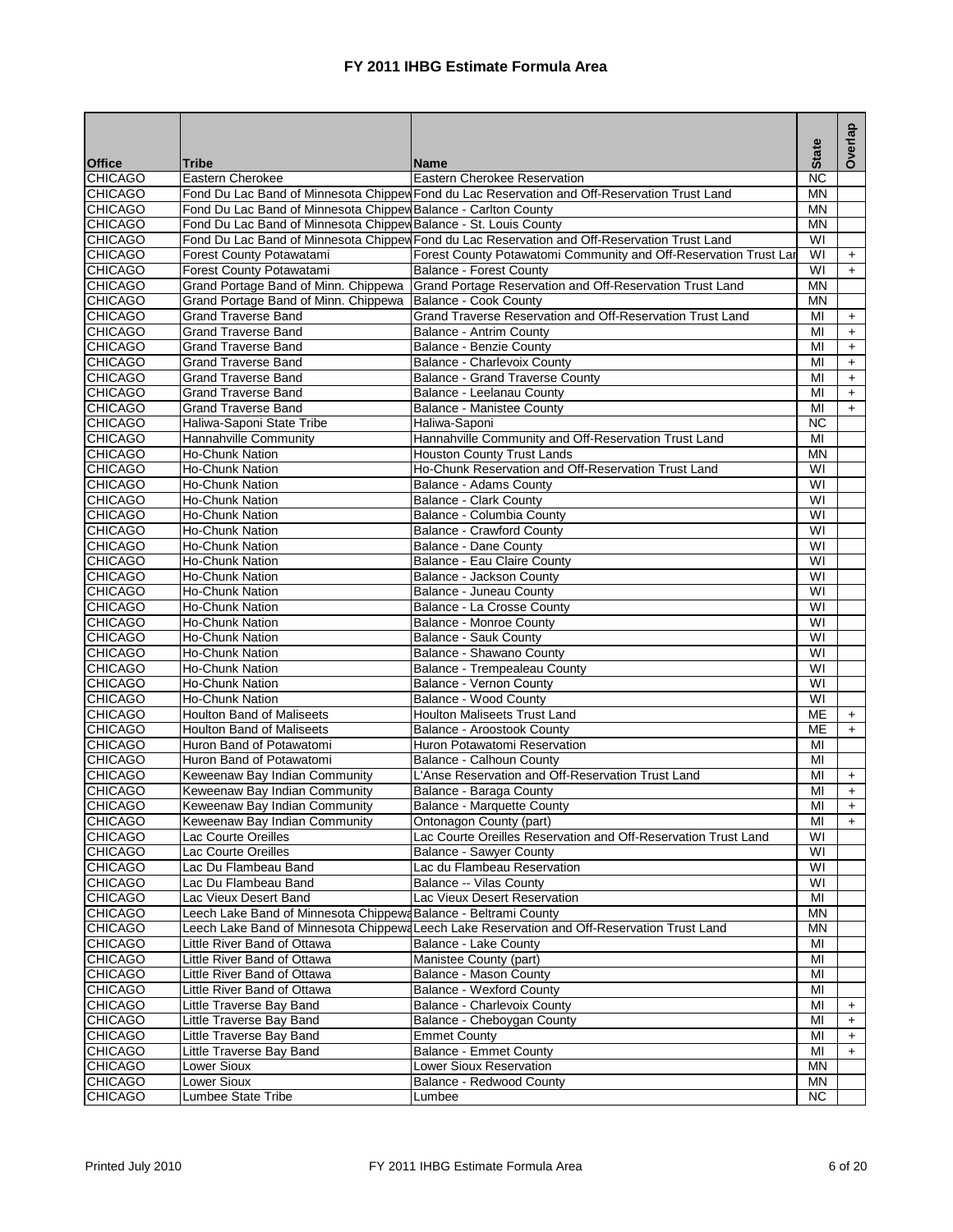|                                  |                                                                     |                                                                |                                    | Overlap   |
|----------------------------------|---------------------------------------------------------------------|----------------------------------------------------------------|------------------------------------|-----------|
| <b>Office</b>                    | Tribe                                                               | <b>Name</b>                                                    | <b>State</b>                       |           |
| <b>CHICAGO</b>                   | Lumbee State Tribe                                                  | <b>Balance - Cumberland County</b>                             | <b>NC</b>                          |           |
| <b>CHICAGO</b>                   | Mashantucket Pequot                                                 | Mashantucket Pequot Reservation and Off-Reservation Trust Land | <b>CT</b>                          |           |
| <b>CHICAGO</b>                   | Mashpee Wampanoag                                                   | Balance - Barnstable County                                    | МA                                 |           |
| <b>CHICAGO</b>                   | Match-e-be-nash-she-wish Band of Potta Balance - Allegan County     |                                                                | MI                                 | $\ddot{}$ |
| <b>CHICAGO</b>                   | Match-e-be-nash-she-wish Band of Potta Balance - Barry County       |                                                                | MI                                 | $\ddot{}$ |
| <b>CHICAGO</b>                   | Match-e-be-nash-she-wish Band of Potta Balance - Kalamazoo County   |                                                                | MI                                 | $+$       |
| <b>CHICAGO</b>                   | Match-e-be-nash-she-wish Band of Potta Balance - Kent County        |                                                                | MI                                 | $+$       |
| <b>CHICAGO</b>                   | Match-e-be-nash-she-wish Band of Potta Balance - Ottawa County      |                                                                | MI                                 | $+$       |
| <b>CHICAGO</b>                   | Menominee Indian Tribe                                              | Menominee Reservation and Off-Reservation Trust Land           | WI                                 |           |
| <b>CHICAGO</b>                   | Miccosukee Tribe                                                    | <b>Broward County (part)</b>                                   | F <sub>L</sub>                     |           |
| <b>CHICAGO</b>                   | Miccosukee Tribe                                                    | Miami-Dade County (part)                                       | FL                                 |           |
| <b>CHICAGO</b>                   | Mille Lacs Band of Minnesota Chippewa                               | Mille Lacs Reservation and Off-Reservation Trust Land          | <b>MN</b>                          |           |
| <b>CHICAGO</b>                   | Mille Lacs Band of Minnesota Chippewa                               | Balance - Crow Wing County                                     | <b>MN</b>                          |           |
| <b>CHICAGO</b>                   | Mille Lacs Band of Minnesota Chippewa   Balance - Mille Lacs County |                                                                | <b>MN</b>                          |           |
| <b>CHICAGO</b>                   | Mille Lacs Band of Minnesota Chippewa                               | Balance - Pine County                                          | <b>MN</b>                          |           |
| <b>CHICAGO</b>                   | Mississippi Choctaw Tribe                                           | Mississippi Choctaw Reservation and Off-Reservation Trust Land | $\overline{\text{MS}}$             |           |
| <b>CHICAGO</b>                   | Mississippi Choctaw Tribe                                           | <b>Balance - Jackson County</b>                                | <b>MS</b>                          |           |
| <b>CHICAGO</b>                   | Mississippi Choctaw Tribe                                           | Balance - Jasper County                                        | <b>MS</b>                          |           |
| <b>CHICAGO</b>                   | Mississippi Choctaw Tribe                                           | Balance - Jones County                                         | $\overline{\text{MS}}$             |           |
| <b>CHICAGO</b>                   | Mississippi Choctaw Tribe                                           | <b>Balance - Kemper County</b>                                 | <b>MS</b>                          |           |
| <b>CHICAGO</b>                   | Mississippi Choctaw Tribe                                           | Balance - Leake County                                         | <b>MS</b>                          |           |
| <b>CHICAGO</b>                   | Mississippi Choctaw Tribe                                           | Balance - Neshoba County                                       | <b>MS</b>                          |           |
| <b>CHICAGO</b>                   | Mississippi Choctaw Tribe                                           | Balance - Newton County                                        | <b>MS</b>                          |           |
| <b>CHICAGO</b>                   | Mississippi Choctaw Tribe                                           | <b>Balance - Scott County</b>                                  | <b>MS</b>                          |           |
| <b>CHICAGO</b>                   | Mississippi Choctaw Tribe                                           | Balance - Winston County                                       | <b>MS</b>                          |           |
| <b>CHICAGO</b>                   | Mississippi Choctaw Tribe                                           | Balance - Lauderdale County                                    | <b>TN</b>                          |           |
| <b>CHICAGO</b>                   | <b>MOWA Band of Choctaw Indians</b>                                 | <b>MOWA Choctaw</b>                                            | <b>AL</b>                          |           |
| <b>CHICAGO</b>                   | <b>MOWA Band of Choctaw Indians</b>                                 | Balance - Washington County                                    | <b>AL</b>                          |           |
| <b>CHICAGO</b>                   | Narragansett Tribe                                                  | Narragansett Reservation                                       | $\overline{R}$                     |           |
| <b>CHICAGO</b>                   | Narragansett Tribe                                                  | Balance - Washington County                                    | <b>RI</b>                          |           |
| <b>CHICAGO</b>                   | Oneida Nation of New York                                           | Balance - Chenango County                                      | $\overline{NY}$                    |           |
| <b>CHICAGO</b>                   | Oneida Nation of New York                                           | <b>Balance - Cortland County</b>                               | $\overline{NY}$<br>$\overline{NY}$ |           |
| <b>CHICAGO</b>                   | Oneida Nation of New York                                           | <b>Balance - Herkimer County</b>                               | <b>NY</b>                          |           |
| <b>CHICAGO</b>                   | Oneida Nation of New York                                           | Oneida (NY) Reservation<br><b>Balance - Madison County</b>     |                                    |           |
| <b>CHICAGO</b><br><b>CHICAGO</b> | Oneida Nation of New York                                           | Balance - Oneida County                                        | <b>NY</b><br>$\overline{NY}$       |           |
| <b>CHICAGO</b>                   | Oneida Nation of New York<br>Oneida Nation of New York              | Balance - Onondaga County                                      | $\overline{NY}$                    |           |
| <b>CHICAGO</b>                   | Oneida Tribe                                                        | Oneida (WI) Reservation and Off-Reservation Trust Land         | $\overline{\mathsf{W}}$            |           |
| <b>CHICAGO</b>                   | Oneida Tribe                                                        | <b>Balance - Brown County</b>                                  | $\overline{\mathsf{W}}$            |           |
| <b>CHICAGO</b>                   | Oneida Tribe                                                        | Balance - Outagamie County                                     | $\overline{\mathsf{W}}$            |           |
| <b>CHICAGO</b>                   | Onondaga Nation                                                     | Onondaga Reservation                                           | <b>NY</b>                          |           |
| <b>CHICAGO</b>                   | Passamaquoddy Indian Tribe                                          | Indian Township Reservation                                    | <b>ME</b>                          |           |
| <b>CHICAGO</b>                   | Penobscot Tribe                                                     | Penobscot Reservation and Off-Reservation Trust Land           | MЕ                                 |           |
| <b>CHICAGO</b>                   | Penobscot Tribe                                                     | Balance - Penobscot County                                     | ME                                 |           |
| <b>CHICAGO</b>                   | <b>Pleasant Point</b>                                               | Franklin County (part)                                         | ME                                 |           |
| <b>CHICAGO</b>                   | <b>Pleasant Point</b>                                               | Hancock County (part)                                          | ME                                 |           |
| <b>CHICAGO</b>                   | <b>Pleasant Point</b>                                               | Penobscot County (part)                                        | MЕ                                 |           |
| <b>CHICAGO</b>                   | <b>Pleasant Point</b>                                               | Somerset County (part)                                         | ME                                 |           |
| <b>CHICAGO</b>                   | <b>Pleasant Point</b>                                               | Pleasant Point Reservation                                     | ME                                 |           |
| <b>CHICAGO</b>                   | <b>Pleasant Point</b>                                               | Washington County (part)                                       | ME                                 |           |
| <b>CHICAGO</b>                   | <b>Pleasant Point</b>                                               | Balance - Washington County                                    | MЕ                                 |           |
| <b>CHICAGO</b>                   | Poarch Band of Creek Indians                                        | Balance - Baldwin County                                       | AL                                 |           |
| <b>CHICAGO</b>                   | Poarch Band of Creek Indians                                        | Poarch Creek Reservation and Off-Reservation Trust Land        | <b>AL</b>                          |           |
| <b>CHICAGO</b>                   | Poarch Band of Creek Indians                                        | Balance - Escambia County                                      | AL                                 |           |
| <b>CHICAGO</b>                   | Poarch Band of Creek Indians                                        | <b>Balance - Mobile County</b>                                 | AL                                 |           |
| <b>CHICAGO</b>                   | Poarch Band of Creek Indians                                        | Balance - Monroe County                                        | <b>AL</b>                          |           |
| <b>CHICAGO</b>                   | Poarch Band of Creek Indians                                        | Poarch Creek Reservation and Off-Reservation Trust Land        | AL                                 |           |
| <b>CHICAGO</b>                   | Poarch Band of Creek Indians                                        | Balance - Escambia County                                      | <b>FL</b>                          |           |
| <b>CHICAGO</b>                   | Pokagon Band of Potawatomi                                          | Balance - Elkhart County                                       | IN                                 | $\ddot{}$ |
| <b>CHICAGO</b>                   | Pokagon Band of Potawatomi                                          | Balance - Kosciusko County                                     | IN                                 | $\pm$     |
| <b>CHICAGO</b>                   | Pokagon Band of Potawatomi                                          | <b>Balance - LaPorte County</b>                                | IN                                 | $+$       |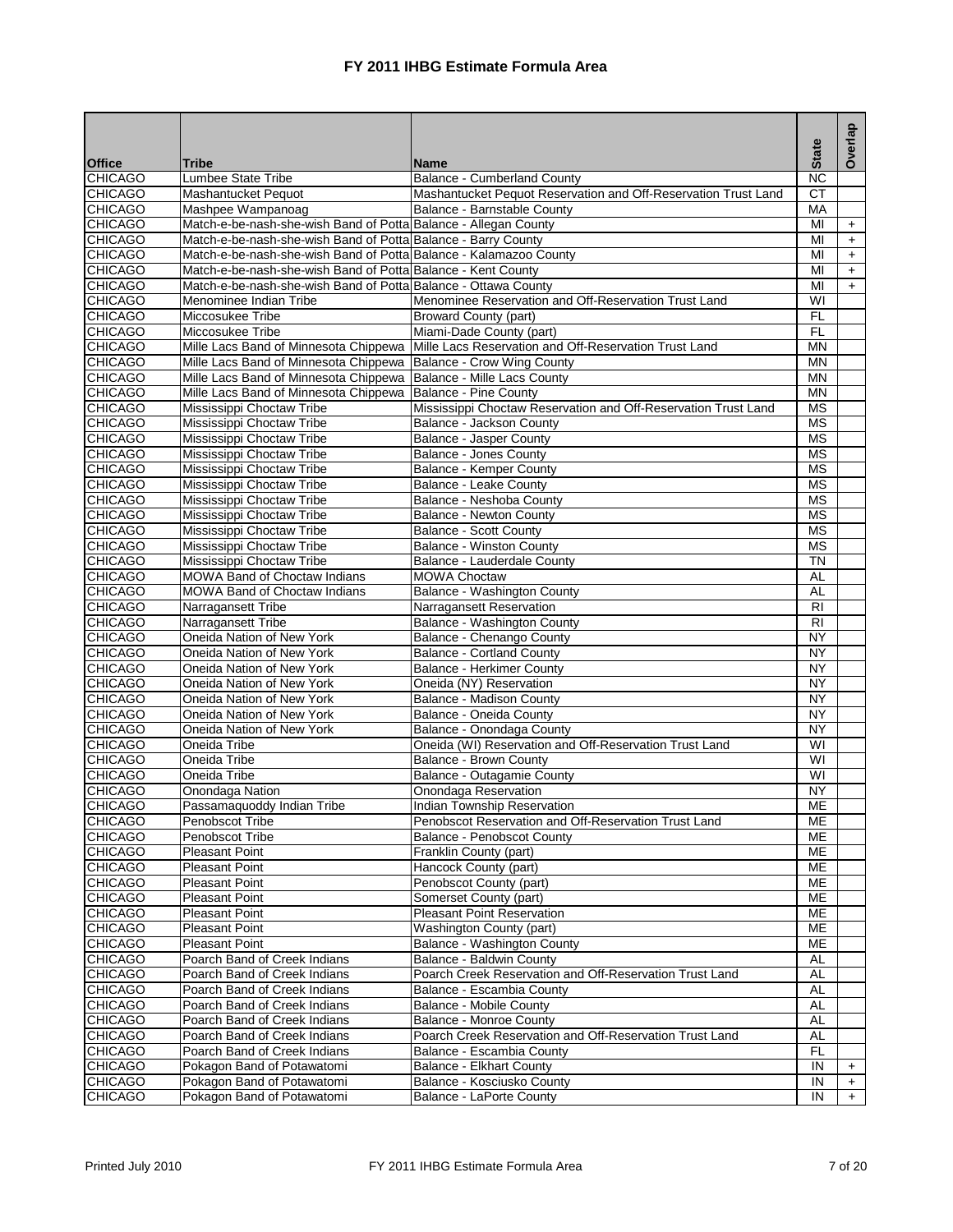|                                  |                                                               |                                                                                              |                         | Overlap   |
|----------------------------------|---------------------------------------------------------------|----------------------------------------------------------------------------------------------|-------------------------|-----------|
| <b>Office</b>                    | <b>Tribe</b>                                                  | <b>Name</b>                                                                                  | <b>State</b>            |           |
| <b>CHICAGO</b>                   | Pokagon Band of Potawatomi                                    | Balance - Marshall County                                                                    | IN                      | $\ddot{}$ |
| <b>CHICAGO</b>                   | Pokagon Band of Potawatomi                                    | Pokagon Band of Potawatomi                                                                   | IN                      | $+$       |
| <b>CHICAGO</b>                   | Pokagon Band of Potawatomi                                    | Balance - St. Joseph County                                                                  | IN                      | $\ddot{}$ |
| <b>CHICAGO</b>                   | Pokagon Band of Potawatomi                                    | Balance - Starke County                                                                      | IN                      | $+$       |
| <b>CHICAGO</b>                   | Pokagon Band of Potawatomi                                    | Pokagon Band of Potawatomi                                                                   | MI                      | $+$       |
| <b>CHICAGO</b>                   | Pokagon Band of Potawatomi                                    | Balance - Allegan County                                                                     | MI                      | $+$       |
| <b>CHICAGO</b>                   | Pokagon Band of Potawatomi                                    | <b>Balance - Berrien County</b>                                                              | MI                      | $\ddot{}$ |
| <b>CHICAGO</b>                   | Pokagon Band of Potawatomi                                    | Balance - Cass County                                                                        | MI                      | $\ddot{}$ |
| <b>CHICAGO</b>                   | Pokagon Band of Potawatomi                                    | Balance - Van Buren County                                                                   | MI                      | $+$       |
| <b>CHICAGO</b>                   | Red Cliff Band of Lake Superior Chippe                        | Red Cliff Reservation and Off-Reservation Trust Land                                         | WI                      |           |
| <b>CHICAGO</b>                   | Red Lake Band of Chippewa                                     | Balance - Beltrami County                                                                    | <b>MN</b>               |           |
| <b>CHICAGO</b>                   | Red Lake Band of Chippewa                                     | <b>Red Lake Reservation</b>                                                                  | <b>MN</b>               |           |
| <b>CHICAGO</b>                   | Sac & Fox Tribe                                               | Sac and Fox/Meskwaki Reservation and Off-Reservation Trust Land                              | IA                      |           |
| <b>CHICAGO</b>                   | Saginaw Chippewa                                              | <b>Isabella Reservation and Trust Lands</b>                                                  | MI                      |           |
| <b>CHICAGO</b>                   | Saginaw Chippewa                                              | <b>Balance-Arenac County</b>                                                                 | MI                      |           |
| <b>CHICAGO</b>                   | Saginaw Chippewa                                              | <b>Balance-Gladwin County</b>                                                                | $\overline{M}$          |           |
| <b>CHICAGO</b>                   | Saginaw Chippewa                                              | <b>Balance-Gratiot County</b>                                                                | MI                      |           |
| <b>CHICAGO</b>                   | Saginaw Chippewa                                              | Balance-Isabella County                                                                      | MI                      |           |
| <b>CHICAGO</b>                   | Saginaw Chippewa                                              | <b>Balance-Mecosta County</b>                                                                | MI                      |           |
| <b>CHICAGO</b>                   | Saginaw Chippewa                                              | <b>Balance-Midland County</b>                                                                | MI                      |           |
| <b>CHICAGO</b>                   | Saginaw Chippewa                                              | <b>Balance-Montcalm County</b>                                                               | MI                      |           |
| <b>CHICAGO</b>                   | Saginaw Chippewa                                              | <b>Balance-Osceola County</b>                                                                | MI                      |           |
| <b>CHICAGO</b>                   | Saint Croix Chippewa                                          | St. Croix Reservation and Off-Reservation Trust Land                                         | $\overline{\mathsf{W}}$ |           |
| <b>CHICAGO</b>                   | Sault Ste. Marie Tribe                                        | Sault Ste. Marie Reservation and Off-Reservation Trust Land                                  | MI                      | $+$       |
| <b>CHICAGO</b>                   | Sault Ste. Marie Tribe                                        | <b>Balance - Alger County</b>                                                                | MI                      | $\ddot{}$ |
| <b>CHICAGO</b>                   | Sault Ste. Marie Tribe                                        | Sault Ste. Marie Reservation and Off-Reservation Trust Land                                  | MI                      | $+$       |
| <b>CHICAGO</b>                   | Sault Ste. Marie Tribe                                        | Balance - Chippewa County                                                                    | MI                      | $+$       |
| <b>CHICAGO</b>                   | Sault Ste. Marie Tribe                                        | Balance - Delta County                                                                       | MI                      | $\ddot{}$ |
| <b>CHICAGO</b>                   | Sault Ste. Marie Tribe                                        | <b>Balance - Luce County</b>                                                                 | МΙ                      | $+$       |
| <b>CHICAGO</b>                   | Sault Ste. Marie Tribe                                        | <b>Balance - Mackinac County</b>                                                             | MI                      | $+$       |
| <b>CHICAGO</b>                   | Sault Ste. Marie Tribe                                        | <b>Balance - Marquette County</b>                                                            | MI                      | $+$       |
| <b>CHICAGO</b>                   | Sault Ste. Marie Tribe                                        | <b>Balance - Schoolcraft County</b>                                                          | MI                      | $\ddot{}$ |
| <b>CHICAGO</b>                   | Seminole Tribe                                                | <b>Big Cypress Reservation</b>                                                               | FL                      |           |
| <b>CHICAGO</b>                   | Seminole Tribe                                                | Broward County (part)                                                                        | F <sub>L</sub>          |           |
| <b>CHICAGO</b>                   | Seminole Tribe                                                | <b>Hollywood Reservation</b>                                                                 | <b>FL</b><br>FL         |           |
| <b>CHICAGO</b>                   | Seminole Tribe<br>Seminole Tribe                              | Immokalee Reservation<br><b>Brighton Reservation</b>                                         | F <sub>L</sub>          |           |
| <b>CHICAGO</b><br><b>CHICAGO</b> | Seminole Tribe                                                | Hillsborough County (part)                                                                   | F <sub>L</sub>          |           |
| <b>CHICAGO</b>                   | Seminole Tribe                                                |                                                                                              | FL                      |           |
| <b>CHICAGO</b>                   | Seneca Nation of New York                                     | St. Lucie County (part)<br><b>Oil Springs Reservation</b>                                    | NY                      |           |
| <b>CHICAGO</b>                   | Seneca Nation of New York                                     | <b>Allegany Reservation</b>                                                                  | <b>NY</b>               |           |
| <b>CHICAGO</b>                   | Seneca Nation of New York                                     | Cattaraugus Reservation                                                                      | <b>NY</b>               |           |
| <b>CHICAGO</b>                   | Shakopee Sioux                                                | Shakopee Mdewakanton Sioux Community and Off-Reservation Trus                                | ΜN                      |           |
| <b>CHICAGO</b>                   | Shinnecock Indian Reservation                                 | Shinnecock                                                                                   | <b>NY</b>               |           |
| <b>CHICAGO</b>                   | Sokagoan Chippewa Tribe                                       | Sokaogon Chippewa Community and Off-Reservation Trust Land                                   | WI                      | $+$       |
| <b>CHICAGO</b>                   | Sokagoan Chippewa Tribe                                       | <b>Balance - Forest County</b>                                                               | WI                      | $\ddot{}$ |
| <b>CHICAGO</b>                   | St. Regis Mohawk Tribe                                        | St. Regis Mohawk Reservation                                                                 | <b>NY</b>               |           |
| <b>CHICAGO</b>                   | St. Regis Mohawk Tribe                                        | Balance - Franklin County                                                                    | <b>NY</b>               |           |
| <b>CHICAGO</b>                   | St. Regis Mohawk Tribe                                        | Balance - St. Lawrence County                                                                | <b>NY</b>               |           |
| <b>CHICAGO</b>                   | Stockbridge-Munsee Tribe                                      | Stockbridge-Munsee Community                                                                 | WI                      |           |
| <b>CHICAGO</b>                   | Tonawanda Band of Senecas                                     | Tonawanda Reservation                                                                        | <b>NY</b>               |           |
| <b>CHICAGO</b>                   | <b>Tuscarora Nation</b>                                       | <b>Tuscarora Reservation</b>                                                                 | <b>NY</b>               |           |
| <b>CHICAGO</b>                   | <b>Upper Sioux Indian Community</b>                           | Balance - Chippewa County                                                                    | MN                      |           |
| <b>CHICAGO</b>                   | <b>Upper Sioux Indian Community</b>                           | Balance - Renville County                                                                    | ΜN                      |           |
| <b>CHICAGO</b>                   | <b>Upper Sioux Indian Community</b>                           | <b>Upper Sioux Reservation</b>                                                               | ΜN                      |           |
| <b>CHICAGO</b>                   | <b>Upper Sioux Indian Community</b>                           | Balance - Yellow Medicine County                                                             | <b>MN</b>               |           |
| <b>CHICAGO</b>                   | Waccamaw Siouan State Tribe                                   | Waccamaw-Siouan                                                                              | NС                      |           |
| <b>CHICAGO</b>                   | Wampanoag Tribe                                               | Wampanoag-Gay Head TDSA                                                                      | MA                      |           |
| <b>CHICAGO</b>                   | Wampanoag Tribe                                               | <b>Balance - Dukes County</b>                                                                | МA                      |           |
| <b>CHICAGO</b>                   |                                                               | White Earth Band of Minnesota Chippew White Earth Reservation and Off-Reservation Trust Land | <b>MN</b>               |           |
| <b>CHICAGO</b>                   | White Earth Band of Minnesota Chippew Balance - Becker County |                                                                                              | ΜN                      |           |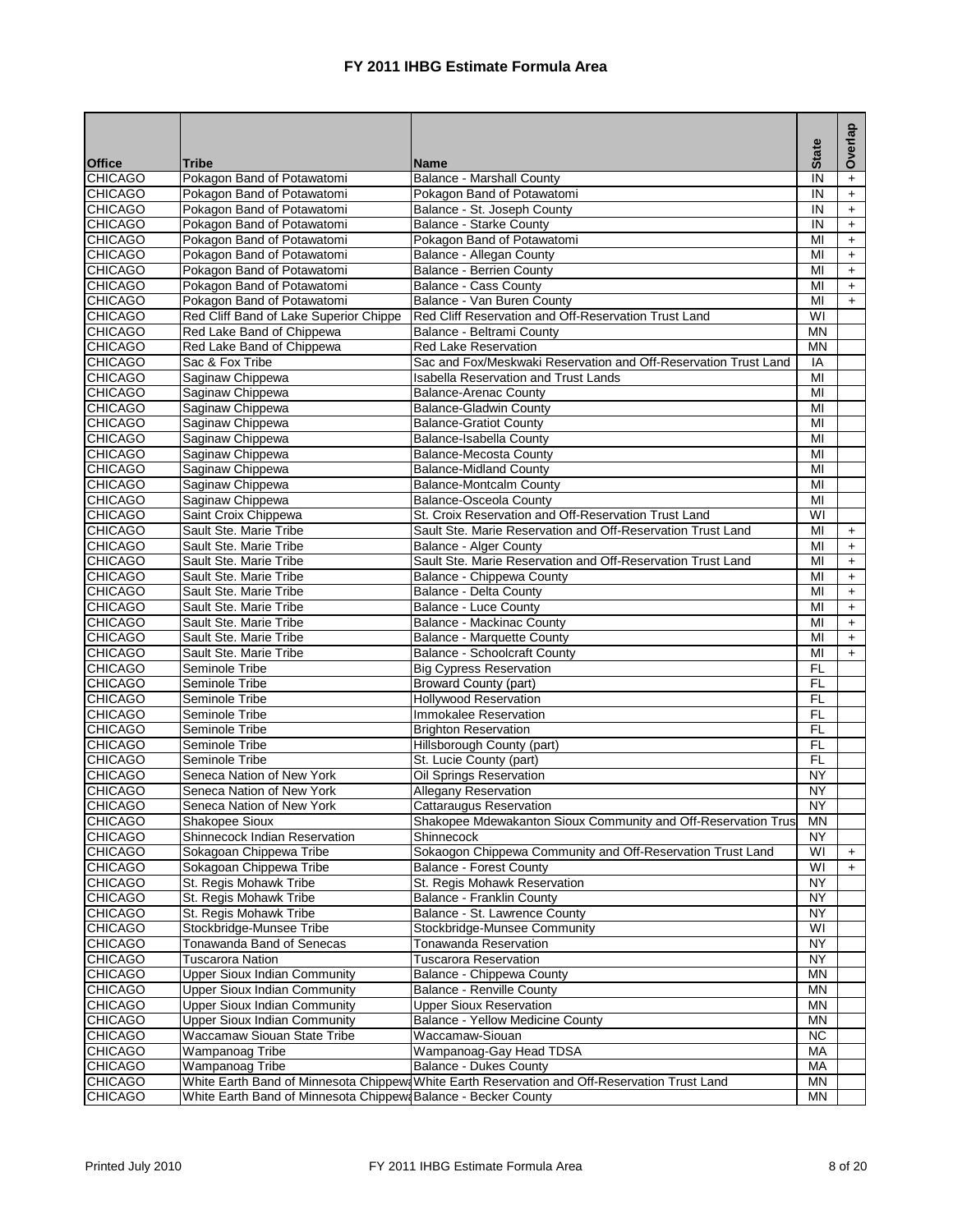|                                |                                                                   |                                                              | <b>State</b>           | Overlap    |
|--------------------------------|-------------------------------------------------------------------|--------------------------------------------------------------|------------------------|------------|
| <b>Office</b>                  | <b>Tribe</b>                                                      | <b>Name</b>                                                  |                        |            |
| <b>CHICAGO</b>                 | White Earth Band of Minnesota Chippew Balance - Clearwater County |                                                              | <b>MN</b>              |            |
| <b>DENVER</b>                  | <b>Blackfeet Tribe</b>                                            | Blackfeet Reservation and Off-Reservation Trust Land         | MT                     |            |
| <b>DENVER</b>                  | <b>Cheyenne River Sioux</b>                                       | Cheyenne River Reservation and Off-Reservation Trust Land    | <b>SD</b>              |            |
| <b>DENVER</b>                  | Crow Creek Sioux                                                  | <b>Crow Creek Reservation</b>                                | SD                     |            |
| <b>DENVER</b>                  | Crow Tribe                                                        | Crow Reservation and Off-Reservation Trust Land              | MT                     |            |
| <b>DENVER</b>                  | <b>Crow Tribe</b>                                                 | Balance -- Big Horn County                                   | MT                     |            |
| <b>DENVER</b>                  | Flandreau Santee Sioux                                            | <b>Flandreau Reservation</b>                                 | <b>SD</b>              |            |
| <b>DENVER</b>                  | Fort Belknap Indian Community                                     | Fort Belknap Reservation and Off-Reservation Trust Land      | MT                     |            |
| <b>DENVER</b>                  | Fort Peck Assiniboine and Sioux                                   | Fort Peck Reservation and Off-Reservation Trust Land         | MT                     |            |
| <b>DENVER</b>                  | Ft. Berthold Affiliated Tribes                                    | Fort Berthold Reservation                                    | $\overline{ND}$        |            |
| <b>DENVER</b>                  | <b>Goshute Reservation</b>                                        | Balance - Ada County                                         | ID                     | $+$        |
| <b>DENVER</b><br><b>DENVER</b> | Goshute Reservation                                               | Balance - Canyon County                                      | ID<br>ID               | $+$        |
|                                | <b>Goshute Reservation</b>                                        | Balance - Elmore County                                      |                        | $\ddot{}$  |
| <b>DENVER</b>                  | Goshute Reservation                                               | Balance - Owyhee County                                      | ID<br><b>NV</b>        | $+$        |
| <b>DENVER</b><br><b>DENVER</b> | <b>Goshute Reservation</b>                                        | Balance - Elko County<br>Balance - Eureka County             | <b>NV</b>              | $\ddot{}$  |
| <b>DENVER</b>                  | <b>Goshute Reservation</b><br><b>Goshute Reservation</b>          | Community of Winnemucca                                      | <b>NV</b>              | $+$<br>$+$ |
| <b>DENVER</b>                  | <b>Goshute Reservation</b>                                        | Balance - Lander County                                      | <b>NV</b>              |            |
| <b>DENVER</b>                  | Goshute Reservation                                               | Balance - Nye County                                         | <b>NV</b>              | $+$<br>$+$ |
| <b>DENVER</b>                  | <b>Goshute Reservation</b>                                        | <b>Goshute Reservation</b>                                   | <b>NV</b>              | $+$        |
| <b>DENVER</b>                  | Goshute Reservation                                               | Balance - White Pine County                                  | $\overline{\text{NV}}$ | $+$        |
| <b>DENVER</b>                  | <b>Goshute Reservation</b>                                        | <b>Goshute Reservation</b>                                   | UT                     | $+$        |
| DENVER                         | <b>Goshute Reservation</b>                                        | <b>Balance - Tooele County</b>                               | <b>NV</b>              | $+$        |
| <b>DENVER</b>                  | Lower Brule Sioux                                                 | Lower Brule Reservation and Off-Reservation Trust Land       | <b>SD</b>              |            |
| <b>DENVER</b>                  | Northern Arapahoe                                                 | Wind River Reservation and Off-Reservation Trust Land        | WY                     | $+$        |
| <b>DENVER</b>                  | Northern Arapahoe                                                 | Cities of Lander and Riverton                                | <b>WY</b>              | $+$        |
| <b>DENVER</b>                  | Northern Cheyenne                                                 | Northern Cheyenne Reservation and Off-Reservation Trust Land | MT                     |            |
| <b>DENVER</b>                  | Northern Cheyenne                                                 | Northern Cheyenne Reservation and Off-Reservation Trust Land | MT                     |            |
| <b>DENVER</b>                  | NW Band of Shoshone Nation                                        | <b>Balance - Power County</b>                                | ID                     |            |
| <b>DENVER</b>                  | NW Band of Shoshone Nation                                        | Box Elder County (part)                                      | UT                     |            |
| <b>DENVER</b>                  | NW Band of Shoshone Nation                                        | Balance - Box Elder County                                   | UT                     |            |
| <b>DENVER</b>                  | Oglala Sioux of Pine Ridge Reservation                            | Pine Ridge Reservation and Off-Reservation Trust Land        | $\overline{SD}$        |            |
| <b>DENVER</b>                  | Oglala Sioux of Pine Ridge Reservation                            | Pine Ridge Reservation and Off-Reservation Trust Land        | SD                     |            |
| <b>DENVER</b>                  | Omaha Tribe                                                       | Omaha Reservation                                            | IA                     |            |
| <b>DENVER</b>                  | Omaha Tribe                                                       | Omaha Reservation                                            | N <sub>E</sub>         |            |
| <b>DENVER</b>                  | Ponca Tribe of Nebraska                                           | Balance - Pottawattamie County                               | IA                     |            |
| <b>DENVER</b>                  | Ponca Tribe of Nebraska                                           | Balance - Woodbury County                                    | IA                     |            |
| <b>DENVER</b>                  | Ponca Tribe of Nebraska                                           | Balance - Boyd County                                        | <b>NE</b>              |            |
| <b>DENVER</b>                  | Ponca Tribe of Nebraska                                           | <b>Balance - Burt County</b>                                 | <b>NE</b>              |            |
| <b>DENVER</b>                  | Ponca Tribe of Nebraska                                           | <b>Balance - Douglas County</b>                              | <b>NE</b>              |            |
| <b>DENVER</b>                  | Ponca Tribe of Nebraska                                           | <b>Balance - Hall County</b>                                 | $\overline{NE}$        |            |
| <b>DENVER</b>                  | Ponca Tribe of Nebraska                                           | Balance - Holt County                                        | <b>NE</b>              |            |
| <b>DENVER</b>                  | Ponca Tribe of Nebraska                                           | Balance - Knox County                                        | <b>NE</b>              |            |
| <b>DENVER</b>                  | Ponca Tribe of Nebraska                                           | Balance - Lancaster County                                   | <b>NE</b>              |            |
| <b>DENVER</b>                  | Ponca Tribe of Nebraska                                           | Balance - Madison County                                     | <b>NE</b>              |            |
| <b>DENVER</b>                  | Ponca Tribe of Nebraska                                           | Balance - Platte County                                      | <b>NE</b>              |            |
| <b>DENVER</b>                  | Ponca Tribe of Nebraska                                           | Balance - Sarpy County                                       | <b>NE</b>              |            |
| <b>DENVER</b>                  | Ponca Tribe of Nebraska                                           | <b>Balance - Stanton County</b>                              | <b>NE</b>              |            |
| <b>DENVER</b>                  | Ponca Tribe of Nebraska                                           | Balance - Wayne County                                       | <b>NE</b>              |            |
| <b>DENVER</b>                  | Ponca Tribe of Nebraska                                           | Balance - Charles Mix County                                 | SD                     |            |
| <b>DENVER</b>                  | Rocky Boy Chippewa-Cree                                           | Rocky Boy's Reservation and Off-Reservation Trust Land       | МT                     |            |
| <b>DENVER</b>                  | Rocky Boy Chippewa-Cree                                           | Rocky Boy's Reservation and Trust Lands                      | MT                     |            |
| <b>DENVER</b>                  | Rosebud Sioux                                                     | Rosebud Reservation and Off-Reservation Trust Land           | <b>SD</b>              |            |
| <b>DENVER</b>                  | Rosebud Sioux                                                     | Rosebud Reservation and Trust Lands                          | SD                     |            |
| <b>DENVER</b>                  | Salish and Kootenai Tribes                                        | <b>Flathead Reservation</b>                                  | MT                     |            |
| <b>DENVER</b>                  | Santee Sioux Tribe                                                | Santee Reservation                                           | <b>NE</b>              |            |
| <b>DENVER</b>                  | Shoshone Tribe of the Wind River Reser                            | Wind River Reservation and Off-Reservation Trust Land        | WY                     | $+$        |
| <b>DENVER</b>                  | Sisseton-Wahpeton Oyate                                           | Lake Traverse Reservation                                    | <b>ND</b>              |            |
| <b>DENVER</b>                  | Sisseton-Wahpeton Oyate                                           | Lake Traverse Reservation                                    | SD                     |            |
| <b>DENVER</b>                  | Skull Valley Band of Goshute                                      | <b>Skull Valley Reservation</b>                              | UT                     |            |
| <b>DENVER</b>                  | Southern Ute Tribe                                                | Southern Ute Reservation                                     | $\overline{c}$         |            |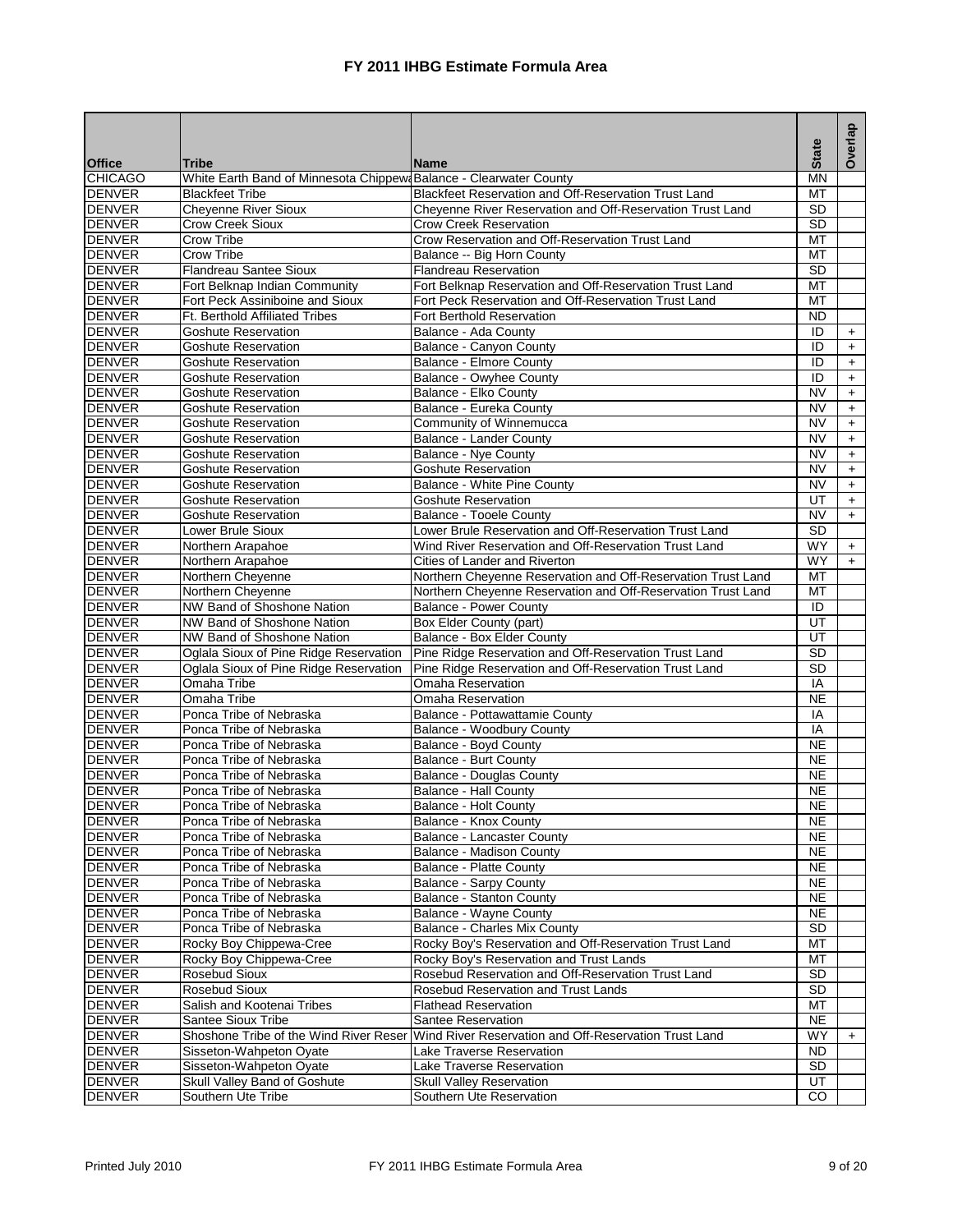|                                    |                                                             |                                                                                           |                     | Overlap   |
|------------------------------------|-------------------------------------------------------------|-------------------------------------------------------------------------------------------|---------------------|-----------|
| <b>Office</b>                      | <b>Tribe</b>                                                | <b>Name</b>                                                                               | <b>State</b>        |           |
| <b>DENVER</b>                      | Spirit Lake Sioux Tribe                                     | Spirit Lake Reservation                                                                   | <b>ND</b>           |           |
| <b>DENVER</b>                      | <b>Standing Rock Sioux</b>                                  | <b>Standing Rock Reservation</b>                                                          | $\overline{ND}$     |           |
| <b>DENVER</b>                      | <b>Standing Rock Sioux</b>                                  | <b>Standing Rock Reservation</b>                                                          | $\overline{SD}$     |           |
| <b>DENVER</b>                      | Turtle Mountain Band of Chippewa                            | Turtle Mountain Reservation and Off-Reservation Trust Land                                | <b>ND</b>           |           |
| <b>DENVER</b>                      | Turtle Mountain Band of Chippewa                            | Balance - Richland County                                                                 | MT                  |           |
| <b>DENVER</b>                      | Turtle Mountain Band of Chippewa                            | Balance - Roosevelt County                                                                | MT                  |           |
| <b>DENVER</b>                      | Turtle Mountain Band of Chippewa                            | Balance - Sheridan County                                                                 | MT                  |           |
| <b>DENVER</b>                      | Turtle Mountain Band of Chippewa                            | Turtle Mountain Reservation and Off-Reservation Trust Land                                | <b>ND</b>           |           |
| <b>DENVER</b>                      | Turtle Mountain Band of Chippewa                            | <b>Balance - Divide County</b>                                                            | <b>ND</b>           |           |
| <b>DENVER</b>                      | Turtle Mountain Band of Chippewa                            | <b>Balance - McKenzie County</b>                                                          | $\overline{ND}$     |           |
| <b>DENVER</b>                      | Turtle Mountain Band of Chippewa                            | <b>Balance - Rolette County</b>                                                           | $\overline{ND}$     |           |
| <b>DENVER</b>                      | Turtle Mountain Band of Chippewa                            | <b>Balance - Williams County</b>                                                          | $\overline{ND}$     |           |
| <b>DENVER</b>                      | Turtle Mountain Band of Chippewa                            | Turtle Mountain Reservation and Off-Reservation Trust Land                                | $\overline{ND}$     |           |
| <b>DENVER</b>                      | Uintah & Ouray Ute Indian Tribe                             | Uintah and Ouray Reservation and Off-Reservation Trust Land                               | UT                  |           |
| <b>DENVER</b>                      | Utah Paiute Tribe                                           | Balance - Beaver County                                                                   | UT                  | $\ddot{}$ |
| <b>DENVER</b><br><b>DENVER</b>     | Utah Paiute Tribe                                           | <b>Paiute Reservation</b>                                                                 | UT<br>UT            | $+$       |
|                                    | Utah Paiute Tribe                                           | Balance - Iron County<br><b>Balance - Millard County</b>                                  |                     | $+$       |
| <b>DENVER</b><br><b>DENVER</b>     | <b>Utah Paiute Tribe</b><br><b>Utah Paiute Tribe</b>        | <b>Balance - Sevier County</b>                                                            | UT<br>UT            | $+$       |
|                                    | <b>Utah Paiute Tribe</b>                                    |                                                                                           | UT                  | $+$       |
| <b>DENVER</b><br><b>DENVER</b>     | Ute Mountain Tribe                                          | Balance - Washington County<br>Ute Mountain Reservation and Off-Reservation Trust Land    | $\overline{c}$      | $+$       |
| <b>DENVER</b>                      | <b>Ute Mountain Tribe</b>                                   | Ute Mountain Reservation and Off-Reservation Trust Land                                   | <b>NM</b>           |           |
| <b>DENVER</b>                      | Ute Mountain Tribe                                          | Ute Mountain Reservation and Off-Reservation Trust Land                                   | UT                  |           |
| <b>DENVER</b>                      | Winnebago Tribe                                             | Winnebago Reservation and Off-Reservation Trust Land                                      | IA                  |           |
| <b>DENVER</b>                      | Winnebago Tribe                                             | Winnebago Reservation and Off-Reservation Trust Land                                      | <b>NE</b>           |           |
| <b>DENVER</b>                      | Winnebago Tribe                                             | Winnebago Reservation                                                                     | <b>NE</b>           |           |
| <b>DENVER</b>                      | <b>Yankton Sioux</b>                                        | <b>Yankton Reservation</b>                                                                | SD                  |           |
| <b>OKLAHOMA</b>                    | Absentee-Shawnee                                            | Citizen Potawatomi Nation-Absentee Shawnee Tribe OTSA                                     | $\overline{\alpha}$ | $+$       |
| <b>OKLAHOMA</b>                    | Absentee-Shawnee                                            | <b>Balance-Cleveland County</b>                                                           | OK                  | $+$       |
| <b>OKLAHOMA</b>                    | Absentee-Shawnee                                            | Balance - Lincoln County                                                                  | OK                  | $+$       |
| <b>OKLAHOMA</b>                    | Alabama-Couchatta                                           | Alabama-Coushatta Reservation                                                             | $\overline{TX}$     |           |
| <b>OKLAHOMA</b>                    | Alabama-Quassarte Tribal Town                               | Creek OTSA                                                                                | OK                  | $+$       |
| <b>OKLAHOMA</b>                    | Apache Tribe                                                | Kiowa-Comanche-Apache-Fort Sill Apache                                                    | OK                  | $+$       |
| <b>OKLAHOMA</b>                    | Caddo Tribe                                                 | Caddo-Wichita-Delaware OTSA                                                               | OK                  | $\ddot{}$ |
| <b>OKLAHOMA</b>                    | Caddo Tribe                                                 | Kiowa-Comanche-Apache-Fort Sill Apache-Caddo-Witchita-Delaware                            | OK                  | $+$       |
| <b>OKLAHOMA</b>                    | <b>Cherokee Nation</b>                                      | Cherokee OTSA                                                                             | OK                  | $+$       |
| <b>OKLAHOMA</b>                    | Cheyenne-Arapaho Tribes                                     | Cheyenne-Arapaho OTSA                                                                     | ОK                  |           |
| <b>OKLAHOMA</b>                    | Cheyenne-Arapaho Tribes                                     | <b>Balance-Beckham County</b>                                                             | $\overline{\alpha}$ |           |
| <b>OKLAHOMA</b>                    | Cheyenne-Arapaho Tribes                                     | <b>Balance-Blaine County</b>                                                              | OK                  |           |
| <b>OKLAHOMA</b>                    | Cheyenne-Arapaho Tribes                                     | <b>Balance-Canadian County</b>                                                            | OK                  |           |
| <b>OKLAHOMA</b>                    | Cheyenne-Arapaho Tribes                                     | <b>Balance-Custer County</b>                                                              | OK                  |           |
| <b>OKLAHOMA</b>                    | Cheyenne-Arapaho Tribes                                     | <b>Balance-Dewey County</b>                                                               | $\overline{\alpha}$ |           |
| <b>OKLAHOMA</b>                    | Cheyenne-Arapaho Tribes                                     | <b>Balance-Kingfisher County</b>                                                          | OK                  |           |
| <b>OKLAHOMA</b>                    | Cheyenne-Arapaho Tribes                                     | <b>Balance-Major County</b>                                                               | ОK                  |           |
| <b>OKLAHOMA</b>                    | Cheyenne-Arapaho Tribes                                     | <b>Balance-Roger Mills County</b>                                                         | OK                  |           |
| <b>OKLAHOMA</b>                    | Cheyenne-Arapaho Tribes                                     | Balance-Washita County                                                                    | OK                  |           |
| <b>OKLAHOMA</b>                    | Cheyenne-Arapaho Tribes                                     | Balance-Woodward County                                                                   | ΟK                  |           |
| <b>OKLAHOMA</b>                    | Chickasaw                                                   | Chickasaw OTSA                                                                            | OK                  |           |
| <b>OKLAHOMA</b>                    | Chitimacha Tribe                                            | Chitimacha Reservation                                                                    | LA                  |           |
| <b>OKLAHOMA</b>                    | <b>Choctaw Nation</b>                                       | Choctaw OTSA                                                                              | OK                  |           |
| <b>OKLAHOMA</b>                    | Citizen Band Potawatomi Tribe                               | Citizen Potawatomi Nation-Absentee Shawnee Tribe OTSA                                     | OK                  | $\ddot{}$ |
| <b>OKLAHOMA</b>                    | Citizen Band Potawatomi Tribe                               | Balance - Lincoln County                                                                  | OK                  | $\ddot{}$ |
| <b>OKLAHOMA</b>                    | Citizen Band Potawatomi Tribe                               | <b>Balance-Cleveland County</b>                                                           | ОK                  | $+$       |
| <b>OKLAHOMA</b>                    | Citizen Band Potawatomi Tribe                               | Eastern Portion Oklahoma Co                                                               | OK                  | +         |
| <b>OKLAHOMA</b>                    | <b>Comanche Nation</b>                                      | Kiowa-Comanche-Apache-Fort Sill Apache                                                    | OK                  | $+$       |
| <b>OKLAHOMA</b>                    | Coushatta Tribe                                             | Coushatta Reservation                                                                     | LÄ                  |           |
| <b>OKLAHOMA</b>                    | Delaware Nation of West Oklahoma                            | Caddo-Wichita-Delaware OTSA                                                               | OK                  | $+$       |
| <b>OKLAHOMA</b>                    | Eastern Shawnee Tribe                                       | Eastern Shawnee OTSA                                                                      | ОΚ                  |           |
| <b>OKLAHOMA</b><br><b>OKLAHOMA</b> | Fort Sill Apache Tribe<br>lowa Tribe of Kansas and Nebraska | Kiowa-Comanche-Apache-Fort Sill Apache<br>Iowa Reservation and Off-Reservation Trust Land | OK<br>KS            | $\ddot{}$ |
| <b>OKLAHOMA</b>                    | Iowa Tribe of Kansas and Nebraska                           | Balance - Brown County                                                                    | KS.                 |           |
|                                    |                                                             |                                                                                           |                     |           |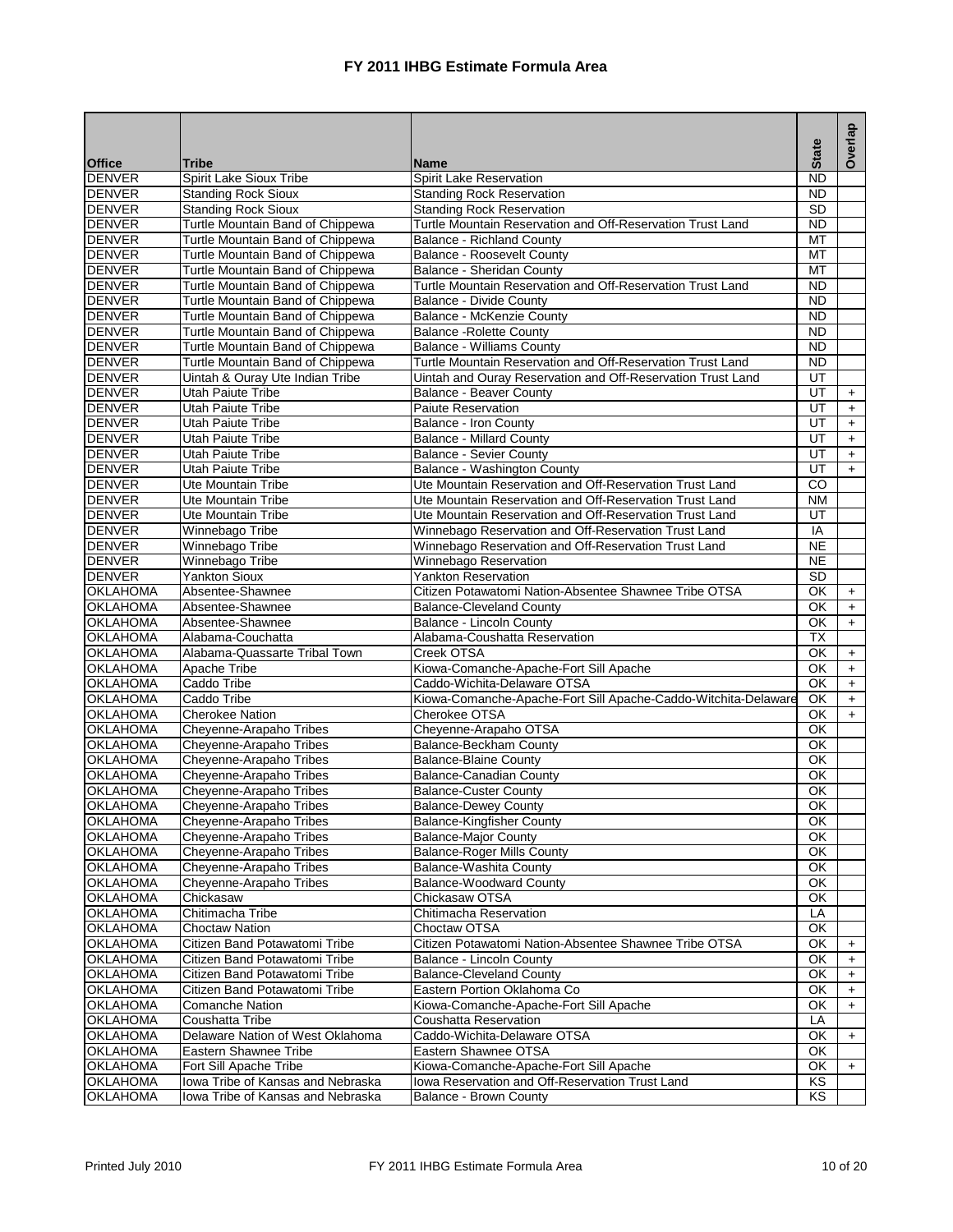|                                    |                                              |                                                                            |                          | Overlap   |
|------------------------------------|----------------------------------------------|----------------------------------------------------------------------------|--------------------------|-----------|
| <b>Office</b>                      | Tribe                                        | <b>Name</b>                                                                | <b>State</b>             |           |
| <b>OKLAHOMA</b>                    | Iowa Tribe of Kansas and Nebraska            | Balance - Doniphan County                                                  | KS                       |           |
| <b>OKLAHOMA</b>                    | Iowa Tribe of Kansas and Nebraska            | Iowa Reservation and Off-Reservation Trust Land                            | $\overline{NE}$          |           |
| <b>OKLAHOMA</b>                    | lowa Tribe of Kansas and Nebraska            | Balance - Richardson County                                                | <b>NE</b>                |           |
| <b>OKLAHOMA</b>                    | Iowa Tribe of Oklahoma                       | lowa OTSA                                                                  | OK                       |           |
| <b>OKLAHOMA</b>                    | Jena Band of Choctaw                         | Jena Band of Choctaw                                                       | LA                       |           |
| <b>OKLAHOMA</b><br><b>OKLAHOMA</b> | <b>Kaw Tribe</b>                             | Kaw OTSA<br>Creek OTSA                                                     | <b>OK</b><br>OK          | $+$       |
| <b>OKLAHOMA</b>                    | Kialegee Tribal Town<br>Kickapoo Tribe       | Kickapoo Reservation                                                       | $\overline{\text{KS}}$   | $+$       |
| <b>OKLAHOMA</b>                    | Kickapoo Tribe of Oklahoma                   | Kickapoo OTSA                                                              | OK                       |           |
| <b>OKLAHOMA</b>                    | Kiowa Tribe                                  | Kiowa-Comanche-Apache-Fort Sill Apache OTSA                                | <b>OK</b>                | $+$       |
| <b>OKLAHOMA</b>                    | Miami Tribe                                  | Miami OTSA                                                                 | $\overline{\alpha}$      | $+$       |
| <b>OKLAHOMA</b>                    | Miami Tribe                                  | Miami-Peoria Joint use area                                                | OK                       | $+$       |
| <b>OKLAHOMA</b>                    | Modoc Tribe                                  | Modoc OTSA                                                                 | OK                       |           |
| <b>OKLAHOMA</b>                    | Muscogee (Creek) Nation                      | Creek OTSA                                                                 | OK                       | $+$       |
| <b>OKLAHOMA</b>                    | Muscogee (Creek) Nation                      | Creek-Seminole Joint Area OTSA                                             | OK                       | $+$       |
| <b>OKLAHOMA</b>                    | Osage Tribe                                  | Osage Reservation                                                          | OK                       |           |
| <b>OKLAHOMA</b>                    | Otoe-Missouria Tribe                         | Otoe-Missouria OTSA                                                        | OK                       |           |
| <b>OKLAHOMA</b>                    | Ottawa Tribe                                 | Ottawa OTSA                                                                | <b>OK</b>                |           |
| <b>OKLAHOMA</b>                    | Pawnee Tribe                                 | Pawnee OTSA                                                                | OK                       |           |
| <b>OKLAHOMA</b>                    | Peoria Tribe                                 | Miami-Peoria Joint use area                                                | OK                       | $+$       |
| <b>OKLAHOMA</b>                    | Peoria Tribe                                 | Peoria OTSA                                                                | OK                       | $+$       |
| <b>OKLAHOMA</b>                    | Ponca Tribe                                  | Kaw-Ponca Joint OTSA                                                       | OK                       | $+$       |
| <b>OKLAHOMA</b>                    | Ponca Tribe                                  | Ponca OTSA                                                                 | OK                       | $+$       |
| <b>OKLAHOMA</b>                    | Ponca Tribe                                  | Ponca                                                                      | OK                       | $+$       |
| <b>OKLAHOMA</b>                    | Prairie Band of Potawatomi                   | Prairie Band Potawatomi Reservation                                        | <b>MN</b>                |           |
| <b>OKLAHOMA</b>                    | Quapaw Tribe                                 | Quapaw OTSA                                                                | OK                       |           |
| <b>OKLAHOMA</b><br><b>OKLAHOMA</b> | Sac and Fox of Missouri                      | Sac and Fox Reservation and Off-Reservation Trust Land                     | KS<br>$\overline{NE}$    |           |
| <b>OKLAHOMA</b>                    | Sac and Fox of Missouri<br>Sac and Fox Tribe | Sac and Fox Reservation and Off-Reservation Trust Land<br>Sac and Fox OTSA | OK                       |           |
| <b>OKLAHOMA</b>                    | Seminole Nation                              | See Creek-Seminole Joint Area OTSA                                         | OK                       | $+$       |
| <b>OKLAHOMA</b>                    | Seminole Nation                              | Seminole OTSA                                                              | OK                       | $+$       |
| <b>OKLAHOMA</b>                    | Seneca-Cayuga                                | Seneca-Cayuga OTSA                                                         | OK                       |           |
| <b>OKLAHOMA</b>                    | Seneca-Cayuga                                | Seneca-Cayuga                                                              | $\overline{\alpha}$      |           |
| <b>OKLAHOMA</b>                    | Shawnee                                      | Minimum Needs                                                              | OK                       |           |
| <b>OKLAHOMA</b>                    | Texas Band of Kickapoo Indians               | Kickapoo Reservation                                                       | <b>TX</b>                |           |
| <b>OKLAHOMA</b>                    | Texas Band of Kickapoo Indians               | <b>Balance - Maverick County</b>                                           | $\overline{TX}$          |           |
| <b>OKLAHOMA</b>                    | Thlopthlocco Tribal Town                     | Creek OTSA                                                                 | OK                       | $+$       |
| <b>OKLAHOMA</b>                    | <b>Tonkawa Tribe</b>                         | Tonkawa OTSA                                                               | OK                       |           |
| <b>OKLAHOMA</b>                    | Tunica-Biloxi Tribe                          | Tunica-Biloxi Reservation                                                  | LA                       |           |
| <b>OKLAHOMA</b>                    | Tunica-Biloxi Tribe                          | Balance - Avoyelles Parish                                                 | LA                       |           |
| <b>OKLAHOMA</b>                    | Tunica-Biloxi Tribe                          | Balance - Rapides Parish                                                   | LA                       |           |
| OKLAHOMA                           | <b>United Keetoowah</b>                      | Cherokee OTSA                                                              | $\overline{\mathsf{OK}}$ | $+$       |
| <b>OKLAHOMA</b>                    | <b>Wichita Tribe</b>                         | Caddo-Wichita-Delaware OTSA                                                | OK                       | $+$       |
| <b>OKLAHOMA</b>                    | <b>Wyandotte Nation</b>                      | Balance - Newton County                                                    | МO                       |           |
| <b>OKLAHOMA</b><br>PHOENIX         | <b>Wyandotte Nation</b><br>Acoma Pueblo      | Wyandotte OTSA<br>Acoma Pueblo and Off-Reservation Trust Land              | OK<br><b>NM</b>          |           |
| <b>PHOENIX</b>                     | Agua Caliente Band of Cahuilla               | Agua Caliente Reservation                                                  | СA                       |           |
| <b>PHOENIX</b>                     | Ak-Chin                                      | Maricopa (Ak Chin) Reservation                                             | AZ                       |           |
| PHOENIX                            | Alturas Rancheria                            | Alturas Rancheria                                                          | СA                       |           |
| <b>PHOENIX</b>                     | Auburn Rancheria                             | <b>Balance - Placer County</b>                                             | CA                       |           |
| PHOENIX                            | Augustine Band of Cahuilla                   | Riverside County (part)                                                    | CA                       |           |
| <b>PHOENIX</b>                     | Barona Group of Capitan Grande               | Barona Rancheria                                                           | CA                       |           |
| <b>PHOENIX</b>                     | Berry Creek Rancheria                        | Berry Creek Rancheria and Off-Reservation Trust Land                       | CA                       | $+$       |
| PHOENIX                            | Berry Creek Rancheria                        | Balance - Butte County                                                     | СA                       | $+$       |
| <b>PHOENIX</b>                     | Big Lagoon Rancheria                         | Big Lagoon Rancheria                                                       | CA                       |           |
| <b>PHOENIX</b>                     | <b>Big Pine Band</b>                         | <b>Big Pine Reservation</b>                                                | CA                       |           |
| PHOENIX                            | <b>Big Sandy Rancheria</b>                   | <b>Big Sandy Rancheria</b>                                                 | СA                       | $\ddot{}$ |
| PHOENIX                            | <b>Big Sandy Rancheria</b>                   | Balance - Fresno                                                           | СA                       | $+$       |
| PHOENIX                            | <b>Big Sandy Rancheria</b>                   | Balance - Kings County                                                     | CA                       | $+$       |
| <b>PHOENIX</b>                     | <b>Big Sandy Rancheria</b>                   | <b>Balance Madera County</b>                                               | CA                       | $+$       |
| <b>PHOENIX</b>                     | Big Valley Rancheria                         | <b>Big Valley Rancheria</b>                                                | CA                       | $+$       |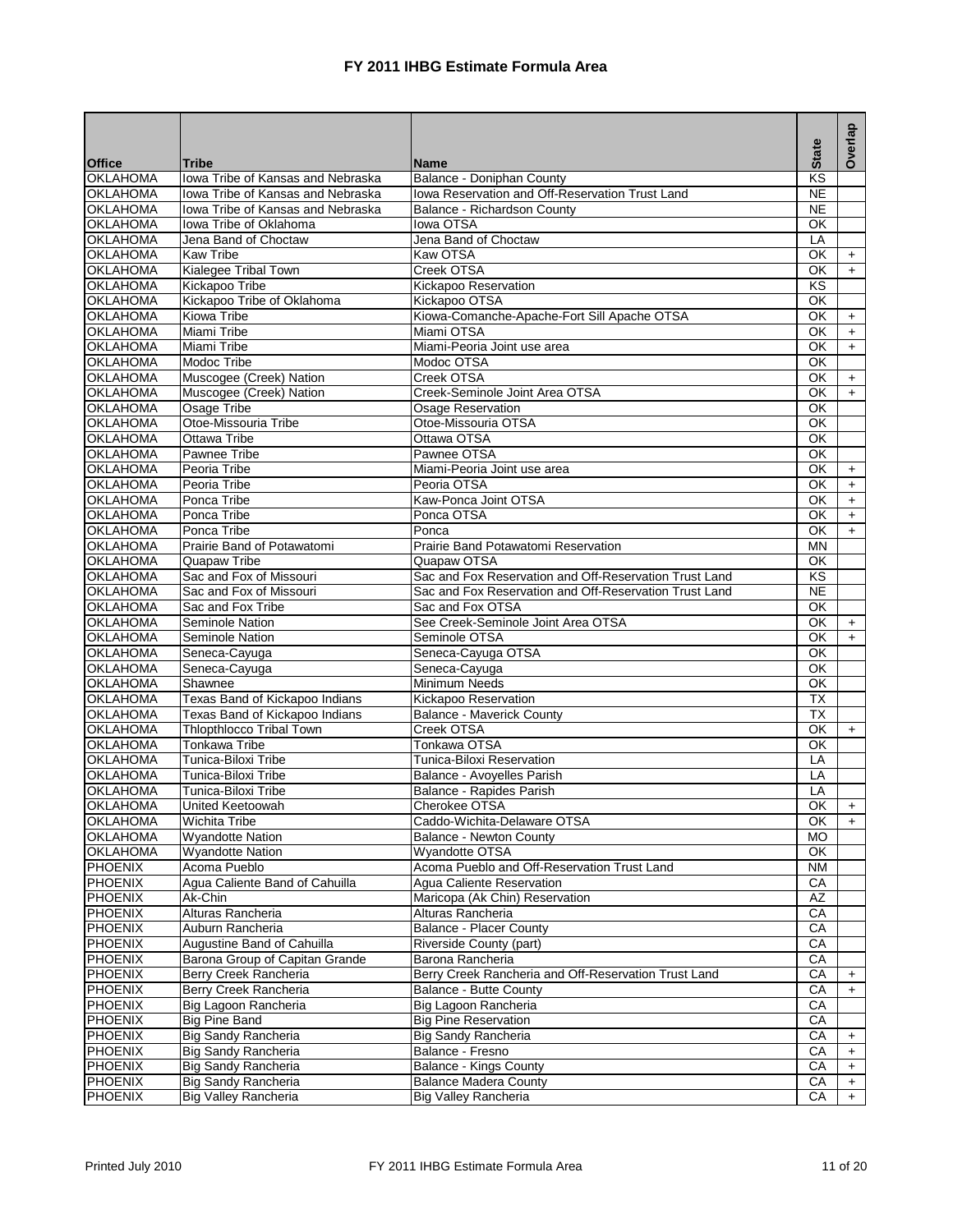|                           |                                                            |                                                                   | <b>State</b>           | Overlap          |
|---------------------------|------------------------------------------------------------|-------------------------------------------------------------------|------------------------|------------------|
| <b>Office</b>             | <b>Tribe</b>                                               | <b>Name</b>                                                       |                        |                  |
| PHOENIX                   | <b>Big Valley Rancheria</b>                                | Balance - Lake County                                             | CA                     |                  |
| PHOENIX                   | Blue Lake Rancheria                                        | <b>Blue Lake Rancheria</b>                                        | CA                     |                  |
| <b>PHOENIX</b>            | <b>Bridgeport Paiute Indian Colony</b>                     | <b>Bridgeport Reservation</b>                                     | CA                     |                  |
| PHOENIX                   | Buena Vista Rancheria                                      | <b>Balance - Amador County</b>                                    | CA                     | $+$              |
| PHOENIX                   | Cabazon Band                                               | <b>Cabazon Reservation</b>                                        | CA                     |                  |
| <b>PHOENIX</b>            | Cahuilla Band                                              | Cahuilla Reservation                                              | CA                     |                  |
| PHOENIX                   | California Valley Miwok Tribe                              | <b>Calaveras County</b>                                           | CA                     |                  |
| PHOENIX                   | Campo Band                                                 | Campo Reservation                                                 | CA                     |                  |
| PHOENIX                   | Cedarville Rancheria                                       | Cedarville Rancheria                                              | CA                     |                  |
| PHOENIX                   | Chemehuevi                                                 | Chemehuevi Reservation                                            | CA                     |                  |
| PHOENIX                   | Chicken Ranch Rancheria                                    | Tuolumne County (part)                                            | CA                     |                  |
| PHOENIX                   | Chico Rancheria                                            | Mechoopda                                                         | CA                     | $+$              |
| PHOENIX                   | Chico Rancheria                                            | Balance - Butte County                                            | CA                     | $\ddot{}$        |
| <b>PHOENIX</b>            | Cloverdale Rancheria                                       | Balance - Sonoma County                                           | CA                     | $+$              |
| PHOENIX                   | Cochiti Pueblo                                             | Cochiti Pueblo                                                    | <b>NM</b>              |                  |
| PHOENIX                   | Cocopah Tribe                                              | Cocopah Reservation                                               | <b>AZ</b>              |                  |
| <b>PHOENIX</b>            | Cold Springs Rancheria                                     | Cold Springs Rancheria                                            | CA                     |                  |
| PHOENIX                   | Colorado River Indian Tribes                               | <b>Colorado River Reservation</b>                                 | AZ                     |                  |
| PHOENIX                   | Colorado River Indian Tribes                               | Colorado River Reservation                                        | $\overline{CA}$        |                  |
| PHOENIX                   | Colusa Rancheria                                           | Colusa Rancheria                                                  | CA                     |                  |
| PHOENIX                   | Cortina Rancheria                                          | Cortina Rancheria                                                 | CA                     | $+$              |
| PHOENIX                   | Cortina Rancheria                                          | Yolo County (part)                                                | CA                     | $\ddot{}$        |
| PHOENIX                   | Coyote Valley Band                                         | Coyote Valley Reservation                                         | CA                     | $+$              |
| PHOENIX                   | Coyote Valley Band                                         | Balance - Mendocino County                                        | $\overline{CA}$        | $+$              |
| PHOENIX                   | Coyote Valley Band                                         | Balance - Sonoma County                                           | CA                     | $+$              |
| PHOENIX                   | Death Valley Timba-Sha                                     | Balance - Inyo County                                             | CA                     |                  |
| PHOENIX                   | Dry Creek Rancheria                                        | Dry Creek Rancheria                                               | CA                     | $+$              |
| PHOENIX                   | Dry Creek Rancheria                                        | Balance - Sonoma County                                           | $\overline{CA}$        | $+$              |
| <b>PHOENIX</b>            | Duck Valley Shoshone-Paiute                                | Balance - Ada County                                              | ID                     | $\ddot{}$        |
| PHOENIX                   | Duck Valley Shoshone-Paiute                                | Balance - Canyon County                                           | ID                     | $\ddot{}$        |
| PHOENIX                   | Duck Valley Shoshone-Paiute                                | <b>Balance - Elmore County</b>                                    | ID                     | $\ddot{}$        |
| PHOENIX                   | Duck Valley Shoshone-Paiute                                | Duck Valley Reservation                                           | CA                     | $+$              |
| PHOENIX                   | Duck Valley Shoshone-Paiute                                | Balance - Owyhee County                                           | ID                     | $\ddot{}$        |
| PHOENIX                   | Duck Valley Shoshone-Paiute                                | Duck Valley Reservation                                           | ID                     | $\ddot{}$        |
| PHOENIX<br><b>PHOENIX</b> | Duck Valley Shoshone-Paiute                                | Balance - Elko County                                             | <b>NV</b>              | $+$              |
| PHOENIX                   | Duck Valley Shoshone-Paiute<br>Duck Valley Shoshone-Paiute | Balance - Eureka County<br>Community of Winnemucca                | <b>NV</b><br><b>NV</b> | $\ddot{}$        |
| PHOENIX                   | Duck Valley Shoshone-Paiute                                | Balance - Lander County                                           | <b>NV</b>              | $\ddot{}$        |
| <b>PHOENIX</b>            | Duck Valley Shoshone-Paiute                                | <b>Balance - Nye County</b>                                       | <b>NV</b>              | $+$              |
| PHOENIX                   | Duck Valley Shoshone-Paiute                                | Balance - White Pine County                                       | <b>NV</b>              | $+$<br>$\ddot{}$ |
| PHOENIX                   | Duck Valley Shoshone-Paiute                                | <b>Balance - Tooele County</b>                                    | UT                     | $+$              |
| <b>PHOENIX</b>            | Duckwater Shoshone                                         | <b>Duckwater Reservation</b>                                      | $\overline{\text{NV}}$ |                  |
| <b>PHOENIX</b>            | Elk Valley Rancheria                                       | Elk Valley Rancheria                                              | CA                     |                  |
| <b>PHOENIX</b>            | <b>Ely Shoshone</b>                                        | Balance - Ada County                                              | ID                     | $\ddot{}$        |
| PHOENIX                   | <b>Ely Shoshone</b>                                        | Balance - Canyon County                                           | ID                     | $+$              |
| PHOENIX                   | <b>Ely Shoshone</b>                                        | <b>Balance - Elmore County</b>                                    | ID                     | $+$              |
| PHOENIX                   | <b>Ely Shoshone</b>                                        | Balance - Owyhee County                                           | ID                     | $\ddot{}$        |
| PHOENIX                   | <b>Ely Shoshone</b>                                        | Balance - Elko County                                             | <b>NV</b>              | $\ddot{}$        |
| PHOENIX                   | <b>Ely Shoshone</b>                                        | Balance - Eureka County                                           | <b>NV</b>              | $\ddot{}$        |
| PHOENIX                   | <b>Ely Shoshone</b>                                        | Community of Winnemucca                                           | <b>NV</b>              | $\ddot{}$        |
| PHOENIX                   | Elv Shoshone                                               | <b>Balance - Lander County</b>                                    | NV                     | $\ddot{}$        |
| PHOENIX                   | Ely Shoshone                                               | Balance - Nye County                                              | NV                     | $\ddot{}$        |
| PHOENIX                   | Ely Shoshone                                               | Ely Reservation                                                   | NV                     | $+$              |
| PHOENIX                   | Ely Shoshone                                               | <b>Balance - White Pine County</b>                                | <b>NV</b>              | $\ddot{}$        |
| PHOENIX                   | <b>Ely Shoshone</b>                                        | <b>Balance - Tooele County</b>                                    | UT                     | $\ddot{}$        |
| PHOENIX                   | Enterprise Rancheria                                       | Enterprise Rancheria                                              | CA                     | $+$              |
| PHOENIX                   | Enterprise Rancheria                                       | Balance - Butte County                                            | CA                     | $\ddot{}$        |
| PHOENIX                   | Ewiiaapaayp Band of Kumeyaay                               | San Diego County (part)                                           | СA                     |                  |
| PHOENIX                   | Fallon Paiute-Shoshone                                     | Fallon Paiute-Shoshone Colony                                     | <b>NV</b>              |                  |
| PHOENIX                   | Fallon Paiute-Shoshone                                     | Fallon Paiute-Shoshone Reservation and Off-Reservation Trust Land | <b>NV</b>              |                  |
| PHOENIX                   | Fort Bidwell                                               | Fort Bidwell Reservation                                          | CA                     | $+$              |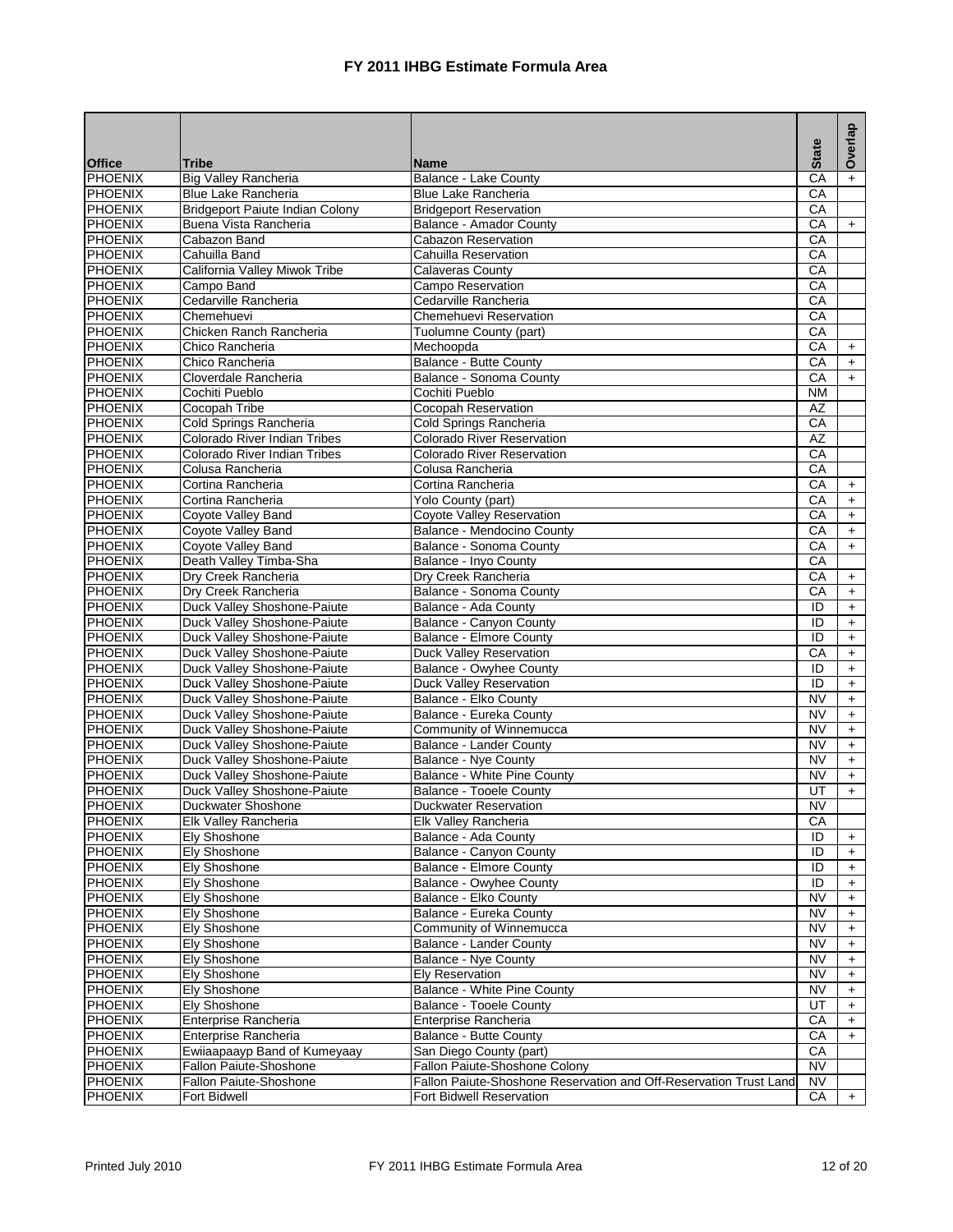|                                                                                                                             |                       | Overlap   |
|-----------------------------------------------------------------------------------------------------------------------------|-----------------------|-----------|
| <b>Office</b><br>Tribe<br><b>Name</b>                                                                                       | <b>State</b>          |           |
| PHOENIX<br><b>Fort Bidwell</b><br>Balance - Klamath County                                                                  | <b>OR</b>             | $\ddot{}$ |
| <b>PHOENIX</b><br>Fort Bidwell<br>Balance - Lake County                                                                     | $\overline{OR}$       | $+$       |
| <b>PHOENIX</b><br>Fort Independence<br>Fort Independence Reservation                                                        | CA                    |           |
| <b>PHOENIX</b><br>Fort McDermitt Paiute and Shoshone<br><b>Balance - Churchill County</b>                                   | <b>NV</b>             | $+$       |
| <b>PHOENIX</b><br>Fort McDermitt Paiute and Shoshone<br><b>Balance - Clark County</b>                                       | <b>NV</b>             | $+$       |
| <b>PHOENIX</b><br>Fort McDermitt Paiute and Shoshone<br>Balance - Douglas County                                            | <b>NV</b>             | $+$       |
| <b>PHOENIX</b><br>Fort McDermitt Paiute and Shoshone<br>Balance - Esmeralda County                                          | <b>NV</b>             | $\ddot{}$ |
| <b>PHOENIX</b><br>Fort McDermitt Paiute and Shoshone<br><b>Fort McDermitt Reservation</b>                                   | <b>NV</b>             | $\ddot{}$ |
| <b>PHOENIX</b><br>Fort McDermitt Paiute and Shoshone<br>Balance - Humboldt County                                           | <b>NV</b>             | $+$       |
| <b>PHOENIX</b><br>Fort McDermitt Paiute and Shoshone<br>Balance - Lyon County                                               | <b>NV</b>             | $+$       |
| <b>PHOENIX</b><br>Fort McDermitt Paiute and Shoshone<br><b>Balance - Mineral County</b>                                     | <b>NV</b>             | $\ddot{}$ |
| <b>PHOENIX</b><br>Fort McDermitt Paiute and Shoshone<br>Balance - Nye County                                                | <b>NV</b>             | $+$       |
| <b>PHOENIX</b><br>Fort McDermitt Paiute and Shoshone<br><b>Balance - Pershing County</b>                                    | <b>NV</b>             | $\ddot{}$ |
| <b>PHOENIX</b><br>Fort McDermitt Paiute and Shoshone<br><b>Balance - Storey County</b>                                      | <b>NV</b>             | $\ddot{}$ |
| <b>PHOENIX</b><br>Fort McDermitt Paiute and Shoshone<br>Balance - Washoe County                                             | <b>NV</b>             | $+$       |
| <b>PHOENIX</b><br>Fort McDermitt Paiute and Shoshone<br>Balance - Carson City                                               | <b>NV</b>             | $+$       |
| <b>PHOENIX</b><br>Fort McDermitt Paiute and Shoshone<br><b>Fort McDermitt Reservation</b>                                   | <b>OR</b>             | $+$       |
| <b>PHOENIX</b><br>Fort McDowell Yavapai Nation<br><b>Fort McDowell Reservation</b>                                          | AZ                    |           |
| <b>PHOENIX</b><br>Fort Mojave Tribe<br>Fort Mojave Reservation and Off-Reservation Trust Land                               | AZ                    |           |
| <b>PHOENIX</b><br>Fort Mojave Tribe<br>Fort Mojave Reservation and Off-Reservation Trust Land                               | CA                    |           |
| <b>PHOENIX</b><br>Fort Mojave Tribe<br>Fort Mojave Reservation and Off-Reservation Trust Land                               | <b>NV</b>             |           |
| <b>PHOENIX</b><br>Gila River<br>Gila River Reservation                                                                      | <b>AZ</b>             |           |
| <b>PHOENIX</b><br>Graton Rancheria<br><b>Balance - Marin County</b>                                                         | CA                    | $+$       |
| <b>PHOENIX</b><br>Graton Rancheria<br>Balance - Sonoma County                                                               | CA                    | $+$       |
| <b>PHOENIX</b><br>Greenville Rancheria<br>Greenville Rancheria                                                              | CA                    | $+$       |
| PHOENIX<br>Greenville Rancheria<br>Balance - Plumas County                                                                  | СA                    | $+$       |
| <b>PHOENIX</b><br>Greenville Rancheria<br><b>Balance - Sutter County</b>                                                    | $\overline{CA}$       | $+$       |
| <b>PHOENIX</b><br>Greenville Rancheria<br>Balance - Tehama County                                                           | CA                    | $+$       |
| <b>PHOENIX</b><br>Balance - Yuba County<br>Greenville Rancheria                                                             | CA                    | $+$       |
| <b>PHOENIX</b><br>Grindstone Rancheria<br>Grindstone Rancheria                                                              | CA                    |           |
| <b>PHOENIX</b><br>Grindstone Rancheria<br><b>Balance - Glenn County</b>                                                     | CA                    |           |
| <b>PHOENIX</b><br>Guidiville Rancheria & Balance-Mendocino<br>Guidiville Rancheria                                          | СA<br>$\overline{AZ}$ |           |
| <b>PHOENIX</b><br>Havasupai Reservation<br>Havasupai                                                                        |                       |           |
| PHOENIX<br>Hoopa Valley<br>Hoopa Valley Reservation                                                                         | CA                    |           |
| <b>PHOENIX</b><br>Hopi Reservation and Off-Reservation Trust Land<br>Hopi                                                   | <b>AZ</b>             | $+$       |
| PHOENIX<br>Hopi<br>Communities of Flagstaff, Grand Canyon and Page<br><b>PHOENIX</b><br>Communities of Winslow and Holbrook | <b>AZ</b><br>AZ       | $\ddot{}$ |
| Hopi<br><b>PHOENIX</b><br><b>Hopland Rancheria</b><br>Hopland Rancheria & Bal-Mendocino                                     | $\overline{CA}$       | $+$       |
| PHOENIX<br>Balance - Sonoma Co                                                                                              | CA                    | $+$       |
| Hopland Rancheria<br>Hualapai Reservation and Trust Lands<br><b>PHOENIX</b><br>Hualapai                                     | AZ                    | $+$       |
| <b>PHOENIX</b><br>Inaja Band<br>San Diego County (part)                                                                     | CA                    |           |
| <b>PHOENIX</b><br>Ione Band of Miwok Indians<br>Balance - Amador County                                                     | CA                    | $+$       |
| <b>PHOENIX</b><br>Isleta Pueblo<br>Isleta Pueblo                                                                            | NM                    |           |
| <b>PHOENIX</b><br>Jackson Rancheria<br>Amador County (part)                                                                 | CA                    |           |
| PHOENIX<br>Jamul Indian Village<br>Jamul Indian Village                                                                     | CA                    |           |
| PHOENIX<br>Jemez Pueblo<br>Jemez Pueblo                                                                                     | <b>NM</b>             |           |
| <b>PHOENIX</b><br>Jicarilla Reservation<br>Jicarilla Apache Reservation                                                     | <b>NM</b>             |           |
| <b>PHOENIX</b><br>Kaibab Band of Paiute<br>Kaibab Reservation                                                               | AZ                    | $\ddot{}$ |
| <b>PHOENIX</b><br>Kaibab Band of Paiute<br>Fredonia                                                                         | AZ                    | $\ddot{}$ |
| <b>PHOENIX</b><br>Cedar City<br>Kaibab Band of Paiute                                                                       | UT                    | $\ddot{}$ |
| <b>PHOENIX</b><br>Kaibab Band of Paiute<br>Kanab                                                                            | UT                    | $\ddot{}$ |
| <b>PHOENIX</b><br>Kaibab Band of Paiute<br>St. George                                                                       | UT                    | $+$       |
| PHOENIX<br>Karuk Reservation and Off-Reservation Trust Land<br>Karuk                                                        | CA                    | $+$       |
| <b>PHOENIX</b><br>Karuk<br>Balance - Humbolt County                                                                         | СA                    | $\ddot{}$ |
| <b>PHOENIX</b><br>Karuk<br>Balance - Siskiyou County                                                                        | CA                    | $\ddot{}$ |
| <b>PHOENIX</b><br>La Jolla Band<br>La Jolla Reservation                                                                     | CA                    |           |
| <b>PHOENIX</b><br>La Posta Band<br>La Posta Reservation                                                                     | CA                    |           |
| <b>PHOENIX</b><br>Laguna Pueblo<br>Laguna Pueblo and Off-Reservation Trust Land                                             | <b>NM</b>             |           |
| <b>PHOENIX</b><br>Las Vegas Colony<br>Las Vegas Colony                                                                      | <b>NV</b>             |           |
| <b>PHOENIX</b><br>Laytonville Rancheria<br>Laytonville Rancheria                                                            | CA                    | $+$       |
| <b>PHOENIX</b><br>Laytonville Rancheria<br>Balance - Mendocino County                                                       | CA                    | $+$       |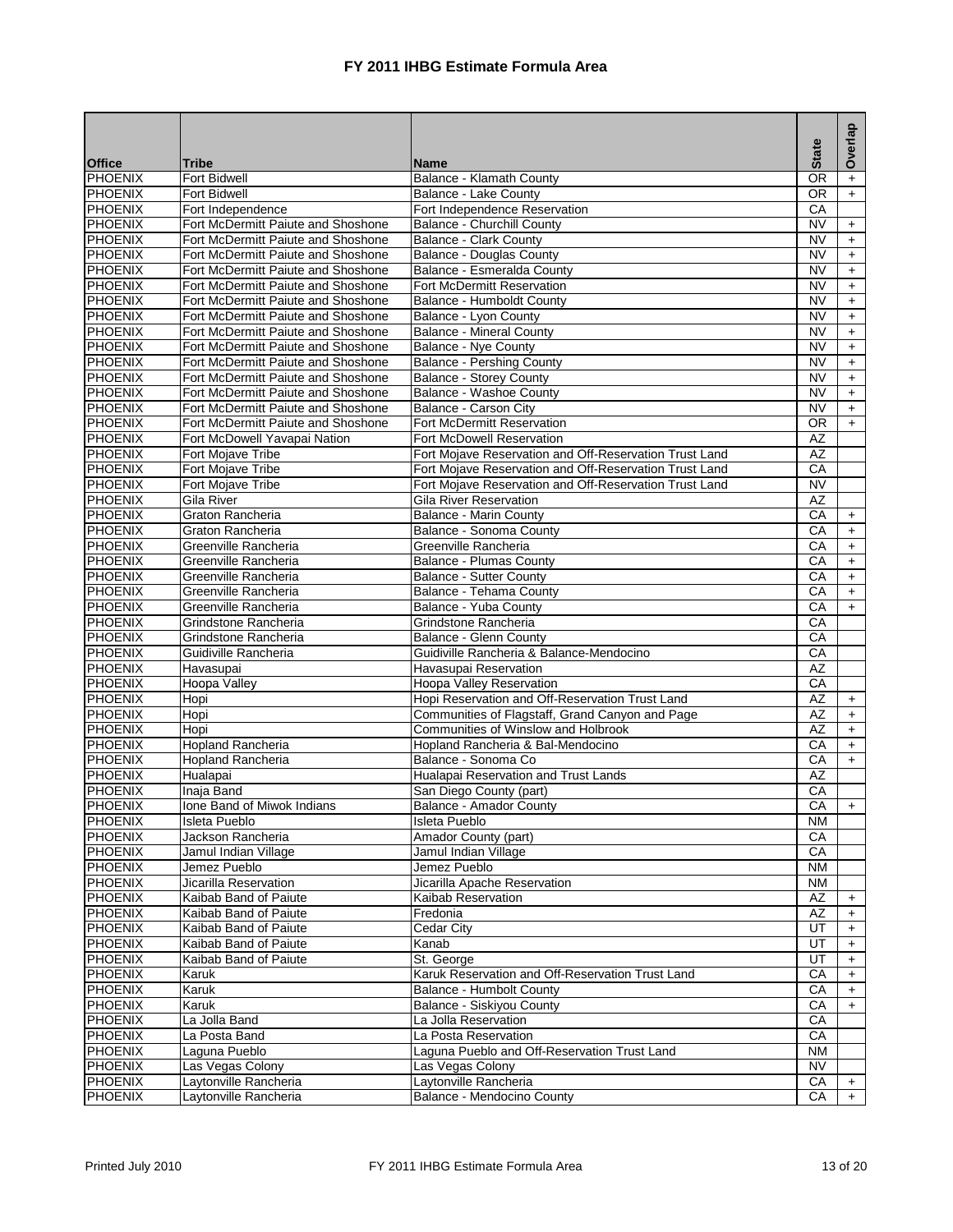|                    |                                              |                                                          |                 | Overlap    |
|--------------------|----------------------------------------------|----------------------------------------------------------|-----------------|------------|
| <b>Office</b>      | Tribe                                        | <b>Name</b>                                              | <b>State</b>    |            |
| PHOENIX            | Lone Pine Paiute-Shoshone                    | Lone Pine Reservation                                    | CA              |            |
| PHOENIX            | Lone Pine Paiute-Shoshone                    | Balance - Mono County                                    | CA              |            |
| <b>PHOENIX</b>     | Los Coyotes Band of Cahuilla                 | Los Coyotes Reservation                                  | CA              |            |
| PHOENIX            | Lovelock Colony                              | Balance - Churchill County                               | <b>NV</b>       | $+$        |
| PHOENIX            | Lovelock Colony                              | <b>Balance - Clark County</b>                            | <b>NV</b>       | $+$        |
| <b>PHOENIX</b>     | Lovelock Colony                              | <b>Balance - Douglas County</b>                          | <b>NV</b>       | $+$        |
| PHOENIX            | Lovelock Colony                              | Balance - Esmeralda County                               | <b>NV</b>       | $+$        |
| PHOENIX            | Lovelock Colony                              | Balance - Humboldt County                                | <b>NV</b>       | $\ddot{}$  |
| PHOENIX            | Lovelock Colony                              | Balance - Lyon County                                    | <b>NV</b>       | $+$        |
| PHOENIX            | Lovelock Colony                              | <b>Balance - Mineral County</b>                          | <b>NV</b>       | $+$        |
| <b>PHOENIX</b>     | Lovelock Colony                              | Balance - Nye County                                     | <b>NV</b>       | $+$        |
| PHOENIX            | Lovelock Colony                              | Lovelock Colony                                          | <b>NV</b>       | $+$        |
| <b>PHOENIX</b>     | Lovelock Colony                              | <b>Balance - Pershing County</b>                         | <b>NV</b>       | $+$        |
| <b>PHOENIX</b>     | Lovelock Colony                              | <b>Balance - Storey County</b>                           | <b>NV</b>       | $+$        |
| PHOENIX            | Lovelock Colony                              | Balance - Washoe County                                  | <b>NV</b>       | $\ddot{}$  |
| PHOENIX            | Lovelock Colony                              | Balance - Carson City                                    | <b>NV</b>       | $+$        |
| PHOENIX            | Lower Lake Rancheria                         | Balance - Sonoma County                                  | CA              | $+$        |
| PHOENIX            | Lytton Rancheria of California               | Balance - Sonoma County                                  | CA              | $+$        |
| PHOENIX            | Manchester Point Arena Rancheria             | Manchester Point Rancheria                               | CA              | $\ddot{}$  |
| <b>PHOENIX</b>     | Manchester Point Arena Rancheria             | Balance - Mendocino County                               | CA              | $+$        |
| PHOENIX            | Manzanita Band                               | <b>Manzanita Reservation</b>                             | CA              |            |
| PHOENIX            | Mesa Grande Band                             | Mesa Grande Reservation                                  | CA              |            |
| PHOENIX            | <b>Mescalero Reservation</b>                 | <b>Mescalero Reservation</b>                             | <b>NM</b>       |            |
| PHOENIX            | Middletown Rancheria                         | Middletown Rancheria                                     | CA              | $+$        |
| <b>PHOENIX</b>     | Middletown Rancheria                         | Balance - Lake County                                    | CA              | $+$        |
| PHOENIX            | Moapa Band of Paiute                         | Moapa River Reservation                                  | <b>NV</b>       |            |
| <b>PHOENIX</b>     | Mooretown Rancheria                          | Mooretown Rancheria                                      | CA              | $+$        |
| <b>PHOENIX</b>     | Mooretown Rancheria                          | Balance - Butte County                                   | CA              | $+$        |
| PHOENIX            | Morongo Band of Cahuilla                     | Morongo Reservation                                      | CA              |            |
| <b>PHOENIX</b>     | Nambe Pueblo                                 | Nambe Pueblo and Off-Reservation Trust Land              | <b>NM</b>       |            |
| PHOENIX            | Navajo Nation                                | Navajo Nation Reservation and Off-Reservation Trust Land | AZ              |            |
| PHOENIX<br>PHOENIX | Navajo Nation                                | Navajo Nation Reservation and Off-Reservation Trust Land | <b>NM</b><br>UT |            |
|                    | Navajo Nation                                | Navajo Nation Reservation and Off-Reservation Trust Land |                 |            |
| PHOENIX            | North Fork Rancheria<br>North Fork Rancheria | <b>Balance Fresno</b><br>North Fork Rancheria            | CA<br>CA        | $+$        |
| PHOENIX<br>PHOENIX | North Fork Rancheria                         | <b>Balance Madera County</b>                             | CA              | $+$        |
| PHOENIX            | North Fork Rancheria                         | <b>Balance Mariposa</b>                                  | CA              | $+$<br>$+$ |
| <b>PHOENIX</b>     | Ohkay Owingeh (was San Juan Pueblo)          | San Juan Pueblo                                          | N <sub>M</sub>  |            |
| <b>PHOENIX</b>     | Ohkay Owingeh (was San Juan Pueblo)          | Balance - Rio Arriba County                              | <b>NM</b>       |            |
| <b>PHOENIX</b>     | Paiute-Shoshone of Bishop Colony             | <b>Bishop Rancheria</b>                                  | СA              |            |
| <b>PHOENIX</b>     | Pala Band                                    | Pala Reservation                                         | CA              |            |
| <b>PHOENIX</b>     | Pascua Yaqui Tribe                           | <b>Guadalupe Town</b>                                    | AZ              |            |
| <b>PHOENIX</b>     | Pascua Yaqui Tribe                           | Pascua Yaqui Reservation                                 | AZ              |            |
| <b>PHOENIX</b>     | Pascua Yaqui Tribe                           | So. Tuscon, Old Pascua Village and Yoem Pueblo           | AZ              |            |
| <b>PHOENIX</b>     | Paskenta Band of Nomlaki Indian              | Balance - Tehama County                                  | CA              | $+$        |
| <b>PHOENIX</b>     | Pauma Band                                   | Pauma and Yuima Reservation                              | CA              |            |
| PHOENIX            | Pechanga Band                                | Pechanga Reservation                                     | CA              |            |
| <b>PHOENIX</b>     | Picayune Rancheria                           | Balance - Fresno County                                  | CA              | $\ddot{}$  |
| PHOENIX            | Picayune Rancheria                           | Picayune Rancheria                                       | СA              | $+$        |
| <b>PHOENIX</b>     | Picayune Rancheria                           | Balance - Madera County                                  | СA              | $\ddot{}$  |
| <b>PHOENIX</b>     | Picayune Rancheria                           | Balance - Mariposa County                                | CA              | $\ddot{}$  |
| PHOENIX            | Picuris Pueblo                               | Picuris Pueblo                                           | <b>NM</b>       |            |
| <b>PHOENIX</b>     | Pinoleville Rancheria                        | Pinoleville Rancheria                                    | CA              | $\ddot{}$  |
| PHOENIX            | Pinoleville Rancheria                        | Balance - Mendocino County                               | СA              | $\pm$      |
| PHOENIX            | <b>Pit River Tribe</b>                       | Likely Rancheria                                         | CA              | $\ddot{}$  |
| <b>PHOENIX</b>     | <b>Pit River Tribe</b>                       | Lookout Rancheria                                        | СA              | $+$        |
| <b>PHOENIX</b>     | <b>Pit River Tribe</b>                       | <b>XL Ranch</b>                                          | СA              | $\ddot{}$  |
| <b>PHOENIX</b>     | <b>Pit River Tribe</b>                       | Balance - Modoc County                                   | СA              | $\ddot{}$  |
| <b>PHOENIX</b>     | <b>Pit River Tribe</b>                       | Big Bend Rancheria                                       | CA              | $+$        |
| PHOENIX            | <b>Pit River Tribe</b>                       | Montgomery Creek Rancheria                               | CA              | $\ddot{}$  |
| <b>PHOENIX</b>     | <b>Pit River Tribe</b>                       | Pit River Trust Lands                                    | CA              | $+$        |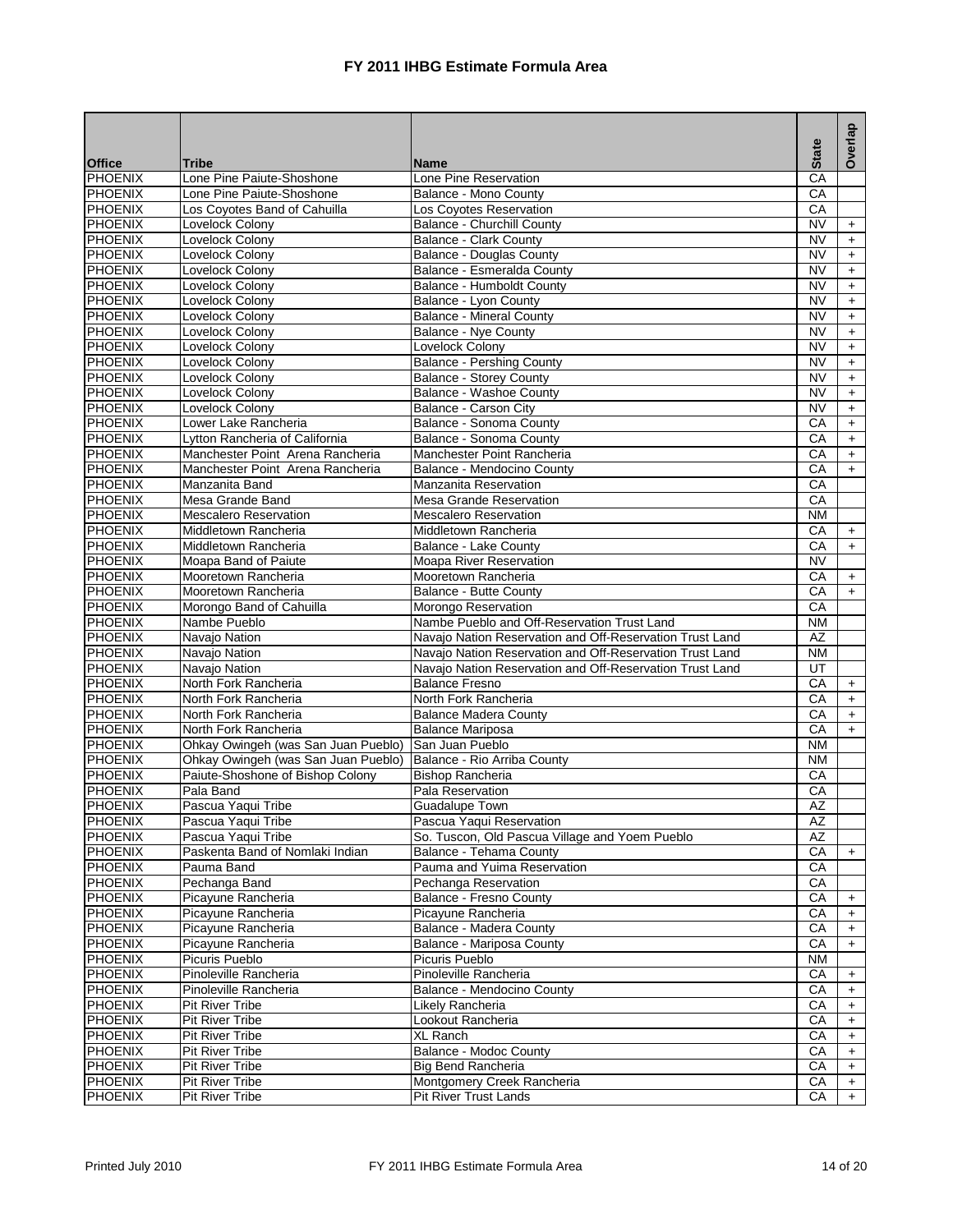|                                  |                                       |                                                                    |                 | Overlap    |
|----------------------------------|---------------------------------------|--------------------------------------------------------------------|-----------------|------------|
| <b>Office</b>                    | Tribe                                 | <b>Name</b>                                                        | <b>State</b>    |            |
| PHOENIX                          | <b>Pit River Tribe</b>                | Roaring Creek Rancheria                                            | CA              | $\ddot{}$  |
| <b>PHOENIX</b>                   | <b>Pit River Tribe</b>                | <b>Balance - Shasta County</b>                                     | $\overline{CA}$ | $+$        |
| <b>PHOENIX</b>                   | Pojoaque Pueblo                       | Pojoaque Pueblo                                                    | <b>NM</b>       |            |
| <b>PHOENIX</b>                   | Potter Valley Rancheria               | Balance - Mendocino County                                         | CA              | $+$        |
| <b>PHOENIX</b>                   | <b>Pyramid Lake Paiute</b>            | <b>Balance - Churchill County</b>                                  | <b>NV</b>       | $+$        |
| <b>PHOENIX</b>                   | <b>Pyramid Lake Paiute</b>            | <b>Balance - Clark County</b>                                      | <b>NV</b>       | $+$        |
| <b>PHOENIX</b>                   | <b>Pyramid Lake Paiute</b>            | <b>Balance - Douglas County</b>                                    | <b>NV</b>       | $+$        |
| <b>PHOENIX</b>                   | <b>Pyramid Lake Paiute</b>            | Balance - Esmeralda County                                         | <b>NV</b>       | +          |
| <b>PHOENIX</b>                   | <b>Pyramid Lake Paiute</b>            | Balance - Humboldt County                                          | <b>NV</b>       | $+$        |
| <b>PHOENIX</b>                   | <b>Pyramid Lake Paiute</b>            | <b>Pyramid Lake Reservation</b>                                    | <b>NV</b>       | $+$        |
| <b>PHOENIX</b>                   | <b>Pyramid Lake Paiute</b>            | Balance - Lyon County                                              | <b>NV</b>       | $\ddot{}$  |
| <b>PHOENIX</b>                   | <b>Pyramid Lake Paiute</b>            | <b>Balance - Mineral County</b>                                    | <b>NV</b>       | $+$        |
| <b>PHOENIX</b>                   | <b>Pyramid Lake Paiute</b>            | Balance - Nye County                                               | <b>NV</b>       | $\ddot{}$  |
| <b>PHOENIX</b>                   | Pyramid Lake Paiute                   | <b>Balance - Pershing County</b>                                   | <b>NV</b>       | $+$        |
| <b>PHOENIX</b>                   | <b>Pyramid Lake Paiute</b>            | <b>Balance - Storey County</b>                                     | <b>NV</b>       | $\ddot{}$  |
| <b>PHOENIX</b>                   | Pyramid Lake Paiute                   | Balance - Washoe County                                            | <b>NV</b>       | $+$        |
| <b>PHOENIX</b>                   | Pyramid Lake Paiute                   | Balance - Carson City                                              | <b>NV</b>       | $+$        |
| <b>PHOENIX</b>                   | <b>Quartz Valley Reservation</b>      | <b>Quartz Valley Reservation</b>                                   | CA              | $\ddot{}$  |
| <b>PHOENIX</b>                   | <b>Quartz Valley Reservation</b>      | <b>Balance - Siskiyou County</b>                                   | CA              | $+$        |
| <b>PHOENIX</b>                   | Quechan Tribe                         | Fort Yuma Reservation                                              | <b>AZ</b><br>AZ |            |
| <b>PHOENIX</b><br><b>PHOENIX</b> | Quechan Tribe<br>Quechan Tribe        | Cities of Gadsen, Roll, San Luis, Somerton, Tacna, Yuma and Weltor | CA              |            |
|                                  | Ramona Band                           | Fort Yuma Reservation                                              | CA              |            |
| <b>PHOENIX</b><br><b>PHOENIX</b> | Redding Rancheria                     | Riverside County (part)<br>Redding Rancheria                       | CA              |            |
| <b>PHOENIX</b>                   | Redding Rancheria                     | Balance - Shasta County                                            | CA              | $+$<br>$+$ |
| <b>PHOENIX</b>                   | Redwood Valley Rancheria              | Redwood Valley Rancheria                                           | CA              |            |
| <b>PHOENIX</b>                   | Redwood Valley Rancheria              | Balance - Mendocino County                                         | CA              | $+$<br>$+$ |
| <b>PHOENIX</b>                   | Redwood Valley Rancheria              | Balance - Sonoma Co                                                | CA              | $+$        |
| <b>PHOENIX</b>                   | Reno-Sparks Colony                    | Reno-Sparks Colony                                                 | <b>NV</b>       |            |
| <b>PHOENIX</b>                   | Resighini Rancheria                   | Resighini Rancheria                                                | CA              |            |
| <b>PHOENIX</b>                   | <b>Rincon Reservation</b>             | <b>Rincon Reservation</b>                                          | CA              |            |
| <b>PHOENIX</b>                   | Robinson Rancheria                    | Robinson Rancheria and Off-Reservation Trust Land                  | СA              | $\ddot{}$  |
| <b>PHOENIX</b>                   | Robinson Rancheria                    | Balance - Lake County                                              | CA              | $+$        |
| <b>PHOENIX</b>                   | Rohnerville Rancheria (Bear River Bd) | Rohnerville Rancheria                                              | CA              |            |
| <b>PHOENIX</b>                   | Round Valley Reservation              | Round Valley Reservation and Off-Reservation Trust Land            | CA              | $\ddot{}$  |
| <b>PHOENIX</b>                   | Round Valley Reservation              | Balance - Mendocino County                                         | CA              | $\ddot{}$  |
| <b>PHOENIX</b>                   | Round Valley Reservation              | Balance - Sonoma County                                            | CA              | $+$        |
| <b>PHOENIX</b>                   | Rumsey Rancheria                      | Rumsey Rancheria                                                   | CA              | $+$        |
| PHOENIX                          | Rumsey Rancheria                      | Balance - Yolo County                                              | CA              | $+$        |
| <b>PHOENIX</b>                   | Salt River PIma-Maricopa              | <b>Salt River Reservation</b>                                      | AZ              |            |
| <b>PHOENIX</b>                   | San Carlos Apache                     | San Carlos Reservation                                             | AZ              |            |
| <b>PHOENIX</b>                   | San Carlos Apache                     | Cities of Hayden, Winkleman, Globe and Miami                       | AZ              |            |
| <b>PHOENIX</b>                   | San Carlos Apache                     | Cities of Eden, Thatcher, Pima, Safford and Fort Thomas            | AΖ              |            |
| PHOENIX                          | San Carlos Apache                     | City of Showlow                                                    | AZ              |            |
| <b>PHOENIX</b>                   | San Carlos Apache                     | City of Superior                                                   | AZ              |            |
| PHOENIX                          | San Felipe Pueblo                     | San Felipe Pueblo                                                  | <b>NM</b>       |            |
| PHOENIX                          | San Ildefonso Pueblo                  | San Ildefonso Pueblo                                               | ΝM              |            |
| PHOENIX                          | San Juan Southern Paiute Tribe        | Balance - Coconino County                                          | AZ              | $+$        |
| PHOENIX                          | San Manuel Band                       | San Manuel Reservation                                             | СA              |            |
| PHOENIX                          | San Pasqual Band                      | San Pasqual Reservation                                            | CA              |            |
| PHOENIX                          | San Rosa Band of Cahuilla             | Santa Rosa Reservation                                             | CA              |            |
| PHOENIX                          | Sandia Pueblo                         | Sandia Pueblo                                                      | <b>NM</b>       |            |
| <b>PHOENIX</b>                   | Santa Ana Pueblo                      | Santa Ana Pueblo                                                   | <b>NM</b>       |            |
| <b>PHOENIX</b>                   | Santa Clara Pueblo                    | Santa Clara Pueblo                                                 | ΝM              |            |
| PHOENIX                          | Santa Rosa Rancheria                  | Santa Rosa Rancheria                                               | CA              |            |
| PHOENIX                          | Santa Ynez Band of Chumash            | Santa Ynez Reservation                                             | CA              |            |
| <b>PHOENIX</b>                   | Santa Ysabel Reservation              | Santa Ysabel Reservation                                           | СA              |            |
| PHOENIX                          | Santo Domingo Pueblo                  | Santo Domingo Pueblo                                               | ΝM              |            |
| PHOENIX                          | Scotts Valley (Pomo)                  | Balance - Contra Costa County                                      | CA              | $\ddot{}$  |
| PHOENIX                          | Scotts Valley (Pomo)                  | Balance - Lake County                                              | CA              | $\ddot{}$  |
| PHOENIX                          | Scotts Valley (Pomo)                  | Balance - Mendocino County                                         | СA              | $\ddot{}$  |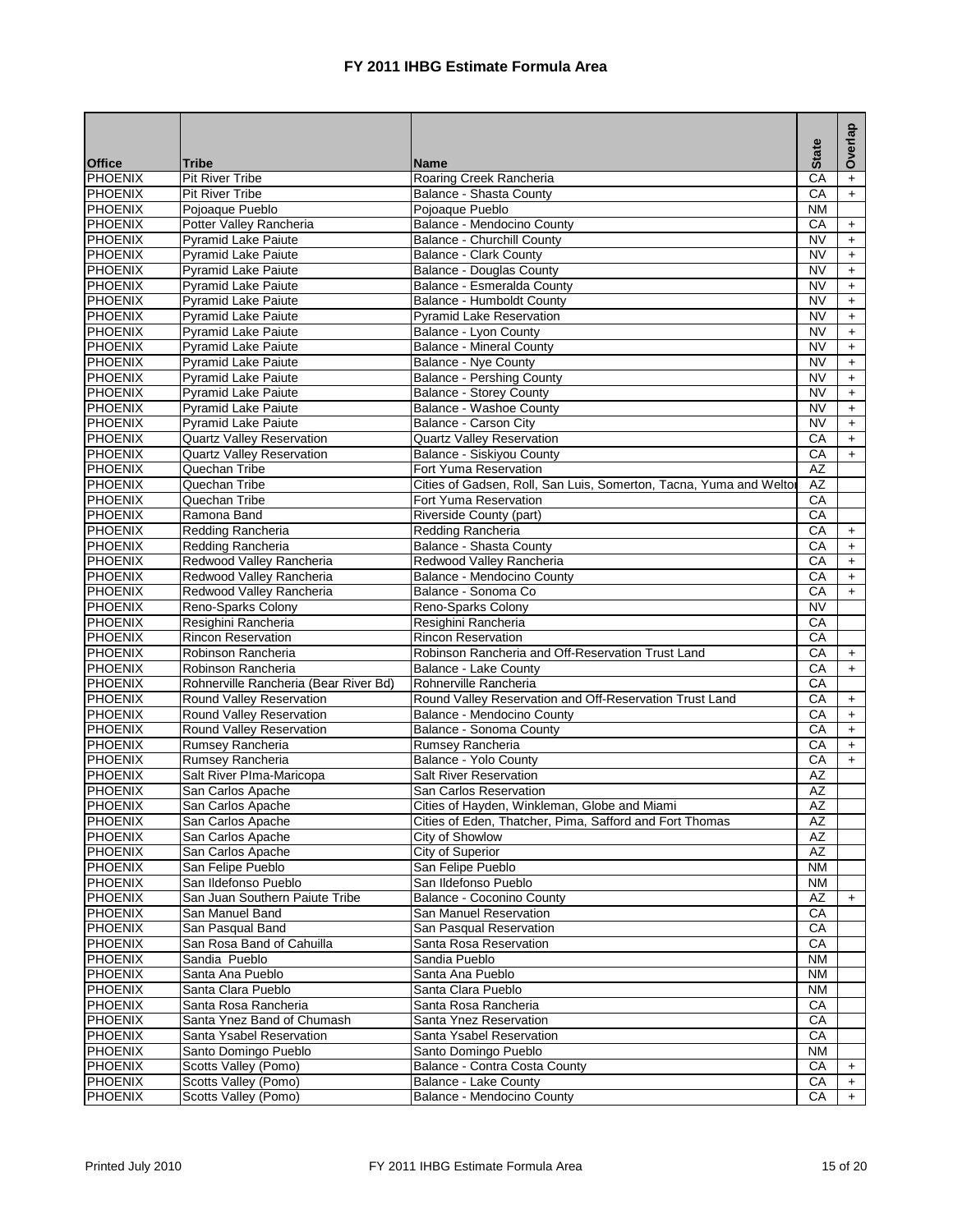|                                  |                                                                    |                                                               |                                     | Overlap          |
|----------------------------------|--------------------------------------------------------------------|---------------------------------------------------------------|-------------------------------------|------------------|
| <b>Office</b>                    | <b>Tribe</b>                                                       | <b>Name</b>                                                   | <b>State</b>                        |                  |
| <b>PHOENIX</b>                   | Scotts Valley (Pomo)                                               | Balance - Sonoma County                                       | CA                                  | $\ddot{}$        |
| PHOENIX                          | Sherwood Valley Rancheria                                          | Balance - Lake Co                                             | $\overline{CA}$                     | $+$              |
| <b>PHOENIX</b>                   | Sherwood Valley Rancheria                                          | Sherwood Valley Rancheria                                     | CA                                  | $+$              |
| <b>PHOENIX</b>                   | Sherwood Valley Rancheria                                          | Balance - Mendocino County                                    | CA                                  | $\pm$            |
| PHOENIX                          | Sherwood Valley Rancheria                                          | Balance - Sonoma Co                                           | CA                                  | $+$              |
| <b>PHOENIX</b>                   | Shingle Springs Rancheria                                          | Shingle Springs Rancheria                                     | CA                                  |                  |
| PHOENIX<br><b>PHOENIX</b>        | Shingle Springs Rancheria<br>Smith River Rancheria                 | Balance - El Dorado County<br>Smith River Rancheria           | CA<br>CA                            |                  |
| <b>PHOENIX</b>                   | Smith River Rancheria                                              | Balance - Del Norte County                                    | CA                                  | $+$              |
| PHOENIX                          | Smith River Rancheria                                              | Balance - Humboldt County                                     | CA                                  | $+$<br>$+$       |
| PHOENIX                          | Smith River Rancheria                                              | <b>Balance - Coos County</b>                                  | <b>OR</b>                           | $\ddot{}$        |
| <b>PHOENIX</b>                   | Smith River Rancheria                                              | <b>Balance - Curry County</b>                                 | CA                                  | $+$              |
| PHOENIX                          | Smith River Rancheria                                              | Balance - Josephine County                                    | 0R                                  | $+$              |
| <b>PHOENIX</b>                   | Soboba Band                                                        | Soboba Reservation                                            | CA                                  |                  |
| <b>PHOENIX</b>                   | <b>Stewarts Point Rancheria</b>                                    | Stewarts Point Rancheria                                      | СA                                  | $+$              |
| PHOENIX                          | Stewarts Point Rancheria                                           | Balance - Sonoma County                                       | CA                                  | $+$              |
| <b>PHOENIX</b>                   | Sulphur Bank Rancheria                                             | Sulphur Bank Rancheria                                        | CA                                  | $+$              |
| PHOENIX                          | Sulphur Bank Rancheria                                             | Balance - Lake County                                         | CA                                  | $+$              |
| PHOENIX                          | Summit Lake Paiute Tribe                                           | Summit Lake Reservation                                       | $\overline{\text{NV}}$              |                  |
| <b>PHOENIX</b>                   | Susanville Rancheria                                               | Susanville Rancheria                                          | CA                                  |                  |
| <b>PHOENIX</b>                   | Susanville Rancheria                                               | Balance - Lassen County                                       | CA                                  |                  |
| <b>PHOENIX</b>                   | Sycuan Band of Kumeyaay Nation                                     | <b>Sycuan Reservation</b>                                     | CA                                  |                  |
| <b>PHOENIX</b>                   | Table Bluff Rancheria, Wiyot Tribe                                 | Table Bluff Reservation and Off-Reservation Trust Land        | CA                                  |                  |
| PHOENIX                          | Table Mountain Rancheria                                           | Table Mountain Rancheria                                      | CA                                  |                  |
| <b>PHOENIX</b>                   | <b>Taos Pueblo</b>                                                 | Taos Pueblo and Off-Reservation Trust Land                    | <b>NM</b>                           |                  |
| PHOENIX                          | Te-Moak                                                            | Elko Colony                                                   | <b>NV</b>                           |                  |
| PHOENIX<br><b>PHOENIX</b>        | Te-Moak<br>Te-Moak                                                 | South Fork Reservation and Off-Reservation Trust Land         | $\overline{\text{NV}}$<br><b>NV</b> |                  |
| PHOENIX                          | Te-Moak                                                            | <b>Wells Colony</b><br><b>Battle Mountain Reservation</b>     | <b>NV</b>                           |                  |
| PHOENIX                          | Tesuque Pueblo                                                     | Tesuque Pueblo and Off-Reservation Trust Land                 | <b>NM</b>                           |                  |
| PHOENIX                          | Tohono O'Odham Nation                                              | Tohono O'odham Reservation and Off-Reservation Trust Land     | AZ                                  |                  |
| PHOENIX                          | Tonto Apache of Arizona                                            | Payson (Yavapai-Apache) Community                             | <b>AZ</b>                           |                  |
| PHOENIX                          | Torres-Martinez Band of Cahuilla                                   | <b>Torres-Martinez Reservation</b>                            | CA                                  |                  |
| PHOENIX                          | <b>Trinidad Rancheria</b>                                          | Trinidad Rancheria and Off-Reservation Trust Land             | CA                                  |                  |
| PHOENIX                          | Tule River Indian Tribe                                            | Tule River Reservation                                        | CA                                  |                  |
| PHOENIX                          | Tule River Indian Tribe                                            | <b>Balance - Tulare County</b>                                | CA                                  |                  |
| PHOENIX                          | Tuolumne Band of Me-Wuk Indians                                    | Tuolumne Rancheria and Off-Reservation Trust Land             | CA                                  |                  |
| PHOENIX                          | Tuolumne Band of Me-Wuk Indians                                    | Balance - Tuolumne County                                     | CA                                  |                  |
| <b>PHOENIX</b>                   | Twenty Nine Palms Band                                             | Riverside County (part)                                       | CA                                  |                  |
| <b>PHOENIX</b>                   | Twenty Nine Palms Band                                             | San Bernardino County (part)                                  | CA                                  |                  |
| <b>PHOENIX</b>                   | Upper Lake Rancheria (Habematolel Pon Upper Lake Rancheria         |                                                               | CA                                  | $+$              |
| <b>PHOENIX</b>                   | Upper Lake Rancheria (Habematolel Pon Balance - Lake County        |                                                               | CA                                  | $+$              |
| <b>PHOENIX</b>                   | Utu Utu Gwaiti Paiute                                              | <b>Benton Paiute Reservation</b>                              | СA                                  |                  |
| <b>PHOENIX</b><br><b>PHOENIX</b> | Viejas Group of Capitan Grande<br><b>Walker River Paiute Tribe</b> | Viejas Rancheria                                              | СA                                  |                  |
| <b>PHOENIX</b>                   | <b>Walker River Paiute Tribe</b>                                   | <b>Walker River Reservation</b><br>Balance - Churchill County | NV<br><b>NV</b>                     | $\ddot{}$<br>$+$ |
| PHOENIX                          | <b>Walker River Paiute Tribe</b>                                   | <b>Balance - Clark County</b>                                 | NV                                  | $\ddot{}$        |
| <b>PHOENIX</b>                   | <b>Walker River Paiute Tribe</b>                                   | <b>Balance - Douglas County</b>                               | NV                                  | $\ddot{}$        |
| <b>PHOENIX</b>                   | <b>Walker River Paiute Tribe</b>                                   | Balance - Esmeralda County                                    | NV                                  | $\ddot{}$        |
| <b>PHOENIX</b>                   | <b>Walker River Paiute Tribe</b>                                   | Balance - Humboldt County                                     | ΝV                                  | $\ddot{}$        |
| <b>PHOENIX</b>                   | Walker River Paiute Tribe                                          | Balance - Lyon County                                         | <b>NV</b>                           | $\ddot{}$        |
| PHOENIX                          | <b>Walker River Paiute Tribe</b>                                   | <b>Balance - Mineral County</b>                               | NV                                  | $\ddot{}$        |
| <b>PHOENIX</b>                   | <b>Walker River Paiute Tribe</b>                                   | Balance - Nye County                                          | <b>NV</b>                           | $+$              |
| <b>PHOENIX</b>                   | <b>Walker River Paiute Tribe</b>                                   | <b>Balance - Pershing County</b>                              | NV                                  | $\ddot{}$        |
| PHOENIX                          | <b>Walker River Paiute Tribe</b>                                   | <b>Balance - Storey County</b>                                | NV                                  | $\ddot{}$        |
| <b>PHOENIX</b>                   | <b>Walker River Paiute Tribe</b>                                   | Balance - Washoe County                                       | NV                                  | $+$              |
| <b>PHOENIX</b>                   | Walker River Paiute Tribe                                          | Balance - Carson City                                         | NV                                  | $\ddot{}$        |
| <b>PHOENIX</b>                   | Washoe Tribe                                                       | <b>Woodfords Community</b>                                    | СA                                  | $\ddot{}$        |
| PHOENIX                          | <b>Washoe Tribe</b>                                                | <b>Balance - Churchill County</b>                             | NV                                  | $+$              |
| <b>PHOENIX</b>                   | Washoe Tribe                                                       | <b>Balance - Clark County</b>                                 | NV                                  | $+$              |
| <b>PHOENIX</b>                   | <b>Washoe Tribe</b>                                                | <b>Dresslerville Colony</b>                                   | NV                                  | $+$              |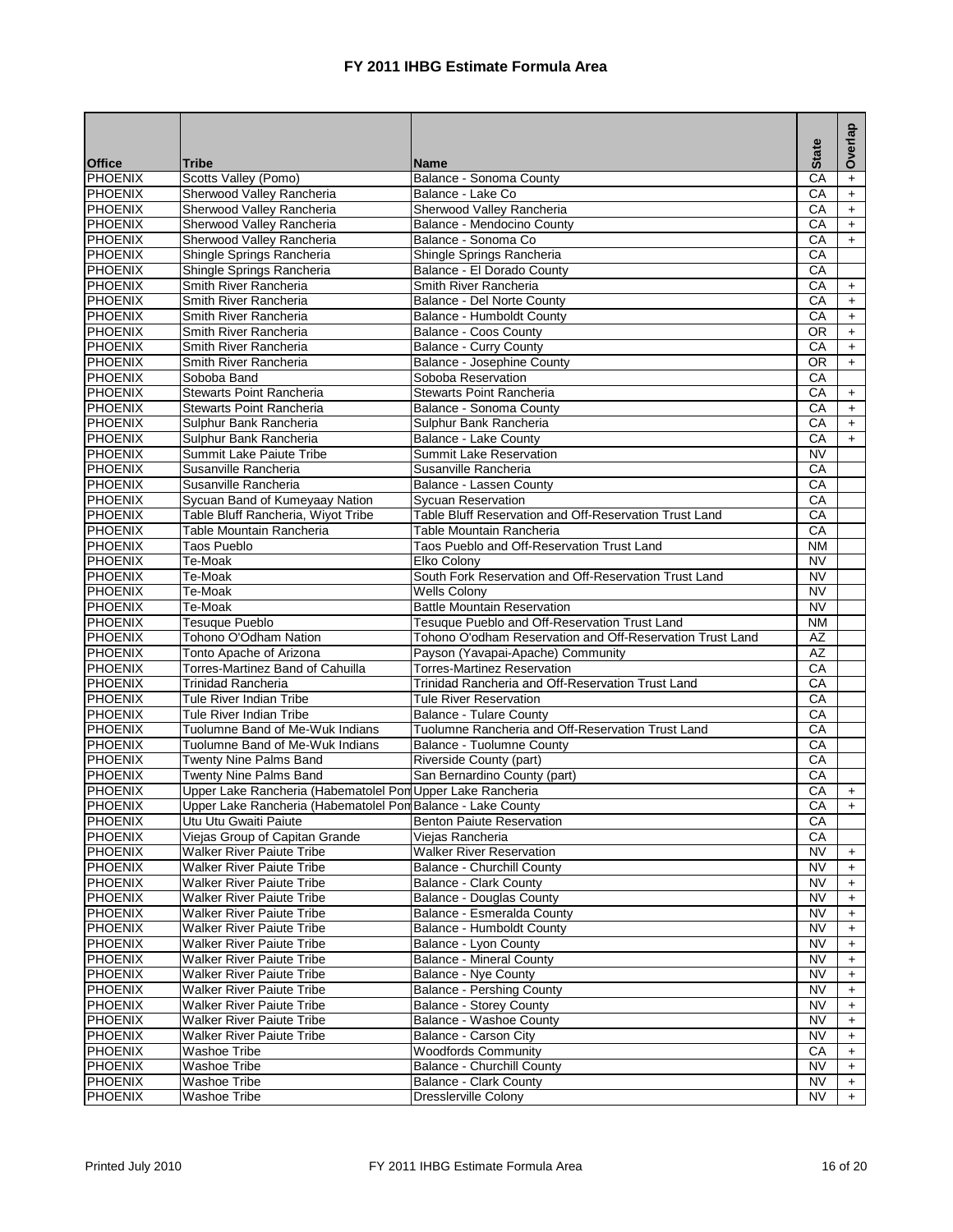|                    |                                              |                                                      | <b>State</b>           | Overlap          |
|--------------------|----------------------------------------------|------------------------------------------------------|------------------------|------------------|
| <b>Office</b>      | <b>Tribe</b>                                 | <b>Name</b>                                          |                        |                  |
| PHOENIX            | <b>Washoe Tribe</b>                          | <b>Stewart Community</b>                             | <b>NV</b>              | $\ddot{}$        |
| PHOENIX            | <b>Washoe Tribe</b>                          | <b>Balance - Douglas County</b>                      | <b>NV</b>              | $\ddot{}$        |
| PHOENIX            | <b>Washoe Tribe</b>                          | Balance - Esmeralda County                           | <b>NV</b>              | $+$              |
| PHOENIX            | <b>Washoe Tribe</b>                          | Balance - Humboldt County                            | <b>NV</b>              | $+$              |
| PHOENIX            | Washoe Tribe                                 | Balance - Lyon County                                | <b>NV</b>              | $\ddot{}$        |
| <b>PHOENIX</b>     | <b>Washoe Tribe</b>                          | <b>Balance - Mineral County</b>                      | <b>NV</b>              | $+$              |
| PHOENIX            | <b>Washoe Tribe</b>                          | Balance - Nye County                                 | <b>NV</b>              | $+$              |
| PHOENIX            | <b>Washoe Tribe</b>                          | <b>Balance - Pershing County</b>                     | <b>NV</b>              | $\ddot{}$        |
| <b>PHOENIX</b>     | <b>Washoe Tribe</b>                          | <b>Balance - Storey County</b>                       | <b>NV</b>              | $+$              |
| PHOENIX            | <b>Washoe Tribe</b>                          | <b>Balance - Washoe County</b>                       | <b>NV</b>              | $+$              |
| PHOENIX            | <b>Washoe Tribe</b>                          | Carson Colony                                        | <b>NV</b>              | $+$              |
| PHOENIX            | Washoe Tribe                                 | <b>Balance - Carson City</b>                         | $\overline{\text{NV}}$ | $+$              |
| <b>PHOENIX</b>     | White Mountain Apache (Fort Apache)          | Fort Apache Reservation                              | $\overline{AZ}$        |                  |
| <b>PHOENIX</b>     | <b>Wilton Rancheria</b>                      | Newly Recognized Tribe                               | CA                     |                  |
| PHOENIX            | Winnemucca Colony                            | Winnemucca Colony                                    | <b>NV</b>              |                  |
| PHOENIX            | Yavapai-Apache (Camp Verde)                  | Camp Verde Reservation                               | <b>AZ</b>              |                  |
| PHOENIX            | Yavapai-Prescott                             | Yavapai Reservation                                  | $\overline{AZ}$        |                  |
| PHOENIX            | <b>Yerington Paiute Tribe</b>                | Balance - Churchill County                           | <b>NV</b>              | $+$              |
| <b>PHOENIX</b>     | <b>Yerington Paiute Tribe</b>                | <b>Balance - Clark County</b>                        | <b>NV</b>              | $\ddot{}$        |
| PHOENIX            | Yerington Paiute Tribe                       | <b>Balance - Douglas County</b>                      | <b>NV</b>              | $+$              |
| <b>PHOENIX</b>     | Yerington Paiute Tribe                       | Balance - Esmeralda County                           | <b>NV</b>              | $+$              |
| PHOENIX            | Yerington Paiute Tribe                       | Balance - Humboldt County                            | <b>NV</b>              | $\ddot{}$        |
| PHOENIX            | Yerington Paiute Tribe                       | Campbell Ranch                                       | <b>NV</b>              | $+$              |
| <b>PHOENIX</b>     | Yerington Paiute Tribe                       | <b>Yerington Colony</b>                              | <b>NV</b>              | $+$              |
| <b>PHOENIX</b>     | Yerington Paiute Tribe                       | Balance - Lyon County                                | <b>NV</b>              | $+$              |
| PHOENIX            | Yerington Paiute Tribe                       | <b>Balance - Mineral County</b>                      | <b>NV</b>              | $\ddot{}$        |
| PHOENIX            | Yerington Paiute Tribe                       | <b>Balance - Nye County</b>                          | <b>NV</b>              | $+$              |
| PHOENIX            | Yerington Paiute Tribe                       | <b>Balance - Pershing County</b>                     | <b>NV</b>              | $+$              |
| PHOENIX            | Yerington Paiute Tribe                       | <b>Balance - Storey County</b>                       | <b>NV</b>              | $\ddot{}$        |
| PHOENIX            | Yerington Paiute Tribe                       | Balance - Washoe County                              | <b>NV</b>              | $\ddot{}$        |
| PHOENIX            | Yerington Paiute Tribe                       | Balance - Carson City                                | <b>NV</b>              | $+$              |
| PHOENIX            | Yomba Shoshone Tribe                         | Balance - Churchill County                           | <b>NV</b>              | $+$              |
| PHOENIX            | Yomba Shoshone Tribe                         | <b>Balance - Clark County</b>                        | <b>NV</b>              | $\ddot{}$        |
| PHOENIX            | Yomba Shoshone Tribe                         | Balance - Douglas County                             | <b>NV</b>              | $\ddot{}$        |
| PHOENIX            | Yomba Shoshone Tribe<br>Yomba Shoshone Tribe | Balance - Esmeralda County                           | <b>NV</b>              | $+$              |
| PHOENIX<br>PHOENIX | Yomba Shoshone Tribe                         | Balance - Humboldt County                            | <b>NV</b><br><b>NV</b> | $+$              |
| PHOENIX            | Yomba Shoshone Tribe                         | Balance - Lyon County                                | <b>NV</b>              | $+$              |
| <b>PHOENIX</b>     | Yomba Shoshone Tribe                         | <b>Balance - Mineral County</b><br>Yomba Reservation | <b>NV</b>              | $+$              |
| PHOENIX            | Yomba Shoshone Tribe                         | <b>Balance - Nye County</b>                          | <b>NV</b>              | $+$<br>$+$       |
| PHOENIX            | Yomba Shoshone Tribe                         | <b>Balance - Pershing County</b>                     | <b>NV</b>              |                  |
| <b>PHOENIX</b>     | Yomba Shoshone Tribe                         | Balance - Storey County                              | $\overline{\text{NV}}$ | $\ddot{}$<br>$+$ |
| <b>PHOENIX</b>     | Yomba Shoshone Tribe                         | Balance - Washoe County                              | NV                     |                  |
| <b>PHOENIX</b>     | Yomba Shoshone Tribe                         | Balance - Carson City                                | NV                     | $+$              |
| <b>PHOENIX</b>     | Ysleta Del Sur                               | Ysleta Del Sur Pueblo and Off-Reservation Trust Land | ТX                     |                  |
| PHOENIX            | Ysleta Del Sur                               | Balance - El Paso County                             | <b>TX</b>              |                  |
| PHOENIX            | Ysleta Del Sur                               | Balance - Hudspeth County                            | ТX                     |                  |
| <b>PHOENIX</b>     | Yurok Tribe                                  | <b>Yurok Reservation</b>                             | CA                     | $\ddot{}$        |
| PHOENIX            | Yurok Tribe                                  | Balance - Del Norte County                           | CA                     | $\ddot{}$        |
| <b>PHOENIX</b>     | Yurok Tribe                                  | Balance - Humboldt County                            | CA                     | $+$              |
| PHOENIX            | Zia Pueblo                                   | Zia Pueblo and Off-Reservation Trust Land            | <b>NM</b>              |                  |
| PHOENIX            | Zuni Tribe                                   | Zuni Reservation and Off-Reservation Trust Land      | AZ                     |                  |
| <b>PHOENIX</b>     | Zuni Tribe                                   | Zuni Reservation and Off-Reservation Trust Land      | <b>NM</b>              |                  |
| <b>SEATTLE</b>     | <b>Burns-Paiute Colony</b>                   | Burns Paiute Colony and Off-Reservation Trust Land   | <b>OR</b>              |                  |
| SEATTLE            | <b>Burns-Paiute Colony</b>                   | <b>Balance - Harney County</b>                       | <b>OR</b>              |                  |
| <b>SEATTLE</b>     | <b>Chehalis Confederated Tribes</b>          | <b>Chehalis Reservation</b>                          | WA                     | $\ddot{}$        |
| SEATTLE            | <b>Chehalis Confederated Tribes</b>          | Balance - Grays Harbor County                        | WA                     | $\ddot{}$        |
| SEATTLE            | <b>Chehalis Confederated Tribes</b>          | Balance - Mason County                               | WA                     | $\ddot{}$        |
| <b>SEATTLE</b>     | <b>Chehalis Confederated Tribes</b>          | <b>Balance - Thurston County</b>                     | WA                     | $+$              |
| <b>SEATTLE</b>     | Coeur D'Alene Tribe                          | Coeur d'Alene Reservation                            | ID                     |                  |
| <b>SEATTLE</b>     | <b>Colville Confederated Tribes</b>          | Colville Reservation and Off-Reservation Trust Land  | <b>WA</b>              |                  |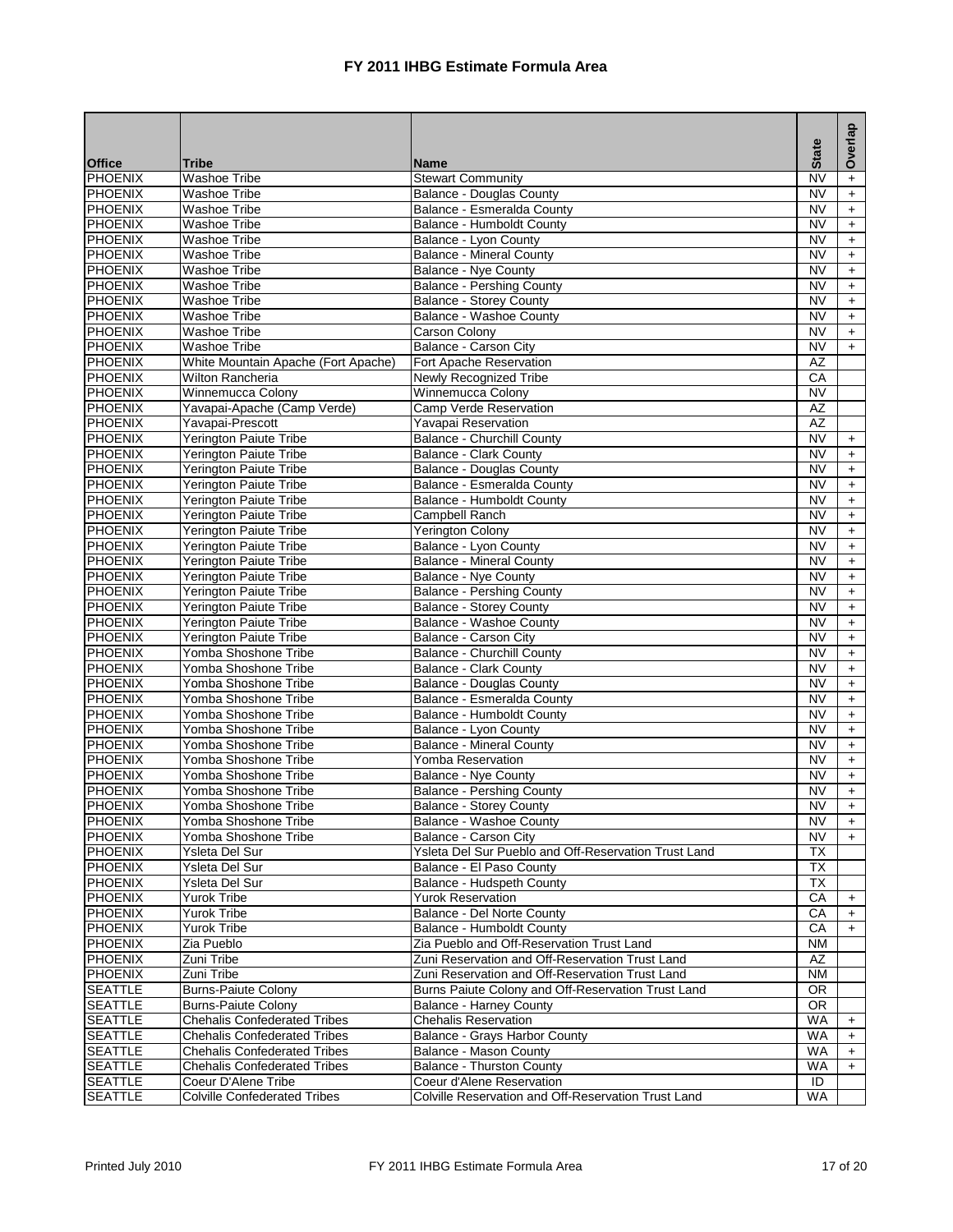|                                  |                                                       |                                                                                        |                        | Overlap          |
|----------------------------------|-------------------------------------------------------|----------------------------------------------------------------------------------------|------------------------|------------------|
| <b>Office</b>                    | Tribe                                                 | <b>Name</b>                                                                            | <b>State</b>           |                  |
| <b>SEATTLE</b>                   | <b>Colville Confederated Tribes</b>                   | Balance - Douglas County                                                               | <b>WA</b>              |                  |
| <b>SEATTLE</b>                   | <b>Colville Confederated Tribes</b>                   | Balance - Ferry County                                                                 | <b>WA</b>              |                  |
| <b>SEATTLE</b>                   | <b>Colville Confederated Tribes</b>                   | Balance - Okanogan County                                                              | <b>WA</b>              |                  |
| <b>SEATTLE</b>                   | <b>Colville Confederated Tribes</b>                   | <b>Balance - Stevens County</b>                                                        | <b>WA</b>              |                  |
| <b>SEATTLE</b>                   | Coos Bay Confederated Tribes                          | Coos, Lower Umpqua, and Siuslaw Reservation and Off-Reservation                        | OR.                    | $+$              |
| <b>SEATTLE</b>                   | Coos Bay Confederated Tribes                          | Balance - Coos County                                                                  | <b>OR</b>              | $+$              |
| <b>SEATTLE</b>                   | Coos Bay Confederated Tribes                          | Balance - Curry County                                                                 | СA                     | $+$              |
| <b>SEATTLE</b>                   | Coos Bay Confederated Tribes                          | Balance - Douglas County                                                               | <b>OR</b>              | $\ddot{}$        |
| <b>SEATTLE</b>                   | Coos Bay Confederated Tribes                          | Balance - Lane County                                                                  | <b>OR</b>              | $+$              |
| <b>SEATTLE</b><br><b>SEATTLE</b> | Coos Bay Confederated Tribes<br>Coquille Indian Tribe | Balance - Lincoln County                                                               | <b>OR</b><br><b>OR</b> | $+$              |
| <b>SEATTLE</b>                   | Coquille Indian Tribe                                 | Coquille Reservation and Off-Reservation Trust Land<br>Balance - Coos County           | 0R                     | $+$<br>$+$       |
| <b>SEATTLE</b>                   | Coquille Indian Tribe                                 | Balance - Curry County                                                                 | <b>OR</b>              | $+$              |
| <b>SEATTLE</b>                   | Coquille Indian Tribe                                 | <b>Balance - Douglas County</b>                                                        | <b>OR</b>              | $+$              |
| <b>SEATTLE</b>                   | Coquille Indian Tribe                                 | Balance - Jackson County                                                               | OR.                    | $\ddot{}$        |
| <b>SEATTLE</b>                   | Coquille Indian Tribe                                 | Balance - Lane County                                                                  | <b>OR</b>              | $+$              |
| <b>SEATTLE</b>                   | <b>Cow Creek Tribes</b>                               | Balance - Coos County                                                                  | 0R                     | $+$              |
| <b>SEATTLE</b>                   | <b>Cow Creek Tribes</b>                               | <b>Balance - Deschutes County</b>                                                      | <b>OR</b>              | $+$              |
| <b>SEATTLE</b>                   | <b>Cow Creek Tribes</b>                               | <b>Cow Creek Reservation</b>                                                           | <b>OR</b>              | $\ddot{}$        |
| <b>SEATTLE</b>                   | <b>Cow Creek Tribes</b>                               | <b>Balance - Douglas County</b>                                                        | <b>OR</b>              | $+$              |
| <b>SEATTLE</b>                   | <b>Cow Creek Tribes</b>                               | Balance - Jackson County                                                               | <b>OR</b>              | $+$              |
| <b>SEATTLE</b>                   | <b>Cow Creek Tribes</b>                               | Balance - Josephine County                                                             | <b>OR</b>              | $\pm$            |
| <b>SEATTLE</b>                   | <b>Cow Creek Tribes</b>                               | Balance - Klamath County                                                               | OR.                    | $+$              |
| <b>SEATTLE</b>                   | <b>Cow Creek Tribes</b>                               | Balance - Lane County                                                                  | 0R                     | $+$              |
| <b>SEATTLE</b>                   | <b>Cowlitz Tribe</b>                                  | Balance - Clark County                                                                 | WA                     |                  |
| <b>SEATTLE</b>                   | <b>Cowlitz Tribe</b>                                  | <b>Balance - Cowlitz County</b>                                                        | <b>WA</b>              |                  |
| <b>SEATTLE</b>                   | <b>Cowlitz Tribe</b>                                  | Balance - Lewis County                                                                 | <b>WA</b>              |                  |
| <b>SEATTLE</b>                   | Fort Hall Shoshone-Bannock                            | Fort Hall Reservation and Off-Reservation Trust Land                                   | ID                     |                  |
| <b>SEATTLE</b>                   | <b>Grand Ronde Confederated Tribes</b>                | <b>Balance - Marion County</b>                                                         | 0R                     | $+$              |
| <b>SEATTLE</b>                   | <b>Grand Ronde Confederated Tribes</b>                | Balance - Multnomah County                                                             | 0R                     | $+$              |
| <b>SEATTLE</b>                   | <b>Grand Ronde Confederated Tribes</b>                | <b>Grand Ronde Reservation</b>                                                         | 0R                     | $+$              |
| <b>SEATTLE</b>                   | <b>Grand Ronde Confederated Tribes</b>                | Balance - Polk County                                                                  | <b>OR</b>              | $\ddot{}$        |
| <b>SEATTLE</b>                   | <b>Grand Ronde Confederated Tribes</b>                | Balance - Tillamook County                                                             | <b>OR</b>              | $+$              |
| <b>SEATTLE</b>                   | <b>Grand Ronde Confederated Tribes</b>                | Balance - Washington County                                                            | <b>OR</b>              | $+$              |
| <b>SEATTLE</b>                   | <b>Grand Ronde Confederated Tribes</b>                | Balance - Yamhill County                                                               | <b>OR</b>              | $+$              |
| <b>SEATTLE</b>                   | Hoh Indian Tribe                                      | <b>Balance - Clallam County</b>                                                        | WA                     | $+$              |
| <b>SEATTLE</b>                   | Hoh Indian Tribe                                      | Balance - Grays Harbor County                                                          | <b>WA</b>              | $\ddot{}$        |
| <b>SEATTLE</b>                   | Hoh Indian Tribe                                      | <b>Hoh Reservation</b>                                                                 | <b>WA</b>              | $+$              |
| <b>SEATTLE</b>                   | Jamestown S'Klallam Tribe                             | Jamestown S'Klallam Reservation and Off-Reservation Trust Land                         | <b>WA</b>              | $+$              |
| <b>SEATTLE</b>                   | Jamestown S'Klallam Tribe                             | Balance - Clallam County                                                               | WA                     | $\ddot{}$        |
| <b>SEATTLE</b>                   | Jamestown S'Klallam Tribe                             | Balance - Jefferson County                                                             | <b>WA</b>              | $+$              |
| <b>SEATTLE</b>                   | Kalispel Indian Community                             | Kalispel Reservation                                                                   | <b>WA</b>              |                  |
| <b>SEATTLE</b>                   | Klamath Tribes                                        | <b>Klamath Reservation</b>                                                             | OR.                    | $+$              |
| <b>SEATTLE</b>                   | <b>Klamath Tribes</b>                                 | Balance - Klamath County                                                               | 0R                     | $\ddot{}$        |
| <b>SEATTLE</b>                   | Kootenai Tribe                                        | Kootenai Reservation                                                                   | ID                     |                  |
| <b>SEATTLE</b>                   | Lower Elwha Tribal Community                          | Lower Elwha Reservation and Off-Reservation Trust Land                                 | <b>WA</b>              | $\ddot{}$        |
| <b>SEATTLE</b>                   | Lower Elwha Tribal Community                          | Balance - Clallam County                                                               | WA                     | $+$              |
| <b>SEATTLE</b>                   | Lummi Tribe                                           | Lummi Reservation                                                                      | WA                     | $+$              |
| <b>SEATTLE</b><br><b>SEATTLE</b> | Lummi Tribe<br>Makah Indian Tribe                     | Whatcom County (part)                                                                  | WA<br>WA               | $+$              |
|                                  | Muckleshoot Indian Tribe                              | <b>Makah Reservation</b>                                                               |                        |                  |
| <b>SEATTLE</b>                   | Nez Perce Tribe                                       | Muckleshoot Reservation and Off-Reservation Trust Land<br><b>Nez Perce Reservation</b> | WA<br>ID               |                  |
| <b>SEATTLE</b><br><b>SEATTLE</b> | Nisqually Indian Community                            | <b>Nisqually Reservation</b>                                                           | <b>WA</b>              |                  |
| <b>SEATTLE</b>                   | Nisqually Indian Community                            | Pierce County (part)                                                                   | WA                     | $\ddot{}$<br>$+$ |
| <b>SEATTLE</b>                   | Nisqually Indian Community                            | <b>Balance - Thurston County</b>                                                       | <b>WA</b>              | $\ddot{}$        |
| SEATTLE                          | Nooksack Tribe                                        | Nooksack Reservation and Off-Reservation Trust Land                                    | WA                     | $+$              |
| SEATTLE                          | Nooksack Tribe                                        | Balance - Whatcom County                                                               | WA                     | $\ddot{}$        |
| <b>SEATTLE</b>                   | Port Gamble Indian Community                          | Port Gamble Reservation                                                                | WA                     | $\ddot{}$        |
| <b>SEATTLE</b>                   | Port Gamble Indian Community                          | Balance - Kitsap County                                                                | <b>WA</b>              | $+$              |
| <b>SEATTLE</b>                   | Puyallup Tribe                                        | Puyallup Reservation and Off-Reservation Trust Land                                    | WA                     | $\ddot{}$        |
| <b>SEATTLE</b>                   | <b>Puyallup Tribe</b>                                 | Balance - Pierce County                                                                | WA                     | $+$              |
|                                  |                                                       |                                                                                        |                        |                  |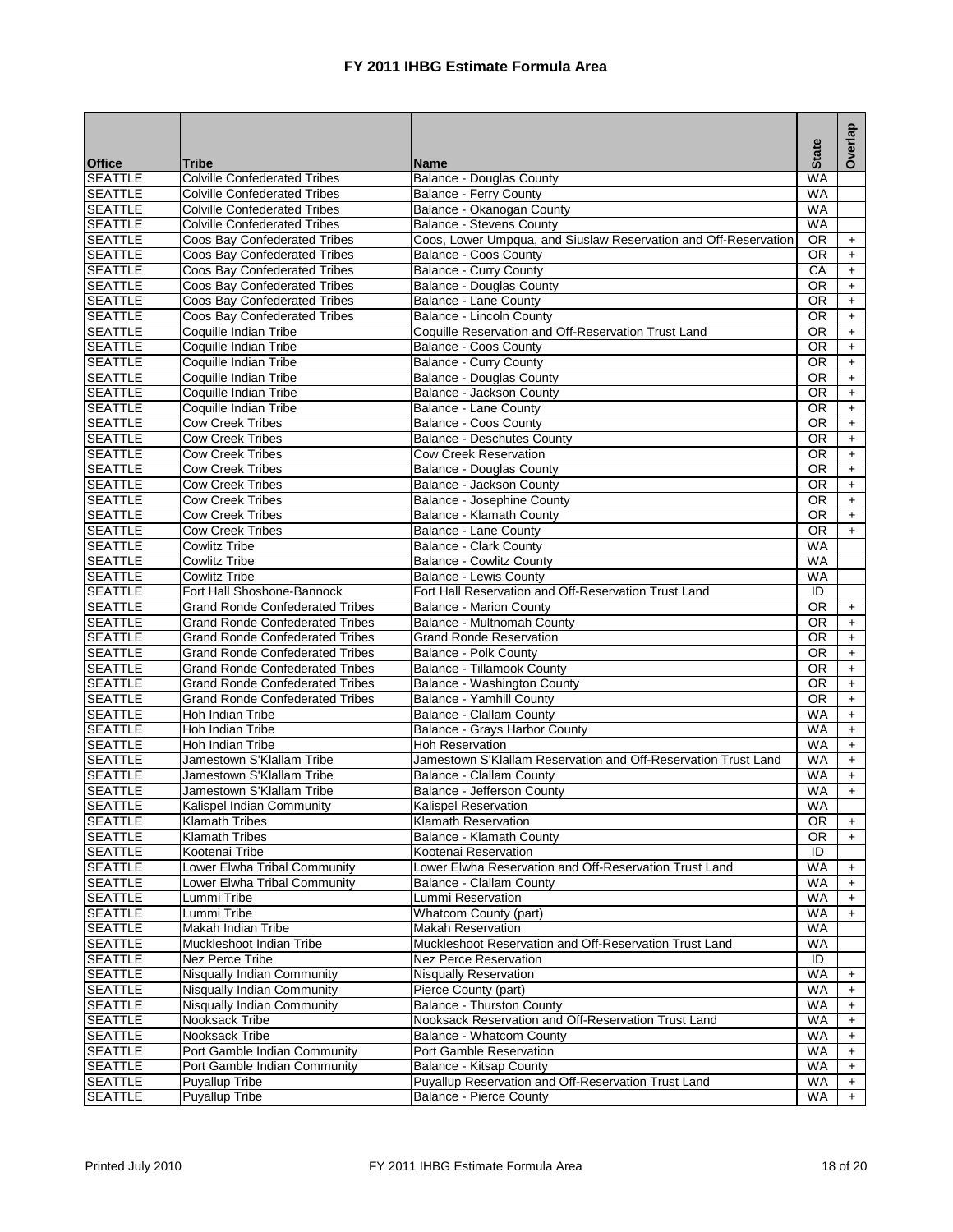|                                  |                                                             |                                                           | <b>State</b>           | Overlap                |
|----------------------------------|-------------------------------------------------------------|-----------------------------------------------------------|------------------------|------------------------|
| <b>Office</b>                    | <b>Tribe</b>                                                | <b>Name</b>                                               |                        |                        |
| <b>SEATTLE</b>                   | Quileute Tribe                                              | Quileute Reservation                                      | <b>WA</b>              |                        |
| <b>SEATTLE</b>                   | <b>Quinault Tribe</b>                                       | <b>Quinault Reservation</b>                               | <b>WA</b>              | $\ddot{}$              |
| <b>SEATTLE</b>                   | <b>Quinault Tribe</b>                                       | Balance - Grays Harbor County                             | WA                     | $+$                    |
| <b>SEATTLE</b>                   | <b>Quinault Tribe</b>                                       | Balance - Jefferson County                                | <b>WA</b>              | $+$                    |
| <b>SEATTLE</b>                   | Samish Nation                                               | <b>Balance - Island County</b>                            | <b>WA</b>              | $\ddot{}$              |
| <b>SEATTLE</b>                   | Samish Nation                                               | Samish                                                    | <b>WA</b>              | $+$                    |
| <b>SEATTLE</b>                   | Samish Nation                                               | <b>Balance - Skagit County</b>                            | <b>WA</b>              | $\pm$                  |
| <b>SEATTLE</b>                   | Samish Nation                                               | Balance - Whatcom County                                  | <b>WA</b>              | $\ddot{}$              |
| <b>SEATTLE</b>                   | Sauk-Suiattle Indian Tribe                                  | <b>Balance - King County</b>                              | <b>WA</b>              | $+$                    |
| <b>SEATTLE</b>                   | Sauk-Suiattle Indian Tribe                                  | <b>Balance - Pierce County</b>                            | <b>WA</b>              | $+$                    |
| <b>SEATTLE</b>                   | Sauk-Suiattle Indian Tribe                                  | Sauk-Suiattle Reservation                                 | <b>WA</b>              | $+$                    |
| <b>SEATTLE</b>                   | Sauk-Suiattle Indian Tribe                                  | <b>Balance - Snohomish County</b>                         | <b>WA</b>              | $+$                    |
| <b>SEATTLE</b>                   | Shoalwater Bay Tribe                                        | Shoalwater Bay Reservation and Off-Reservation Trust Land | <b>WA</b>              |                        |
| <b>SEATTLE</b>                   | Shoalwater Bay Tribe                                        | <b>Balance - Pacific County</b>                           | <b>WA</b>              |                        |
| <b>SEATTLE</b>                   | <b>Siletz Confederated Tribes</b>                           | Balance - Benton County                                   | <b>OR</b>              | $+$                    |
| <b>SEATTLE</b>                   | <b>Siletz Confederated Tribes</b>                           | Balance - Clackamas County                                | <b>OR</b>              | $\ddot{}$              |
| <b>SEATTLE</b>                   | <b>Siletz Confederated Tribes</b>                           | Balance - Lane County                                     | <b>OR</b>              | $+$                    |
| <b>SEATTLE</b>                   | <b>Siletz Confederated Tribes</b>                           | Siletz Reservation and Off-Reservation Trust Land         | $\overline{OR}$        | $+$                    |
| <b>SEATTLE</b>                   | <b>Siletz Confederated Tribes</b>                           | Balance - Lincoln County                                  | <b>OR</b>              | $+$                    |
| <b>SEATTLE</b>                   | <b>Siletz Confederated Tribes</b>                           | <b>Balance - Linn County</b>                              | <b>OR</b>              | $+$                    |
| <b>SEATTLE</b>                   | <b>Siletz Confederated Tribes</b>                           | <b>Balance - Marion County</b>                            | <b>OR</b>              | $+$                    |
| <b>SEATTLE</b>                   | <b>Siletz Confederated Tribes</b>                           | Balance - Multnomah County                                | <b>OR</b>              | $\ddot{}$              |
| <b>SEATTLE</b>                   | <b>Siletz Confederated Tribes</b>                           | Balance - Polk County                                     | <b>OR</b>              | $\pm$                  |
| <b>SEATTLE</b>                   | <b>Siletz Confederated Tribes</b>                           | Balance - Tillamook County                                | <b>OR</b>              | $+$                    |
| <b>SEATTLE</b>                   | <b>Siletz Confederated Tribes</b>                           | Balance - Washington County                               | <b>OR</b>              | $\pm$                  |
| <b>SEATTLE</b>                   | <b>Siletz Confederated Tribes</b>                           | <b>Balance - Yamhill County</b>                           | <b>OR</b>              | $+$                    |
| <b>SEATTLE</b>                   | Skokomish Indian Tribe                                      | <b>Skokomish Reservation</b>                              | <b>WA</b>              | $+$                    |
| <b>SEATTLE</b>                   | Skokomish Indian Tribe                                      | Balance - Mason County                                    | <b>WA</b>              | $+$                    |
| <b>SEATTLE</b>                   | Snoqualmie                                                  | <b>Balance - King County</b>                              | <b>WA</b>              | $\ddot{}$              |
| <b>SEATTLE</b>                   | Snoqualmie                                                  | Balance - Snohomish County                                | <b>WA</b>              | $+$                    |
| <b>SEATTLE</b>                   | Spokane Tribe                                               | Spokane Reservation                                       | <b>WA</b>              |                        |
| <b>SEATTLE</b>                   | Spokane Tribe                                               | Balance - Lincoln County                                  | <b>WA</b>              |                        |
| <b>SEATTLE</b>                   | Spokane Tribe                                               | Balance - Pend Oreille County                             | <b>WA</b>              |                        |
| <b>SEATTLE</b>                   | Spokane Tribe                                               | Balance - Spokane County                                  | <b>WA</b>              |                        |
| <b>SEATTLE</b>                   | Squaxin Island Tribe                                        | Balance - Grays Harbor County                             | <b>WA</b>              | $+$                    |
| <b>SEATTLE</b>                   | Squaxin Island Tribe                                        | Squaxin Island Reservation and Trust Lands                | <b>WA</b>              | $+$                    |
| <b>SEATTLE</b>                   | Squaxin Island Tribe                                        | Balance - Mason County                                    | <b>WA</b>              | $+$                    |
| <b>SEATTLE</b>                   | Squaxin Island Tribe                                        | <b>Balance - Thurston County</b>                          | <b>WA</b>              | $\ddot{}$              |
| <b>SEATTLE</b>                   | Stillaguamish Tribe                                         | Stillaguamish Reservation                                 | <b>WA</b>              | $+$                    |
| <b>SEATTLE</b>                   | Stillaguamish Tribe                                         | Balance - Snohomish County                                | <b>WA</b>              | $\ddot{\phantom{1}}$   |
| <b>SEATTLE</b><br><b>SEATTLE</b> | <b>Suquamish Tribal Council</b>                             | Balance - King County<br>Port Madison Reservation         | <b>WA</b><br><b>WA</b> | $+$<br>$+$             |
|                                  | Suguamish Tribal Council                                    |                                                           |                        |                        |
| <b>SEATTLE</b><br><b>SEATTLE</b> | <b>Suquamish Tribal Council</b>                             | Balance - Kitsap County                                   | WA<br>WA               | $+$                    |
| <b>SEATTLE</b>                   | Suguamish Tribal Council<br><b>Suquamish Tribal Council</b> | Balance - Mason County<br><b>Balance - Pierce County</b>  | <b>WA</b>              | $\ddot{}$              |
| <b>SEATTLE</b>                   | Suquamish Tribal Council                                    | Balance - Snohomish County                                | WA                     | $+$                    |
| <b>SEATTLE</b>                   | Suquamish Tribal Council                                    | <b>Balance - Thurston County</b>                          | WA                     | $\ddot{}$              |
| <b>SEATTLE</b>                   | Swinomish Indians                                           | Swinomish Reservation                                     | <b>WA</b>              | $\ddot{}$<br>$\ddot{}$ |
| <b>SEATTLE</b>                   | Swinomish Indians                                           | Balance - Skagit Co                                       | WA                     | $\ddot{}$              |
| <b>SEATTLE</b>                   | <b>Tulalip Tribes</b>                                       | <b>Tulalip Reservation</b>                                | <b>WA</b>              | $+$                    |
| <b>SEATTLE</b>                   | <b>Tulalip Tribes</b>                                       | Balance Snohomish                                         | WA                     | $\ddot{}$              |
| <b>SEATTLE</b>                   | <b>Umatilla Confederated Tribes</b>                         | Umatilla Reservation                                      | OR                     |                        |
| <b>SEATTLE</b>                   | <b>Umatilla Confederated Tribes</b>                         | Balance - Umatilla County                                 | OR.                    |                        |
| <b>SEATTLE</b>                   | Umatilla Confederated Tribes                                | <b>Balance - Union County</b>                             | <b>OR</b>              |                        |
| <b>SEATTLE</b>                   | <b>Upper Skagit Tribe</b>                                   | <b>Upper Skagit Reservation</b>                           | <b>WA</b>              | $\ddot{}$              |
| <b>SEATTLE</b>                   | <b>Upper Skagit Tribe</b>                                   | Balance - Skagit County                                   | <b>WA</b>              | $+$                    |
| <b>SEATTLE</b>                   | Warm Springs Confederated Tribes                            | Warm Springs Reservation and Off-Reservation Trust Land   | <b>OR</b>              |                        |
| <b>SEATTLE</b>                   | Yakama Indian Nation                                        | Celilo Village                                            | 0R                     |                        |
| <b>SEATTLE</b>                   | Yakama Indian Nation                                        | Wenatchee                                                 | <b>WA</b>              |                        |
| <b>SEATTLE</b>                   | Yakama Indian Nation                                        | <b>Balance - Grant County</b>                             | WA                     |                        |
| <b>SEATTLE</b>                   | Yakama Indian Nation                                        | Ellensburg                                                | <b>WA</b>              |                        |
|                                  |                                                             |                                                           |                        |                        |